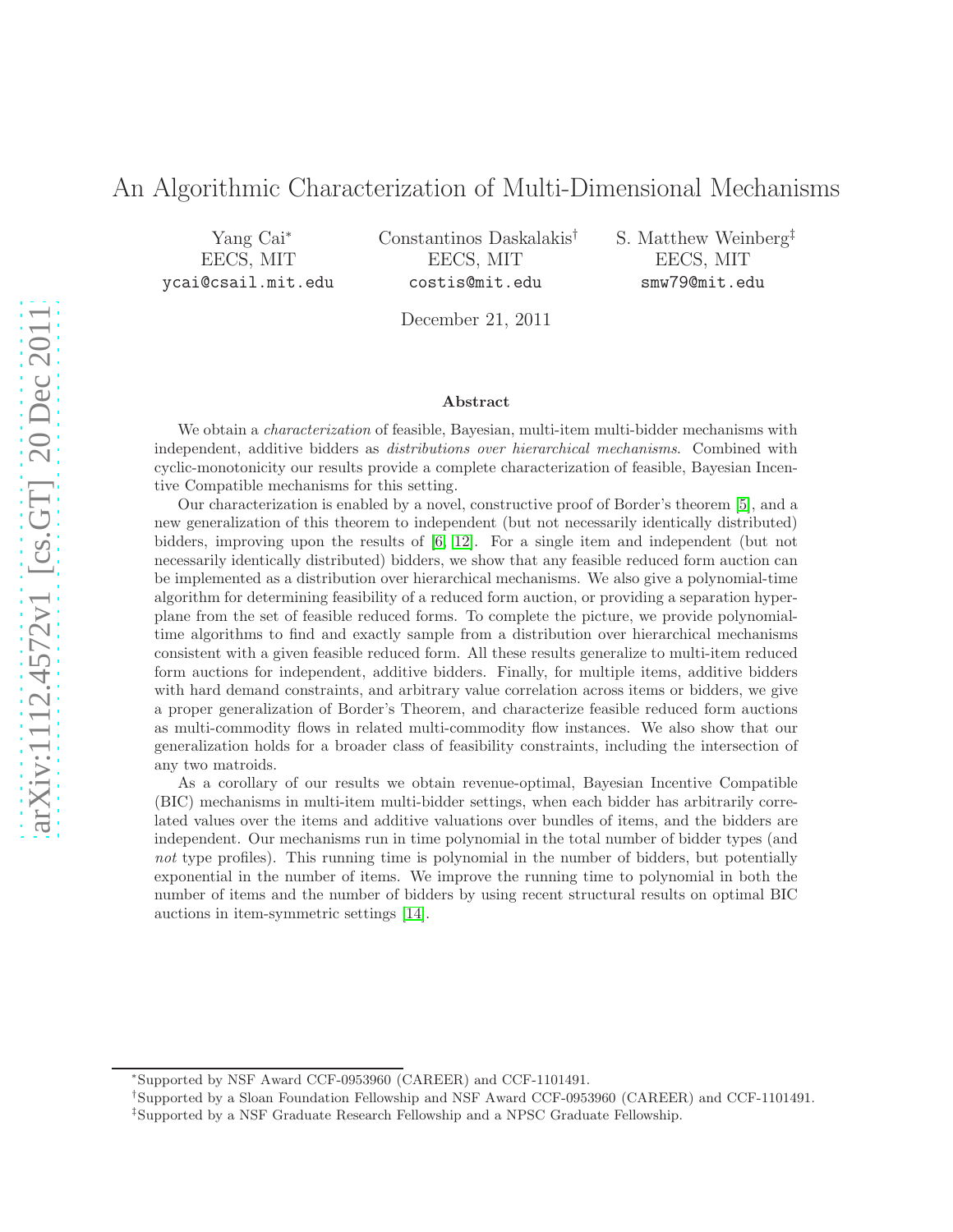# 1 Introduction

In its most general form mechanism design is the task of selecting outcomes and charging prices in a way that maximizes some objective such as revenue or social-welfare. Accordingly, to specify a mechanism one needs to provide two, possibly randomized, functions: one that maps bids to outcomes, and another mapping bids to prices charged to the bidders. Consider, e.g., a setting where n items are (simultaneously) auctioned to m bidders. For every possible collection of bids the mechanism needs to specify (a) a possibly randomized allocation of items to bidders; and (b) a possibly randomized collection of prices charged to them. The latter can be typically summarized by its expectation, which is just a vector of real numbers, recording the price charged to each bidder. But the former is a distribution over allocations and, in principle, would require  $(m +$  $1)^n$  probabilities to be specified, making such explicit specification completely impractical. It turns out that this calculation is too pessimistic, and the Birkhoff-von Neumann decomposition theorem allows one to summarize a randomized allocation by just providing its marginal allocation probabilities  $\phi = {\phi_{ij}}_{ij}$ , where  $\phi_{ij}$  is the probability that item j is given to bidder i [\[15\]](#page-14-4). All that these probabilities need to satisfy to be consistent with a joint allocation distribution is that no item is given out more than once in expectation, and no bidder gets more items than she wants (if she has any demand constraints).

Yet, the above description is still too demanding as, even when every bidder can place  $c$  possible bids to specify her preferences over the items, there are  $c<sup>m</sup>$  possible bid vectors, and the mechanism needs to specify what to do for each. To decrease the specification complexity to linear in the number of bidders one can use the *reduced form of the mechanism*, which specifies a pair of possibly randomized allocation and price functions *per bidder*. In particular, if  $T_i$  denotes the possible bids that bidder *i* can submit, <sup>[1](#page-1-0)</sup> the reduced form of the mechanism provides a collection  $\mathcal{R} := \{(\pi_i :$  $T_i \to [0,1]^n, p_i: T_i \to \mathbb{R}$ , if functions such that, for all  $t_i \in T_i$  and all j,  $\pi_{ij}(t_i)$  is the marginal probability (over the randomness in the mechanism and the uncertainty about the bids submitted by the other bidders) that item j is allocated to bidder i when she reports  $t_i$ , and  $p_i(t_i)$  is the expected price she pays. Indeed, the functions  $\pi_i$  and  $p_i$  provide sufficient information for the bidder to decide what bid in  $T_i$  optimizes her utility in expectation. The trouble is that, unless the uncertainty over the other bids can be modeled probabilistically, the notion of a marginal allocation probability  $\pi_{ij}$  is ill-defined.

Indeed, Economists go around this obstacle by making average-case assumptions about the preferences of bidders [\[22\]](#page-15-0). In particular, it is assumed that every bidder has a type  $t_i \in T_i$  (forgive the temporary overload of notation), and that the joint type profile of the bidders is sampled from some known, joint distribution  $\mathcal D$  over  $\chi_i T_i$ . Now, the Revelation Principle implies that every auction is strategically equivalent to one where bidders submit not generic bids, but truthfully report their exact type. Hence w.l.o.g. we can restrict our attention to mechanisms where the bid space of bidder i is just  $T_i$  (EndOf overload of notation), and where the distribution of bids that bidders submit is exactly  $\mathcal{D}$ . For such auctions, the reduced form is perfectly well-defined. But a challenge remains: What conditions are necessary and sufficient for a reduced form  $\{\pi_i\}_i$ to be feasible, i.e. correspond to a feasible auction (that never over-allocates items)? Can these conditions be verified efficiently? And, given a feasible reduced form can we efficiently compute an auction implementing it?

Before studying these questions, why do we even care? Even without answers, mechanism design has made great progress in designing auctions, which optimize various objectives in a wide-range

<span id="page-1-0"></span><sup>&</sup>lt;sup>1</sup>We won't make any assumptions about  $T_i$ , except that it is measurable. In particular, it won't necessarily be a subset of R, unless otherwise specified.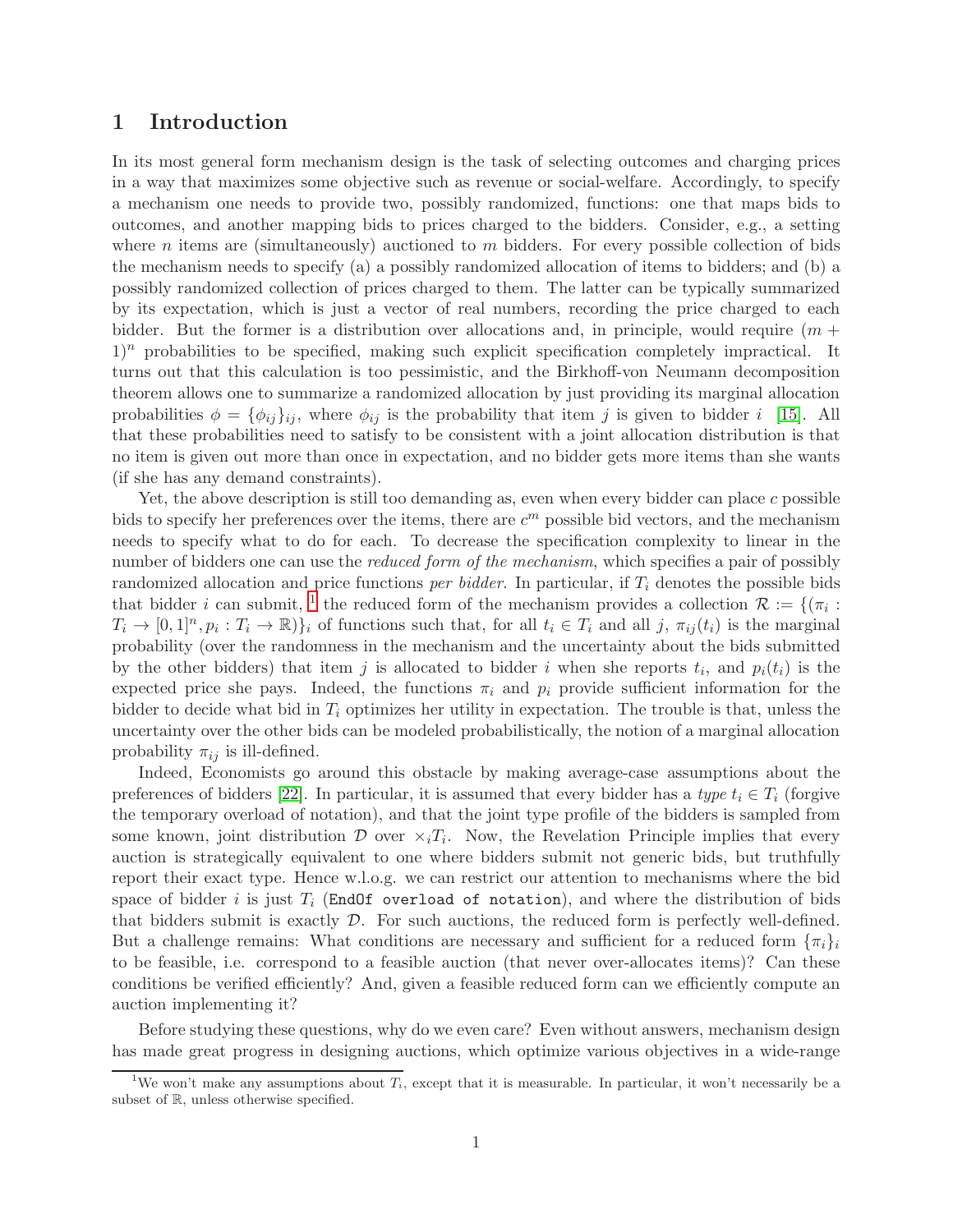of settings. When the objective is social-welfare, there is an optimal auction with a very clean allocation rule, namely the VCG auction [\[25,](#page-15-1) [13,](#page-14-5) [16\]](#page-14-6). The auction always chooses the welfaremaximizing allocation, and just charges prices to ensure incentive compatibility. When the objective is revenue, things get more murky. Still, when we are auctioning a single item to bidders whose values are independently sampled from known distributions, we can employ Myerson's celebrated, revenue-optimal auction [\[22\]](#page-15-0). Its allocation rule is still rather clean: it always chooses the allocation that maximizes virtual surplus, and just charges prices to ensure incentive compatibility.

While in the above cases we have clean allocation rules, these results remain quite exceptional. In particular, there is no known simple characterization of the set of all feasible single-item mechanisms, and (prior to this work) it is unclear if there is one. Additionally, it seems unlikely that there is a clean allocation rule implementing the revenue-optimal multi-item mechanism. Understanding the set of feasible multi-item mechanisms is therefore a crucial step along the path to understanding revenue-optimal mechanisms in this setting. Indeed, in the past decades a large body of research in Economics has been devoted to finding revenue-optimal mechanisms (extending Myeson's result) to multi-item settings, but progress has been sporadic (see survey [\[19\]](#page-15-2) and its references). More recently the problem has entered theory of computation, and there has been a number of papers obtaining constant factor approximations [\[1,](#page-14-7) [4,](#page-14-8) [10\]](#page-14-9). Our slow progress on this front is intimately related to the lack of a characterization result of feasible mechanisms. Loosely speaking, all known algorithms optimize using relaxed feasibility constraints for the reduced form of the mechanism, such as "every item can be awarded at most once in expectation" [\[1,](#page-14-7) [4\]](#page-14-8) or "the expected number of items awarded from every subset must not exceed its rank" [\[10\]](#page-14-9). Using such relaxed feasibility constraints, the optimal (possibly infeasible) reduced form is found. To turn this into a feasible reduced form, some "rounding procedure" is applied; this procedure may be just scaling the allocation probabilities down by a constant so that no item is over-allocated [\[1,](#page-14-7) [4\]](#page-14-8), or may invoke prophet inequalities [\[1,](#page-14-7) [10\]](#page-14-9). However, rounding comes with a loss in revenue. In view of this computational experience with the problem, it is crucial to try to characterize the feasible reduced forms exactly in a way that makes optimization efficient.

In this paper we carry out this program. We obtain strong characterization results for the set of all feasible single-item mechanisms (for independent bidders), as well as the set of all feasible multiple-item mechanisms when the bidders have arbitrarily correlated additive valuations over bundles of items (but there is no correlation across bidders). Our characterization result (explained in Section [3.2\)](#page-10-0) is based on obtaining novel, constructive proofs of Border's theorem [\[5\]](#page-14-0) and recent extensions of this theorem [\[6,](#page-14-1) [12\]](#page-14-2), which are overviewed in Section [3.1.](#page-6-0) Using these constructive proofs and our characterization result, we obtain revenue-optimal, Bayesian Incentive Compatible (BIC) mechanisms in multi-item multi-bidder settings, when each bidder has arbitrarily correlated values over the items and additive valuations over bundles of items, and the bidders are independent. Our mechanisms run in time polynomial in the total number of bidder types,  $\sum_i |T_i|$ . This running time is polynomial in the number of bidders, but potentially exponential in the number of items. We improve the running time to polynomial in both the number of items and the number of bidders, by using recent structural results on optimal BIC auctions in symmetric settings [\[14\]](#page-14-3). These results are overviewed in Section [3.3.](#page-11-0) In Section [3.4](#page-12-0) we present a generalization of Border's theorem to the multi-item setting where values are arbitrarily correlated across items or bidders, and bidders have additive valuations with hard demand constraints, and provide a multi-commodity flow interpretation of this problem. In addition, we show that our generalization holds for a much broader class of feasibility constraints. Simply put, our generalization holds in all instances where the feasibility constraints can be written as a system of inequalities that are linear in allocation marginals  $(\phi_{ij})$ . This includes feasibility constraints that are the intersection of any two matroids, as well as many other set systems [\[24\]](#page-15-3).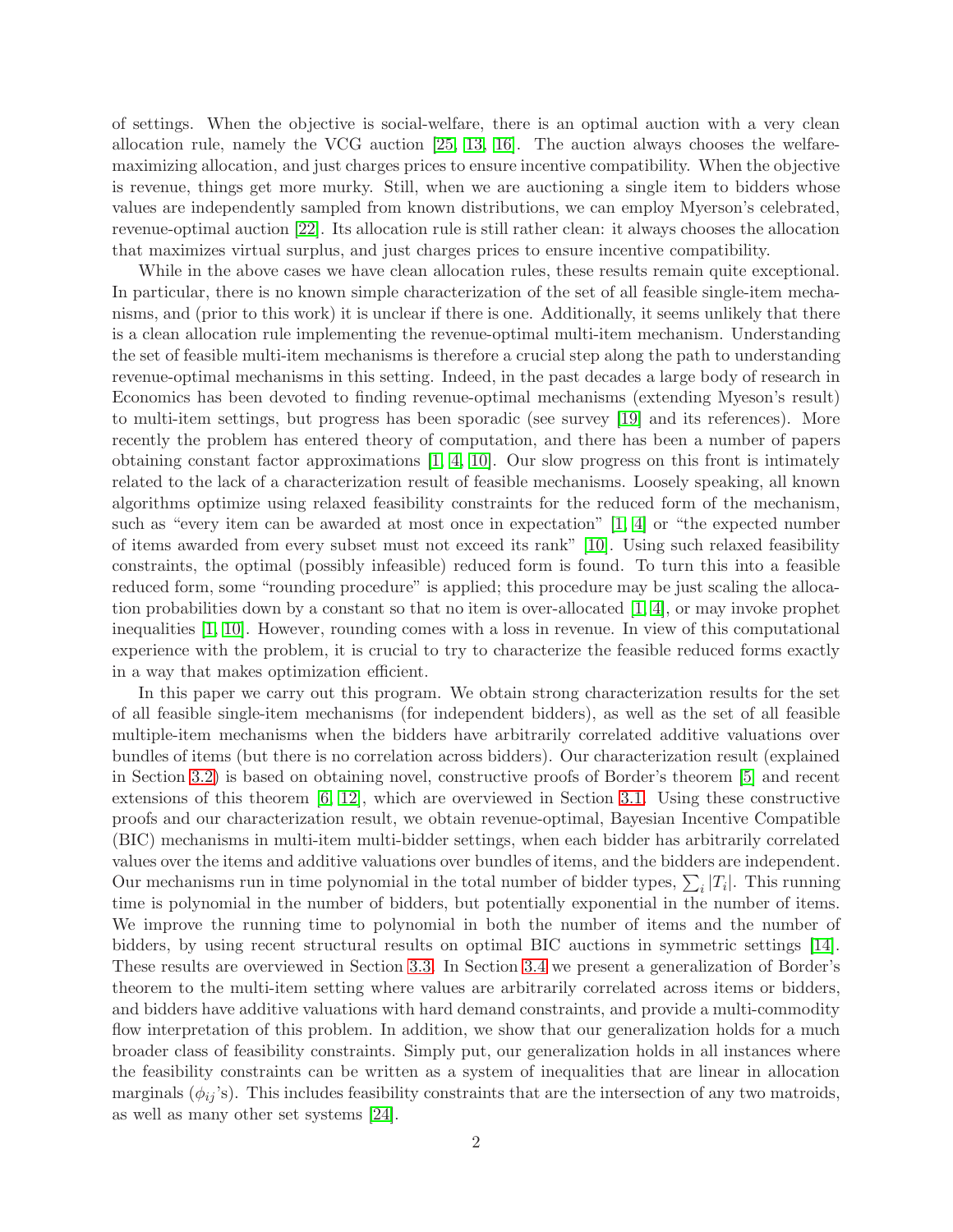After a brief enumeration of our theorems and a couple of figures summarizing our results, we fix our notation and proceed to the technical sections. We show the following theorems (and several auxiliary ones along the way): (a) Theorems [2](#page-7-0) and [6](#page-9-0) state our algorithmic results: If a reduced form auction for independent bidders and a single item is given to us as input, we can efficiently determine if the auction is feasible or not. If it is feasible, we efficiently compute an efficient process that implements it. If it is infeasible, we efficiently provide a hyperplane separating it from the set of feasible mechanisms. These results extend to multi-item settings with additive, independent bidders and arbitrary correlation in the values of each bidder for the items. (b) Theorems [3](#page-7-1) and [7](#page-10-1) are the core of our characterization result: Every feasible reduced form auction for a single item and independent bidders can be implemented as a distribution over hierarchical mechanisms. Using these theorems we obtain a clean, characterization of the allocation rule of all multidimensional mechanisms for multi-item settings with independent, additive bidders and arbitrary correlation in the values of each bidder for the items. Our characterization result is provided in Section [3.2.](#page-10-0) (c) Theorem [4](#page-9-1) provides our analog of Myerson's virtual values. It states that we can transform the marginal probabilities  $\pi s$  of a reduced form into *virtual*  $\pi s$  such that the total ordering of the types (across different bidders) induced by the virtual πs allows us to, in linear time, verify the feasibility of a reduced form auction or output a hyperplane separating it from the set of feasible reduced forms. (d) Theorem [12](#page-13-0) proves a generalization of Border's Theorem to a broad class of feasibility constraints that includes the case of many items, many additive bidders with hard demand constraints, and arbitrary value correlation across items or bidders.

Figures [1](#page-4-0) and [2](#page-4-1) summarize the current state of affairs on the two fronts studied in this paper. The first is on efficiently implementing as well as characterizing the allocation rule of feasible reduced forms, while the second is on efficiently solving the optimal multi-dimensional mechanism design problem. The second only records mechanisms that achieve optimal or near-optimal revenue, i.e. come  $\epsilon$ -close to optimal revenue for arbitrary accuracy  $\epsilon$ . In particular, we do not quote constant factor approximations [\[1,](#page-14-7) [4,](#page-14-8) [10\]](#page-14-9), which are not the focus of this work. The "Item-Symmetric" column of the second figure refers to settings that are symmetric with respect to the items (see Section [3.3](#page-11-0) for a formal definition of such settings and [\[14\]](#page-14-3) for a discussion), while the "Bidder-Symmetric" column to settings that are symmetric with respect to the bidders (see Section [3.3](#page-11-0) and [\[14\]](#page-14-3) for a formal definition/discussion). Moreover, the "Many items, Few bidders" row refers to settings where the number of bidders is an absolute constant but the number of items,  $n$ , is allowed to scale, and the "Few items, Many bidders" row refers to settings where the number of items is held constant but the number of bidders,  $m$ , is allowed to scale. Finally, in the cells of the same table we stress components of the running time/the setting that are the best we could hope for, and do not stress components that could be improved, leaving these improvements to future work.

Parallel Work: We have been informed that, independently from us, [\[2\]](#page-14-10) also obtained polynomialtime algorithms for checking the feasibility of a given single-item reduced form auction, when the bidders are independent, as well algorithms for efficiently implementing the reduced form, if it is feasible. (See Figure [1](#page-4-0) for where their results fit with respect to our results). [\[2\]](#page-14-10) apply their algorithms to "service constrained" multi-dimensional mechanism design environments, which are orthogonal to the mechanism design settings considered here.

# <span id="page-3-0"></span>2 Preliminaries and notation

Throughout the paper, we denote the number of bidders by  $m$  and the number of items by  $n$ . We also use  $T_i$  to denote the types of bidder i. We make no assumptions about  $T_i$  except that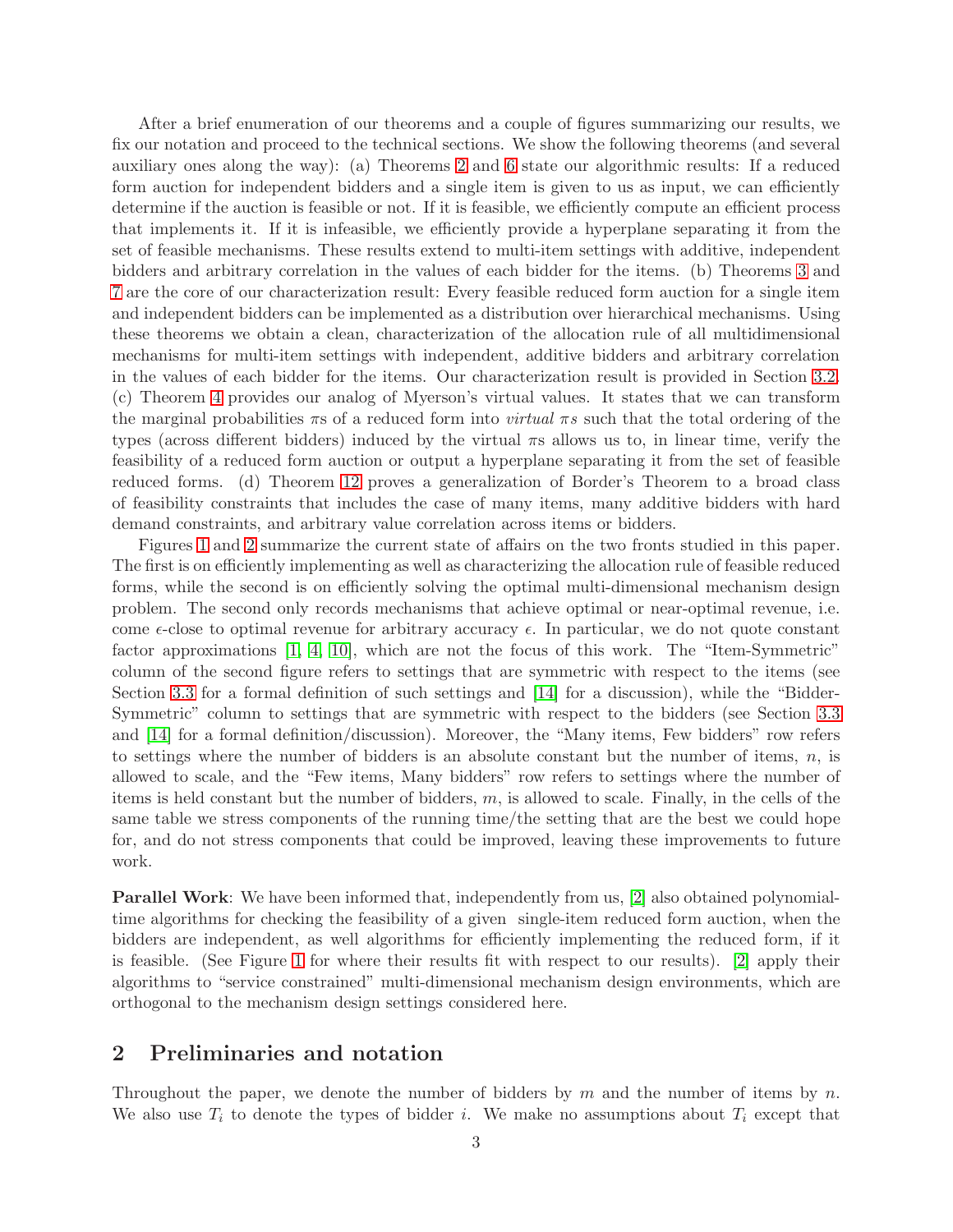|                                   | Necessary&Sufficient   | Efficient                 | Characterization of |
|-----------------------------------|------------------------|---------------------------|---------------------|
|                                   | Feasibility Conditions | Implementation            | Feasible Mechanisms |
| Independent Bidders,              | [5, 6, 12]             | [this work]               | [this work]         |
| No Demand Constraints             |                        | $(\&$ independently [2],  |                     |
|                                   |                        | for single-item auctions) |                     |
| Correlated Bidders,               | [this work]            | Open Question             | Open Question       |
| Demand Constraints,               |                        |                           |                     |
| and Broader Settings <sup>†</sup> |                        |                           |                     |

<span id="page-4-0"></span>†: See Section [3.4.](#page-12-0)

Figure 1: Feasibility, Efficient Implementation and Characterization of Reduced Form Multi-Item Auctions. The bidders are additive up to (if stated) some hard demand constraint. Both lines allow correlation of values across different items, but the first row assumes that bidders have independent valuations while the second also allows correlation across bidders.

|              | Item-Symmetric                 | Bidder-Symmetric             | No Symmetries                           |
|--------------|--------------------------------|------------------------------|-----------------------------------------|
| Many items,  | $\text{poly}(n)^{\dagger}$ ,   |                              | $poly(n)^{\S}$ ,                        |
| Few bidders  | demand constraints,            | Same as $\longrightarrow$    | no demand constraints,                  |
|              | item correlation $[14]$        |                              | MHR independent items [8]               |
| Few items,   | Same as below                  | $\text{poly}(m)^{\dagger}$ , | Same as below                           |
| Many bidders | [this work]                    | demand constraints,          | [this work]                             |
|              |                                | item correlation [14]        |                                         |
| Many items   | $\text{poly}(n,m)^{\dagger}$ , |                              | $\text{poly}(\sum_i  T_i )^{\ddagger},$ |
| Many bidders | no demand constraints,         | Same as $\longrightarrow$    | no demand constraints,                  |
|              | item correlation               | [this work]                  | item correlation                        |
|              | [this work]                    |                              | [this work]                             |

§: For all  $\epsilon > 0$ , a  $(1 - \epsilon)$ -fraction of the optimal revenue is achieved in the quoted running time.  $1/\epsilon$  appears in the exponent of the running time.

†: Exactly optimal revenue is achieved in the quoted running time, when every marginal of the bidders' value distributions has constant size support. The size of the support appears in the exponent of the running time. When the size of the support is non-constant/infinite/unbounded, two types of PTAS's are obtained:

- When every marginal is MHR, a  $(1-\epsilon)$ -fraction of the optimal revenue is achieved in the quoted running time, for all  $\epsilon > 0$ .
- When the value distributions are bounded and normalized to  $[0,1]^n$ , an additive approximation to the optimal revenue is achieved in the quoted running time, for all  $\epsilon > 0$ . The approximation error is  $\epsilon \cdot \min\{n, \sum_i C_i\}$ , where  $C_i$  is the demand constraint of bidder i (if any).
- $\ddagger$ : Exactly optimal revenue is achieved in the quoted running time, where recall that  $T_i$  is the support of the value distribution of bidder i. When the supports are infinite/unbounded we can alternatively obtain two types of approximation schemes:
	- When every marginal of the bidders' value distributions is MHR, a  $(1-\epsilon)$ -fraction of the optimal revenue is achieved in time polynomial in m and  $(1/\epsilon)^n$ , for all  $\epsilon > 0$ .
	- When the value distributions are bounded and normalized to  $[0, 1]^n$ , an additive approximation to the optimal revenue is achieved in time polynomial in m and  $(1/\epsilon)^n$ , for all  $\epsilon > 0$ . The approximation error is  $\epsilon \cdot n$ .

<span id="page-4-1"></span>Figure 2: Efficient Solution to the Optimal Multi-Dimensional Mechanism Design Problem with Independent Bidders. The bidders are additive up to (if stated) some hard demand constraint.

it is measurable. In particular, it is not assumed that  $T_i$  is a subset of R, and it could well be multidimensional; e.g., when a bidder has additive valuations, the type of the bidder could be just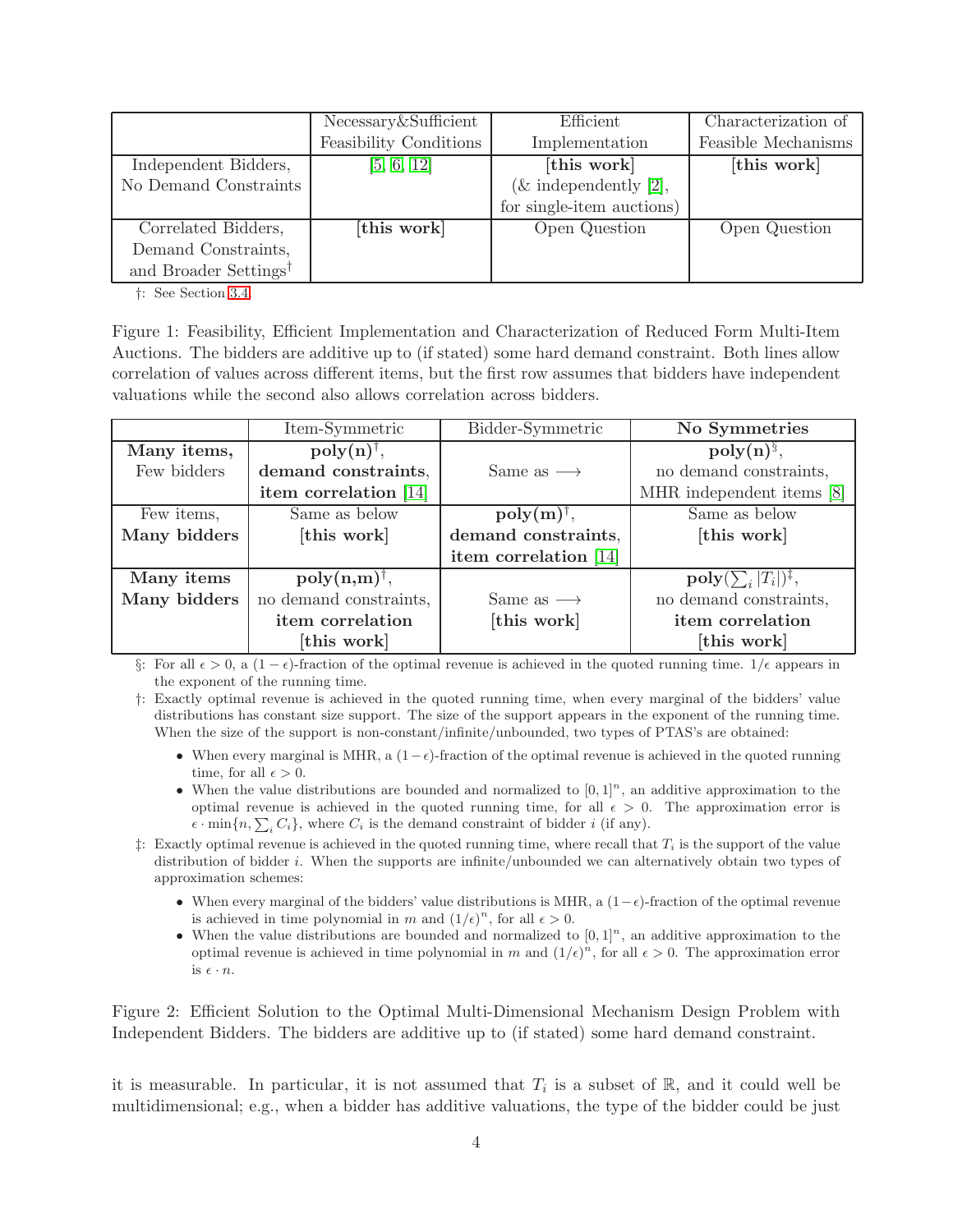a vector specifying how much she values each of the items. To obtain computationally meaningful results, we assume in Sections [3.1,](#page-6-0) [3.2](#page-10-0) and [3.4](#page-12-0) that the type sets  $\{T_i\}_i$  are finite (as opposed to continuous/infinite, but not of constant size), and in this case use c as a shorthand for  $\max_i |T_i|$ . However, our results in Section [3.3](#page-11-0) apply also to continuous type spaces, since when the type distributions are bounded or when they are unbounded but satisfy the Monotone Hazard Rate tail condition, <sup>[2](#page-5-0)</sup> we can truncate and discretize the support of the distribution and still get nearly optimal  $\epsilon$ -BIC mechanisms (Definition [1\)](#page-6-1) using the techniques of [\[7\]](#page-14-12) or [\[14\]](#page-14-3). We can then employ the  $\epsilon$ -BIC to BIC reduction of [\[14\]](#page-14-3) to get nearly optimal BIC mechanisms. See Section [3.3](#page-11-0) for details.

To ease notation, we just use  $A(B, C, \text{etc.})$  to denote the type of a bidder, without emphasizing whether it is a vector or a scalar. The elements of  $\times_i T_i$  are called type profiles, and specify a type for every bidder. We assume type profiles are sampled from a distribution  $\mathcal D$  over  $\times_i T_i$ . We denote by  $\mathcal{D}_i$  the marginal of this distribution on bidder i's type, and use  $\mathcal{D}_{-i}$  to denote the marginal of  $\mathcal D$  over the types of all bidders, except bidder i. We use  $t_i$  for the random variable representing the type of bidder i. So when we write  $Pr[t_i = A]$ , we mean the probability that bidder i's type is A. In the i.i.d. case, because  $Pr[t_i = A]$  is the same for all i, we will just write  $Pr[A]$ .

The reduced form of a mechanism is a vector function  $\pi(\cdot)$ , specifying values  $\pi_{ij}(A)$ , for all items j, bidders i and types  $A \in T_i$ .  $\pi_{ij}(A)$  is the probability that bidder i receives item j when reporting type A, where the probability is over the randomness of all other bidders' types and the internal randomness of the mechanism, assuming that the other bidders report their true types to the mechanism. When we only consider a single item (case  $n = 1$ ), we drop the item subscript from the  $\pi_{ij}$ 's, writing  $\pi_i(A)$  for the probability that the item is allocated to bidder *i*. In this case we may think of  $\pi(\cdot)$  as a vector in  $[0,1]^{\sum_i |T_i|}$ . To emphasize the vector-view of the reduced form we may write  $\vec{\pi}$  for the reduced form.

Sometimes we will be considering settings where the bidders are i.i.d., i.e.  $T_i = T_{i'} = T$ , for all i and i', and  $\mathcal D$  is a product distribution over  $\times_i T_i$  with the same marginal on every bidder. In such settings, we may be looking at *bidder-symmetric* reduced forms, satisfying  $\pi_{ij}(A) = \pi_{i'j}(A)$ , for all  $j, i, i', A \in T$ . In such cases, we will drop the bidder subscript from the  $\pi_{ij}$ 's, writing  $\pi_j(A)$ , for the probability that a bidder of type  $A \in T$  receives item j, over the randomness of the mechanism and the types of the other bidders, assuming that the other bidders report their true types to the mechanism. If there is a single item and the reduced form is bidder-symmetric, we will drop both subscripts writing  $\pi(A)$  for the same probability. In this case, we may think of the reduced form as a vector  $\vec{\pi}$  in  $[0, 1]^{|T|}$ .

Given a reduced form  $\pi$  of a mechanism we will be interested in whether the form can be "implemented". By this we mean designing a feasible mechanism  $M$  (i.e. one that never overallocates items) such that the probability  $M_{ij}(A)$  that bidder i receives item j when she reports type A to the mechanism is exactly  $\pi_{ij}(A)$ , where the probability is computed with respect to the randomness in the mechanism and the randomness in the types of the other bidders, assuming that the other bidders report their true types to the mechanism. In fact, we will relax this requirement and say that a mechanism M implements the reduced form  $\pi$  if  $M_{ij}(A) \geq \pi_{ij}(A)$ , for all i, j, A. This is because we can trivially modify such a mechanism so that all constraints are tight. Indeed, if  $M_{ij}(A) = x \cdot \pi_{ij}(A)$  for some  $i, j, A, x > 1$ , we can rectify the mechanism as follows: whenever  $M$  wants to allocate item  $j$  to bidder  $i$  when he has reported type  $A$ , we instead throw the item away with probability  $\frac{x-1}{x}$ . It's easy to see that this results in  $M_{ij}(A) = \pi_{ij}(A)$ . When  $M_{ij}(A) =$  $\pi_{ij}(A)$  for all  $i, j, A$ , we will say that M exactly implements  $\pi$ . Finally, if a reduced form can be

<span id="page-5-0"></span><sup>&</sup>lt;sup>2</sup>We say that a one-dimensional differentiable distribution  $F$  satisfies Monotone Hazard Rate, or succinctly MHR, if  $\frac{f(x)}{1-F(x)}$  is monotonically non-decreasing in its domain, where  $f = F'$  is the probability density function.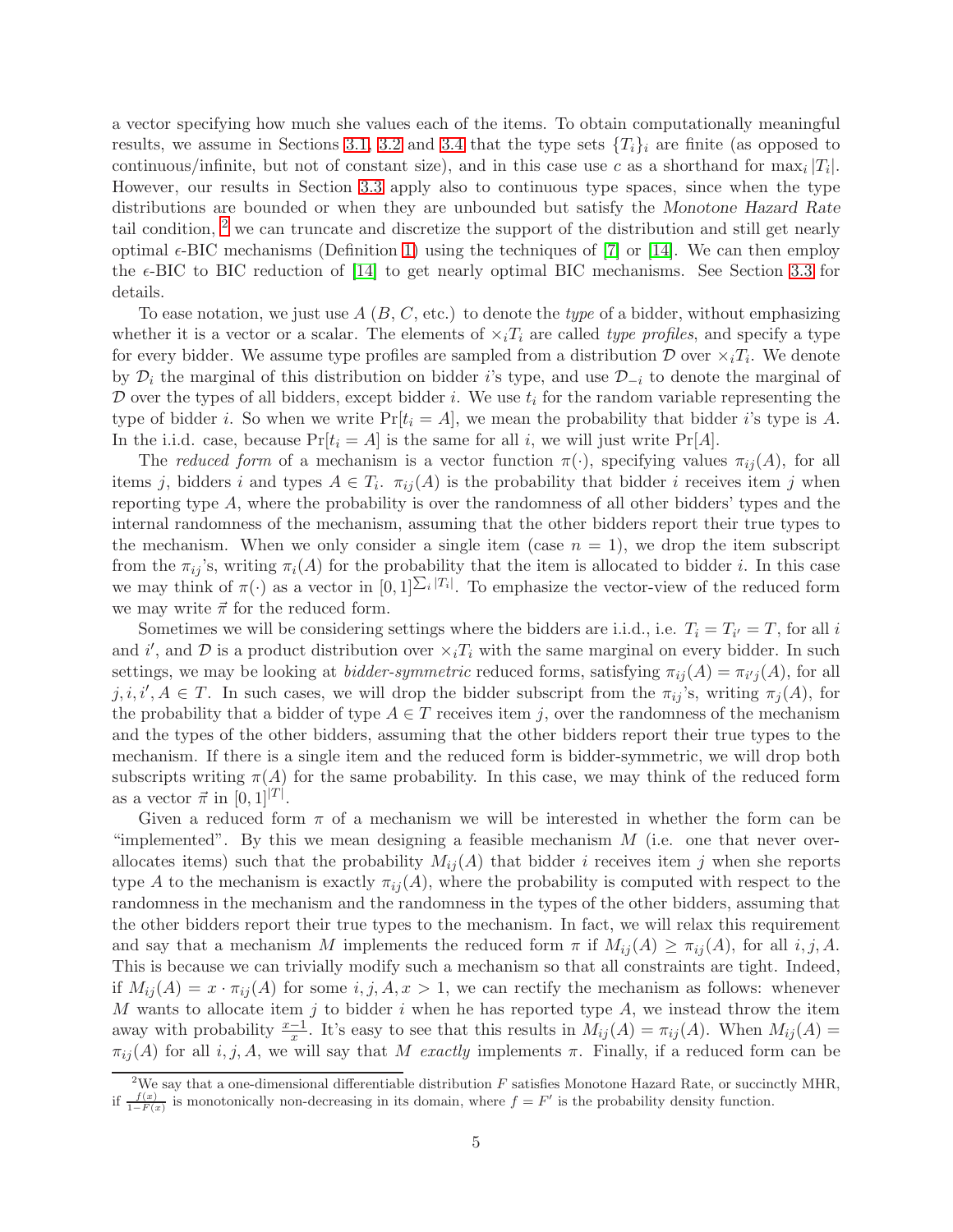implemented by a mechanism, we say that the reduced form is feasible.

When a bidder is additive, we may write  $\vec{v}_i$  to denote her type, with the convention that  $v_{ij}$  represents her value for item j and that her value for a bundle of items is just the sum of her values for the items in the bundle. Then, to fully specify a (direct-revelation) multi-item mechanism for additive bidders, we need to describe, potentially succinctly, for all type profiles  $\vec{v} \in \times_i T_i$ , and for every bidder i, the outcome  $M_i(\vec{v}) = (\vec{\phi}_i(\vec{v}), p_i(\vec{v}))$  given by M to bidder i, when the reported bidder types are  $\vec{v}$ , where  $\phi_{ij}(\vec{v})$  is the probability that item j is given to bidder i and  $p_i(\vec{v})$  is the price that i pays. The value of bidder i for outcome  $M_i(\vec{w})$  is just her expected value  $\vec{v}_i \cdot \vec{\phi}_i(\vec{w})$  for the bundle allocated to her, while the *utility* of bidder *i* for the same outcome is  $U(\vec{v}_i, M_i(\vec{w})) := \vec{v}_i \cdot \vec{\phi}_i(\vec{w}) - p_i(\vec{w})$ . Such bidders subtracting price from expected value are called *quasi-linear*. The relation between  $\phi$ 's and  $\pi$ 's is just the following: for all  $i, \, \vec{v}_i \in T_i$ :  $\pi_{ij}(\vec{v}_i) = \mathbb{E}_{\vec{v}_{-i} \sim \mathcal{D}_{-i}}[\phi_{ij}(\vec{v}_i; \vec{v}_{-i})],$  where the expectation is computed with respect to the values  $\vec{v}_{-i}$ of all bidders except i as these are drawn from  $\mathcal{D}_{-i}$ . We conclude by formally defining Bayesian Incentive Compatibility:

<span id="page-6-1"></span>**Definition 1** ([\[14\]](#page-14-3)). (BIC/ $\epsilon$ -BIC Mechanism) A mechanism M is called  $\epsilon$ -BIC iff the following inequality holds for all  $i, \vec{v}_i, \vec{w}_i$ :

$$
\mathbb{E}_{\vec{v}_{-i}\sim\mathcal{D}_{-i}}\left[U(\vec{v}_i,M_i(\vec{v}))\right] \geq \mathbb{E}_{\vec{v}_{-i}\sim\mathcal{D}_{-i}}\left[U(\vec{v}_i,M_i(\vec{w}_i\ ;\ \vec{v}_{-i}))\right] - \epsilon v_{\max} \cdot \sum_j \pi_{ij}(\vec{w}_i),
$$

where  $v_{\text{max}}$  is the maximum possible value of any bidder for any item in the support of the value distribution. In other words, M is  $\epsilon$ -BIC iff when a bidder lies by reporting  $\vec{w}_i$  instead of  $\vec{v}_i$ , they do not expect to gain more than  $\epsilon v_{\text{max}}$  times the expected number of items that  $\vec{w}_i$  receives. A mechanism is called BIC iff it is 0-BIC.<sup>[3](#page-6-2)</sup>

We conclude our preliminaries section noting that the running times of the algorithms obtained in Sections [3.1.1](#page-6-3) and [3.1.2](#page-8-0) are quoted without accounting for the number of bits needed to represent a coordinate of  $\vec{\pi}$ . If  $\ell$  bits are needed to describe a probability in  $\vec{\pi}$ , then it suffices to multiply all quoted running times by a  $\text{poly}(\ell)$  factor.

# 3 Overview of Results and Techniques

### <span id="page-6-3"></span><span id="page-6-0"></span>3.1 Feasible Reduced Forms

#### 3.1.1 Single-item, Bidder-Symmetric Reduced Forms, i.i.d. Bidders

In the case of a single item and i.i.d. bidders, Border provided a necessary and sufficient condition for a bidder-symmetric reduced form to be feasible, generalizing prior partial results of Maskin-Riley [\[20\]](#page-15-4) and Matthews [\[21\]](#page-15-5). Let us review Border's theorem.

<span id="page-6-5"></span>**Theorem 1** ([\[5\]](#page-14-0)). Suppose that the bidder's types are i.i.d. distributed according to some measure  $\mu$  over T. Then a bidder-symmetric reduced form  $\pi$  is feasible if an only if

<span id="page-6-4"></span>
$$
\forall S \subseteq T: \quad m \cdot \int_{S} \pi(t) d\mu(t) \le 1 - (1 - \mu(S))^m. \tag{1}
$$

<span id="page-6-2"></span><sup>&</sup>lt;sup>3</sup>This definition differs slightly from the more common definition of [\[3,](#page-14-13) [17,](#page-15-6) [18\]](#page-15-7). We use the definition of [\[14\]](#page-14-3) to be correct in applying their results.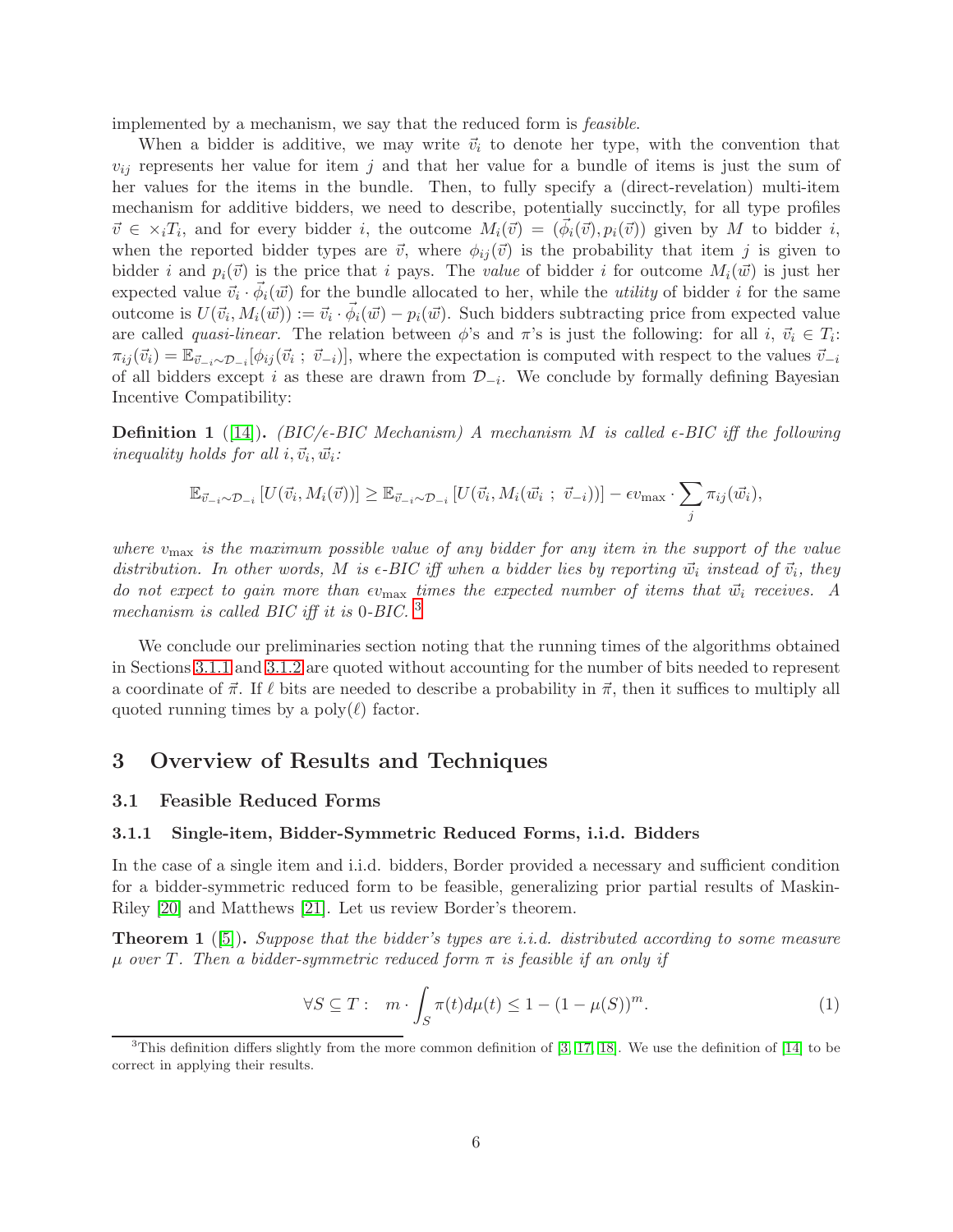Simply put, a reduced form is feasible if and only if the probability that the item is awarded to a type in some set  $S$  (as computed by the reduced form) is at most the probability that someone with type from S shows up to the auction (as computed by the type distribution), for all subsets of types  $S \subseteq T$ . We call a set that violates this condition a *constricting set*. Clearly, the existence of a constricting set bears witness that the reduced form is infeasible, as the auctioneer cannot possibly award the item to someone in  $S$  if no one in  $S$  shows up. Border's theorem states that this is in fact a sufficient condition.

Border's original paper considered continuous type spaces (hence the integral in [\(1\)](#page-6-4)), and the proof was based on measure theory. The following extension of the theorem was also shown: If there exists a constricting set S, then there is also a constricting set of the form  $S_x$ , where  $S_x = \{A|\pi(A) > x\}$ , for some x. In the case of finite type spaces, we can determine the feasibility of a reduced form auction in time  $O(c \log c + c \cdot m)$ , where  $c = |T|$ , as after sorting the type space in decreasing  $\pi$ 's there are only c different subsets of the form  $S_x$ , and a dynamic program can find us if any of them violates [\(1\)](#page-6-4) in time  $O(c \cdot m)$ . In other words, determining the feasibility of a bidder-symmetric reduced form, for a single item, and many i.i.d. bidders is easy. However, the following important question was left unanswered: Given a feasible reduced form, can we efficiently obtain a mechanism implementing the reduced form? Notice that answering this question in the affirmative is absolutely necessary to be able to run the auction specified by the reduced form. Our first contribution is solving this problem.

<span id="page-7-0"></span>Theorem 2. Under the same assumptions as Theorem [1,](#page-6-5) given a bidder-symmetric reduced form we can determine if it is feasible, or find a hyperplane separating it from the set of feasible biddersymmetric reduced forms, in time  $O(c \cdot (\log c + m))$ , where  $c = |T|$ . If the reduced form is feasible, we provide a succinct description of a mechanism implementing the reduced form, in time polynomial in c  $\cdot$  m. The description of the mechanism is just (at most)  $c + 1$  probabilities and an equal number of orderings of T.<sup>[4](#page-7-2)</sup> The mechanism itself runs as follows: given the reported type profile, the mechanism samples a random subset of bidders in time  $\text{poly}(m, c)$ , and the item is allocated uniformly at random to some bidder in that subset, or the item is thrown away.

We prove Theorem [2](#page-7-0) in Appendix [B,](#page-18-0) as a corollary of Proposition [1](#page-20-0) and Theorem [13](#page-16-0) of Appendices [B](#page-18-0) and [A](#page-15-8) respectively. In proving our result, we consider the following type of mechanisms:

<span id="page-7-3"></span>**Definition 2.** A hierarchical mechanism consists of a function  $H : T \to [c] \cup \{LOSE\}$ ; one should interpret LOSE as a value larger than c. On bid vector  $(A_1, \ldots, A_m)$ , the mechanism has the following behavior: If  $H(A_i) = LOSE$  for all i, the mechanism throws the item away. Otherwise, the item is awarded uniformly at random to a bidder in argmin<sub>i</sub>  $H(A_i)$ .

In other words, a hierarchical mechanism breaks down the type space into a hierarchy. When the bidders arrive and submit their types, the mechanism finds the highest-priority level of the hierarchy that is populated by the submitted types, and gives the item uniformly at random to a bidder whose type falls in that level of the hierarchy (unless every bidder is a loser, in which case the mechanism throws the item away). We say that a hierarchical mechanism  $H$  is well-ordered w.r.t.  $\pi$  if:  $\pi(A) \geq \pi(A') \Rightarrow H(A) \leq H(A')$ . We prove the following characterization result about feasible bidder-symmetric reduced forms:

<span id="page-7-1"></span>**Theorem 3.** When bidders are i.i.d., every feasible bidder-symmetric reduced form  $\pi$  can be exactly implemented as a distribution over at most  $c + 1$  well-ordered with respect to  $\pi$  hierarchical mechanisms.

<span id="page-7-2"></span><sup>&</sup>lt;sup>4</sup>An ordering may have equalities, but must be total (compare every pair of elements in  $T$ ).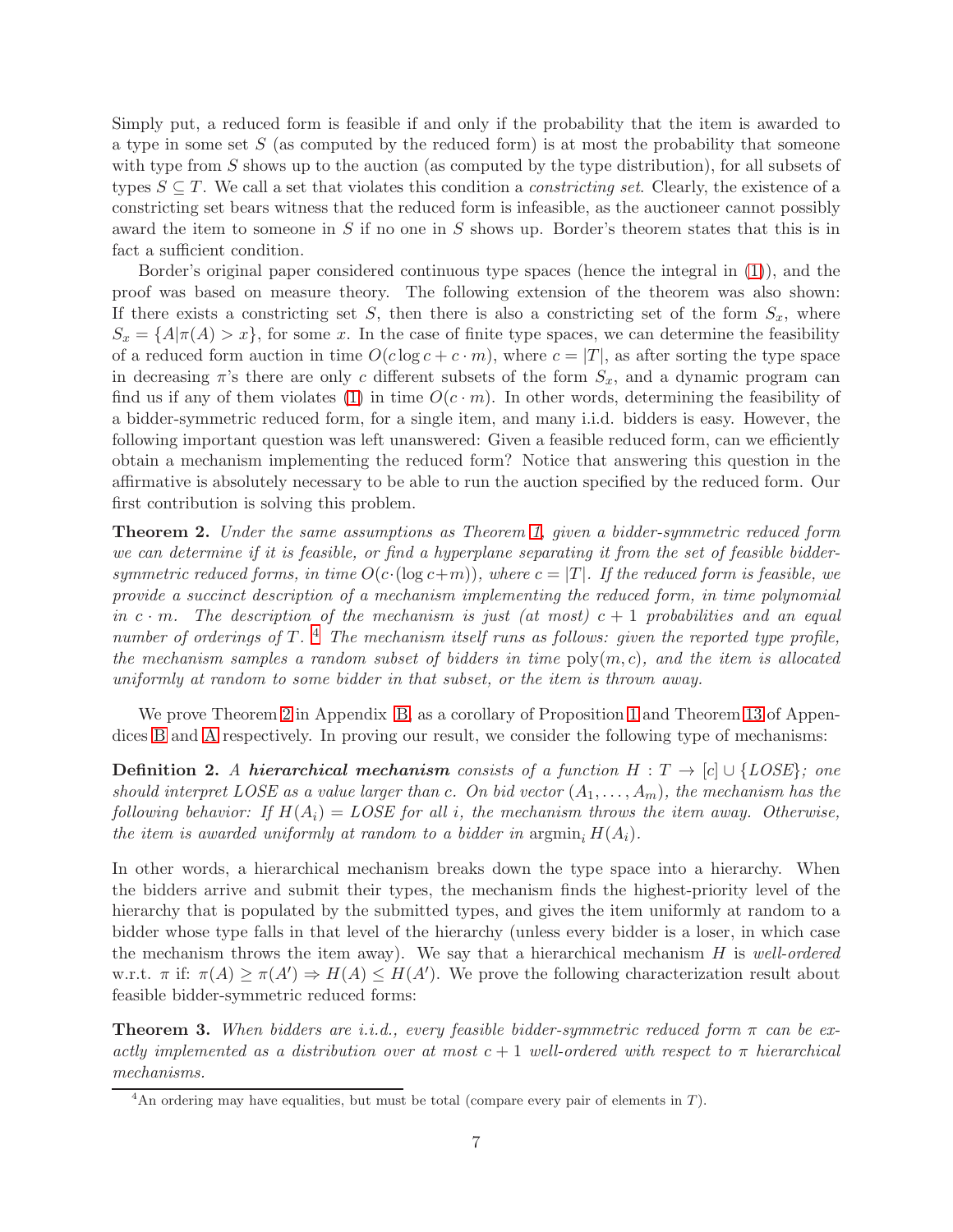Theorem [3](#page-7-1) alone is not enough to allow us to implement a given bidder-symmetric reduced form. Indeed, if  $\pi(\cdot)$  takes  $\theta$  (can be as large as c) distinct values, there are  $2^{\theta}$  different well-ordered w.r.t.  $\pi$  hierarchical mechanisms. From here, we switch to our vector-view of reduced forms (as vectors  $\vec{\pi}$ in  $[0,1]^{|T|}$  and study the geometry of the space of feasible mechanisms respecting the order on the type-space induced by a given reduced form  $\vec{\pi}$ , which we will call P. We show that, in fact, P is a θ-dimensional polytope whose corners are *exactly* the  $2^{\theta}$  different well-ordered w.r.t.  $\vec{\pi}$  hierarchical mechanisms. We provide a geometric algorithm in Appendix [A](#page-15-8) that in polynomial time outputs a representation of  $\vec{\pi}$  as a convex combination of at most  $c+1$  corners of P. This convex combination is exactly a distribution over well-ordered w.r.t.  $\vec{\pi}$  hierarchical mechanisms that implements  $\vec{\pi}$ . Our geometric algorithm runs in time  $poly(m, c)$ , and sampling from the distribution output by our algorithm also takes time  $poly(m, c)$ . We provide the details of our approach and proofs of the relevant claims in Appendices [B](#page-18-0) and [A.](#page-15-8)

#### <span id="page-8-0"></span>3.1.2 Single-item, General Reduced Forms, Non-i.i.d. Bidders

Recently, an alternative proof of Border's theorem for distributions with finite support was discovered in [\[6\]](#page-14-1) and again in [\[12\]](#page-14-2), the latter using a clean network-flow interpretation. These proofs extend Theorem [1](#page-6-5) to independent, but not necessarily identical, bidders and non-symmetric reduced forms. In this case, [\(1\)](#page-6-4) is replaced by the following necessary and sufficient condition:

$$
\forall S_1 \subseteq T_1, \dots, S_m \subseteq T_m : \sum_i \sum_{A \in S_i} \pi_i(A) \Pr[t_i = A] \le 1 - \prod_i (1 - \Pr[t_i \in S_i]). \tag{2}
$$

The interpretation of the LHS and RHS of the above inequality is the same as the one given above for [\(1\)](#page-6-4) except generalized to the non-iid non-symmetric setting. In addition to the above condition, [\[12\]](#page-14-2) proves a generalization of Border's extended result: If there is a constricting  $S = (S_1, \ldots, S_m)$ , then there is also a constricting set of the form  $S' = (S_{x_1}^{(1)}, \ldots, S_{x_m}^{(m)})$ , where  $S_{x_i}^{(i)} = \{A \in T_i | \pi_i(A) > \}$  $x_i$ . In other words, each bidder has a different threshold  $x_i$ , and  $S_{x_i}^{(i)}$  contains all types of bidder *i* with  $\pi_i$  above  $x_i$ . Unfortunately, despite this simplification, there are still  $\prod_i(|T_i|+1)$  possible constricting sets, and testing each of them would take time exponential in the number of bidders.

One might hope to obtain a stronger theorem that would only require testing a number of sets polynomial in c and m. We prove such a theorem by introducing a notion of a *virtual*  $\pi$ , defined next. We name it such not because the equation involves hazard rates or looks anything like that for virtual valuations [\[22\]](#page-15-0), but because the spirit of the transformation is the same. Myerson observed that he could make the most revenue not from the bidder with the highest valuation, but from the bidder with the highest virtual valuation. Likewise, in our setting, the most difficult types to satisfy are not the types with the highest  $\pi$ , but the types with the highest virtual  $\pi$ . The definition of virtual  $\pi$ , which we denote  $\hat{\pi}$ , is actually quite simple.

<span id="page-8-1"></span>**Definition 3.** If  $\pi$  is a reduced form, we define its corresponding virtual reduced form  $\hat{\pi}$  as follows: for all i and type  $A \in T_i$ ,  $\hat{\pi}_i(A) := \Pr[\pi_i(t_i) \leq \pi_i(A)]\pi_i(A)$ .

It turns out that this definition exactly captures which types of different bidders are harder to satisfy. In the bidder-symmetric case of Section [3.1.1,](#page-6-3) we were able to compare a pair of types A and B submitted by bidders  $i \neq k$  based only on their corresponding  $\pi_i(A)$  and  $\pi_k(B)$ . This is no longer the case in the non-iid case, resulting in the more complicated constricting sets defined above. Nevertheless, we show that A and B can be compared at face value of  $\hat{\pi}_i(A)$  and  $\hat{\pi}_k(B)$ :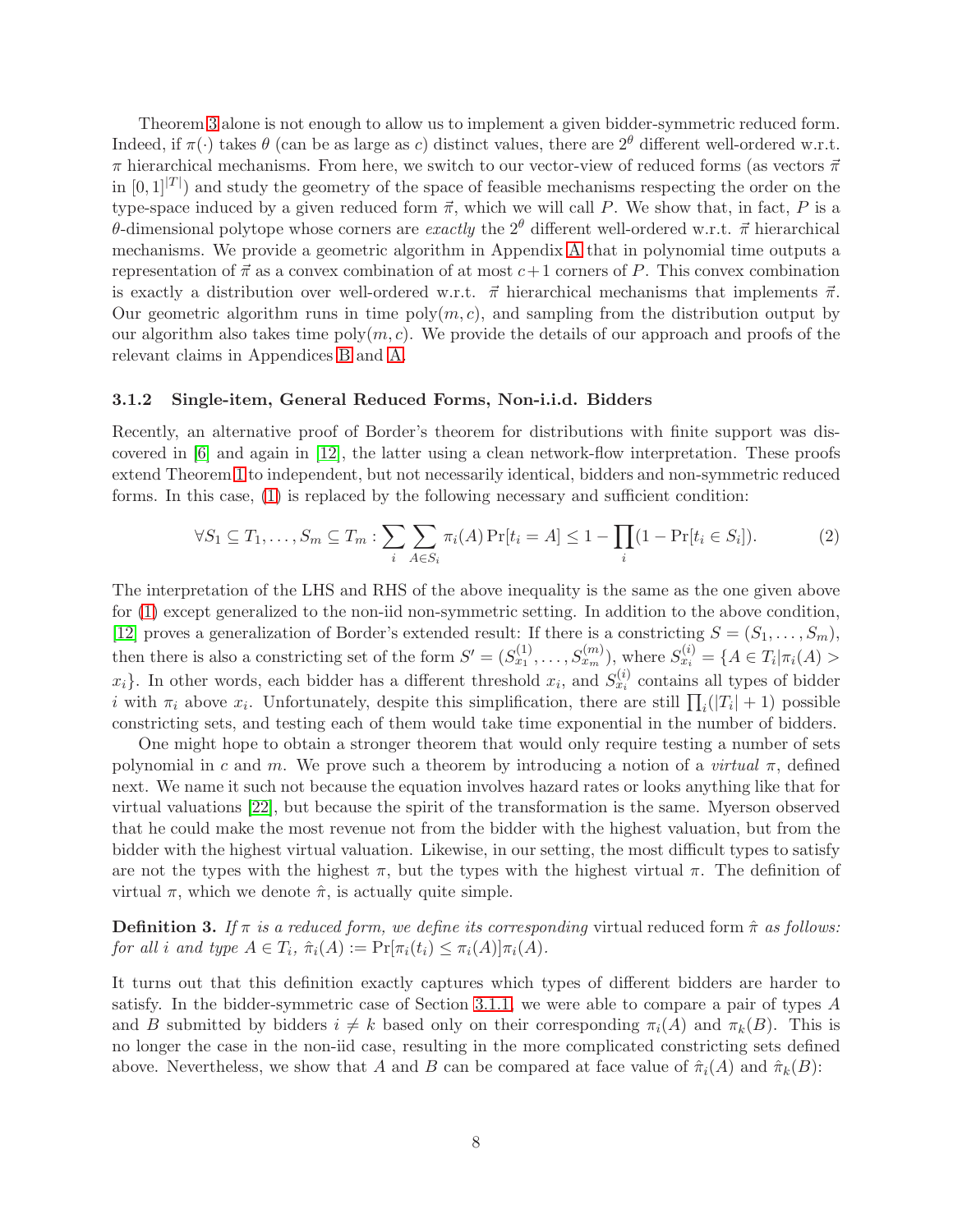<span id="page-9-1"></span>Theorem 4. Suppose that the bidders are independent and there is a single item for sale. A reduced form  $\pi$  is feasible if and only if: for all x, the sets  $S_x^{(i)} = \{A \in T_i | \hat{\pi}_i(A) > x\}$  satisfy:

$$
\sum_{i} \sum_{A \in S_x^{(i)}} \pi_i(A) \Pr[t_i = A] \le 1 - \prod_{i} (1 - \Pr[t_i \in S_x^{(i)}]). \tag{3}
$$

In particular, we can test the feasibility of a reduced form, or obtain a hyperplane separating the reduced form from the set of feasible reduced forms, in time linear in  $\sum_i |T_i| \cdot (\log(\sum_i |T_i|) + m)$ .

Details of the proof can be found in Appendix [C.](#page-22-0) We also prove there two analogues of Theorem [3](#page-7-1) in this setting: Theorem [5,](#page-9-2) which is used for our algorithmic results, and Theorem [7,](#page-10-1) which provides a much stronger characterization. The analog of Definition [2](#page-7-3) is the following:

**Definition 4.** A hierarchical mechanism consists of a function  $H: \bigcup_i (T_i \times \{i\}) \to [\sum_i |T_i|] \cup$  $\{LOSE\};$  one should interpret LOSE as a value larger than  $\sum_i |T_i|$ . On bid vector  $(A_1, \ldots, A_m)$ , if  $H(A_i, i) = \textit{LOSE for all } i$ , the mechanism throws the item away. Otherwise, the item is awarded uniformly at random to a bidder in  $\operatorname{argmin}_i H(A_i, i)$ .

We say that a hierarchical mechanism H for non-identical bidders is partially-ordered w.r.t.  $\pi$  if for all i and  $A, A' \in T_i$ ,  $\pi_i(A) \geq \pi_i(A') \Rightarrow H(A, i) \leq H(A', i)$ . We say that a hierarchical mechanism is strict if for all bidders i, j and types  $A \in T_i$ ,  $B \in T_j$ :  $i \neq j \Rightarrow (H(A, i) \neq H(B, j) \vee H(A, i) =$  $H(B, j) = \text{LOSE}$ ) (i.e. there is always a unique winner in  $\text{argmin}_i H(A_i, i)$  if one exists, because each level (except possibly for LOSE) contains types from only a single bidder). Our algorithmic extension of Theorem [3](#page-7-1) is the following:

<span id="page-9-2"></span>Theorem 5. When bidders are independent, but not necessarily identically distributed, every feasible reduced form  $\pi$  can be exactly implemented as a distribution over at most  $\sum_i |T_i| + 1$  strict, partially-ordered w.r.t.  $\pi$  hierarchical mechanisms.

From here, we take the same geometric approach as in Section [3.1.1](#page-6-3) and study the geometry of the set of feasible reduced forms that respect the partial-ordering of types induced by a given reduced-form  $\pi$ . Again we show that this is a  $(\sum_i d_i)$ -dimensional polytope, P, where  $d_i$  (could be as large as  $|T_i|$  is the number of distinct values that  $\pi_i(\cdot)$  takes on input from  $T_i$ , and that the corners of P are exactly the strict, partially-ordered w.r.t.  $\pi$  hierarchical mechanisms. Writing a point in P as a convex combination of  $\sum_i |T_i| + 1$  corners is no longer an easy procedure. Not only does P have an exponential number of corners, but there are also exponentially many hyperplanes defining the boundary of P (where there were only  $2 \cdot c$  such hyperplanes in the i.i.d. case). Luckily, Theorem [4](#page-9-1) provides an efficient separation oracle for membership in P. By making use of this separation oracle instead of checking the exponentially-many boundary equations one by one, the geometric  $\sum_i |T_i| + 1$  corners of P, which is exactly a distribution over the corresponding  $\sum_i |T_i| + 1$  strict, algorithm of [A](#page-15-8)ppendix A outputs a representation of a given  $\pi$  as a convex combination of at most partially-ordered w.r.t.  $\pi$  hierarchical mechanisms. Putting this approach together with Theorems [4](#page-9-1) and [5,](#page-9-2) we obtain in Appendix [C](#page-22-0) the algorithmic result of this section:

<span id="page-9-0"></span>Theorem 6. When bidders are independent, given a reduced form we can determine if it is feasible, or find a hyperplane separating it from the set of feasible reduced forms, in time linear in  $\sum_i |T_i|$ .  $(\log(\sum_i |T_i|) + m)$ . If the reduced form is feasible, we can compute a succinct description of a mechanism implementing the reduced form, in time polynomial in  $\sum_i |T_i|$ . The description of the mechanism is just (at most)  $\sum_i |T_i| + 1$  probabilities and the same number of total orderings of  $\bigcup_i (T_i \times \{i\})$ . The mechanism itself runs as follows: given the reported type profile, the mechanism samples a random total ordering of all bidders' types in time polynomial in  $\sum_i |T_i|$ , and allocates the item to the bidder whose reported type is highest in that ordering, or throws the item away.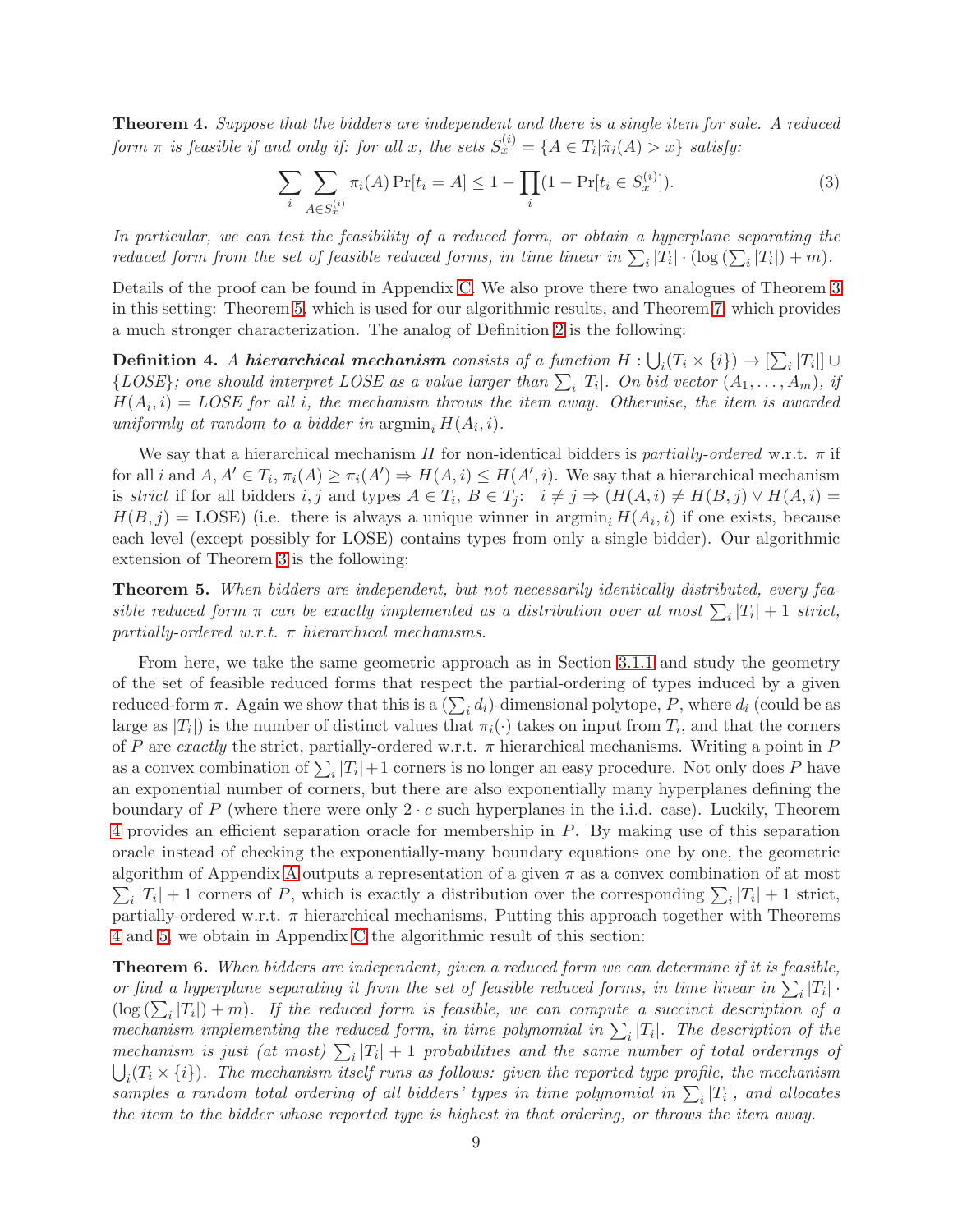While Theorem [5](#page-9-2) does provide some structure to the otherwise unknown set of feasible mechanisms for independent bidders, the result is not as compelling as that of Theorem [3.](#page-7-1) One might have hoped that every feasible reduced form can be implemented as a distribution over *virtually*ordered hierarchical mechanisms (that is, hierarchical mechanisms such that  $\hat{\pi}_i(A) \geq \hat{\pi}_i(B) \Rightarrow$  $H(A, i) \leq H(B, j)$ . Unfortunately, this is not true, as is shown in Appendix [C.](#page-22-0) Despite this, we show that a strong generalization of Theorem [3](#page-7-1) holds in this setting. Let  $\sigma$  be a total ordering on the elements of  $\bigcup_i (T_i \times \{i\})$  (i.e. a mapping  $\sigma : \bigcup_i (T_i \times \{i\}) \to [\sum_i |T_i|]$ ). We say that  $\sigma$  respects  $\pi$  if  $\pi_i(A) > \pi_i(B) \Rightarrow \sigma(A, i) < \sigma(B, i)$ . We also say that a hierachical mechanism H is  $\sigma$ -ordered if  $\sigma(A, i) < \sigma(B, j) \Rightarrow H(A, i) \leq H(B, j)$ . We prove the following theorem:

<span id="page-10-1"></span>**Theorem 7.** If a reduced form  $\pi$  is feasible, there exists a total ordering  $\sigma$  on the elements of  $\bigcup_i (T_i \times$  $\{i\}$ ) that respects  $\pi$  such that  $\pi$  can be implemented as a distribution over  $\sigma$ -ordered hierarchical mechanisms.

<span id="page-10-0"></span>We provide the proof of Theorem [7](#page-10-1) in Appendix [D.](#page-28-0)

#### 3.2 A Simple Characterization of Feasible Multi-dimensional Mechanisms

The appeal of Myerson's single-item auction is not only its optimality, but its clean allocation rule. Let us revisit it. In a single-item setting the type-space of each bidder is a subset  $T_i \subset \mathbb{R}$ , as a bidder's type is how much she values the item. In brush strokes Myerson's allocation rule is as follows:

• The *i.i.d.* case: Suppose that the bidders' values are independently and identically distributed in T. Myerson's auction in this setting maintains a ranking  $H : T \to ||T|| \cup \{\text{LOSE}\}\$  (take LOSE :=  $|T|+1$ ) satisfying:  $A \ge A' \implies H(A) \le H(A')$ ; i.e. the ranking respects the order on T (as a subset of  $\mathbb{R}$ ). If  $|H^{-1}(k)| > 1$  for some k, we can think of the types in  $H^{-1}(k)$  as having been *ironed* over by  $H$ . In fact, let us refer to  $H$  as an *ironing* of  $T$ . Given the ironing, the allocation rule is simple: on bid vector  $(A_1, \ldots, A_m)$ , the item is allocated uniformly at random to a bidder in argmin<sub>i</sub>{ $H(A_i)$ } (other tie-breaking rules are fine too), or thrown away if  $H(A_i) =$  LOSE for all i.

• The non-i.i.d. case: Suppose that the bidders' values are independent but not necessarily identically distributed. In this case, the allocation rule of Myerson's auction is a bit more complicated. The auction maintains an ironing  $H: \cup_i (T_i \times \{i\}) \to [\sum_i |T_i|] \cup {\text{LOSE}}$  (take LOSE :=  $\sum_i |T_i| + 1$ ) satisfying: for all bidders  $i, A_i \geq A'_i \implies H(A_i, i) \leq H(A'_i, i)$ ; i.e. the ironing now only respects the order between types belonging to the same bidder. Given the ironing, the allocation rule is simple: on bid vector  $(A_1, \ldots, A_m)$ , the item is allocated uniformly at random to a bidder in  $\operatorname{argmin}_{i} \{H(A_i, i)\},\$ or thrown away if  $H(A_i, i) = \text{LOSE}$  for all i.

In multi-item auctions, the type spaces of the bidders are subsets  $T_i \subset \mathbb{R}^n$ , i.e. are multidimensional, and it is a priori not clear whether feasible mechanisms/optimal mechanisms in these settings always have clean allocation rules. Indeed, it is not even clear that all feasible single-item auctions have a clean allocation rule, such as Myerson's allocation rule in terms of ironings described above. We show a surprising characterization result of feasible multi-item auctions when the bidders are independent, each bidder's type is sampled from an arbitrary distribution over her type space (i.e. we do not assume that the bidder's values for the items are necessarily independent), and the bidders have additive valuations over bundles of items. In particular, our results also characterize the set of all feasible single-item mechanisms.

As our characterization aims to characterize a broader set of mechanisms, the allocation rules it contains are necessarily more involved, albeit slightly. All we do is introduce randomization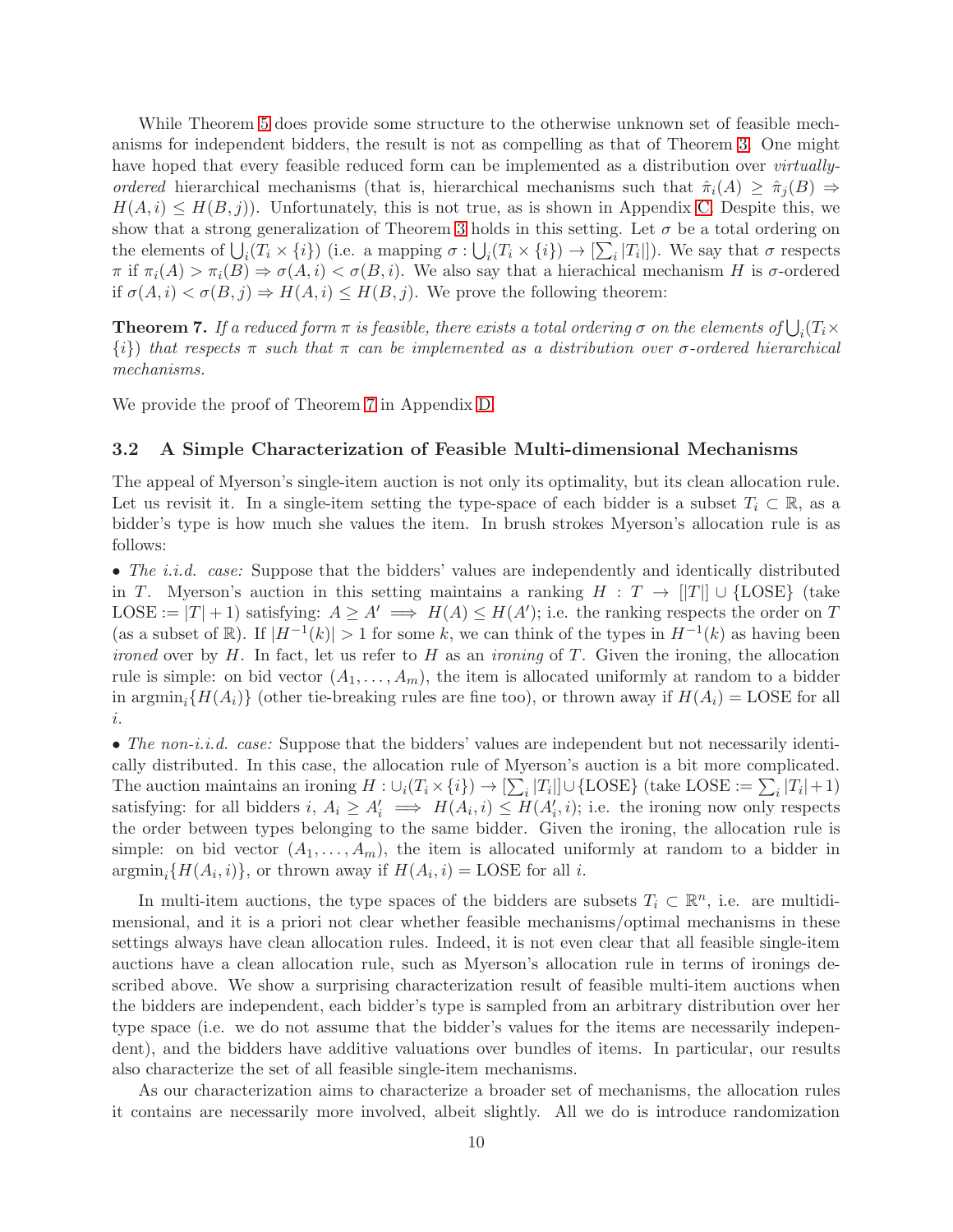over ironings. But what are we ironing exactly? We are still ironing the bidders' type spaces. But instead of having a single ironed surface, we maintain, for each item, a distribution over ironed surfaces. Then the allocation rule of the mechanism is rather simple: on a type profile  $(A_1, \ldots, A_m)$ we allocate each item independently from the other items, by just sampling an ironed surface for this item, looking at the highest-priority plateau in this surface that is populated by at least one reported type, and giving the item to a random bidder whose reported type falls in this plateau.

We proceed to explain how the per-item ironed surfaces look. Given that bidder types are multi-dimensional, ironed surfaces are hard to envision. Interestingly, for each bidder  $i$  and item  $j$ , the picture is simplified dramatically when we apply  $\pi_{ij}(\cdot)$  to embed the type space  $T_i$  of bidder i into R.

## Characterization of Multi-Bidder Multi-Item Auctions for Additive Bidders

The allocation rule used by any multi-bidder multi-item auction for additive bidders to allocate item j, for all j, may w.l.o.g. take the following form (the reader should draw immediate connections to Myerson's allocation rule described above):

• *i.i.d.* bidders and bidder-symmetric reduced forms: Suppose that the bidders are i.i.d. and the reduced form  $\pi_i$  on item j is bidder-symmetric. In this case, the auction maintains a distribution  $\mathcal{H}_j$  over rankings  $H_j: T \to [|T|] \cup \{\text{LOSE}\}$  (take LOSE :=  $|T|+1$ ) satisfying:  $\pi_j(A) \geq \pi_j(A') \implies$  $H_j(A) \leq H_j(A')$ , for all  $A, A' \in T$ ; i.e. each ranking in the support of  $\mathcal{H}_j$  respects the order induced on T by its embedding into R by  $\pi_j(\cdot)$ . If  $|H_j^{-1}(k)| > 1$  for some k and some ranking  $H_j$ in the support of  $\mathcal{H}_j$  we think of the types in  $H_j^{-1}(k)$  as having been *ironed* over by  $H_j$ . Given  $\mathcal{H}_j$ , the allocation of item j is simple: on bid vector  $(A_1, \ldots, A_m)$ , a ranking  $H_j$  is sampled from  $\mathcal{H}_j$ , and the item is allocated uniformly at random to a bidder in  $\argmin_i \{H_i(A_i)\}\$ , or thrown away if  $H_i(A_i) = \text{LOSE}$  for all i.

• Non-*i.i.d.* bidders or different reduced forms: When the bidders are independent but non-i.i.d. or the reduced form on item j is not bidder-symmetric, the auction maintains a distribution  $\mathcal{H}_j$ over rankings  $H_j: \cup_i (T_i \times \{i\}) \to [\sum_i |T_i|] \cup {\text{LOSE}} \}$  (take LOSE :=  $\sum_i |T_i| + 1$ ) satisfying: for all bidders  $i, \pi_{ij}(A) \geq \pi_{ij}(A') \implies H_j(A, i) \leq H_j(A', i)$ ; i.e. each ranking in the support respects the order between types belonging to the same bidder, for whatever order is induced on  $T_i$  by its embedding into  $\mathbb R$  by  $\pi_{ij}(\cdot)$ . Additionally, if  $H_j$  and  $H'_j$  are two rankings in the support of  $\mathcal{H}_j$  then, for all  $i, i', A_i \in T_i, A_{i'} \in T_{i'}$ :  $H_j(A_i, i) < H_j(A_{i'}, i') \implies H'_j(A_i, i) \leq H'_j(A_{i'}, i')$ , i.e. all rankings in the support of  $\mathcal{H}_j$  are consistent with a unique total ordering of  $\cup_i (T_i \times \{i\})$ . Given  $\mathcal{H}_j$ , the allocation of item j is simple: on bid vector  $(A_1, \ldots, A_m)$ , a ranking  $H_j$  is sampled from  $\mathcal{H}_j$ , and the item is allocated uniformly at random to a bidder in  $\arg\min_i \{H_j(A_i,i)\}\$ , or thrown away if  $H_j(A_i, i) = \text{LOSE}$  for all i.

Our characterization result for single-item settings is an immediate corollary of Theorems [3](#page-7-1) (for the i.i.d. case) and [7](#page-10-1) (for the independent case). That the above characterization holds for multiitem settings and additive bidders follows by noting that, given the lack of demand constraints, we can allocate items sequentially and the resulting allocation will be feasible as long as the supply constraints on the items are met, i.e. every item is allocated exactly once.

#### <span id="page-11-0"></span>3.3 Optimal Multi-Dimensional Mechanism Design

The additivity of the bidders notwithstanding, we know that optimal mechanisms in multi-item settings may be quite involved. For example, in [\[11\]](#page-14-14) it is shown that even when there are two items, and a single additive bidder whose values over the items are i.i.d. regular, a mechanism that sells lotteries over the items makes strictly more revenue than a mechanism that sells each item separately. This result implies that: we *should not* auction every item separately; and we *should*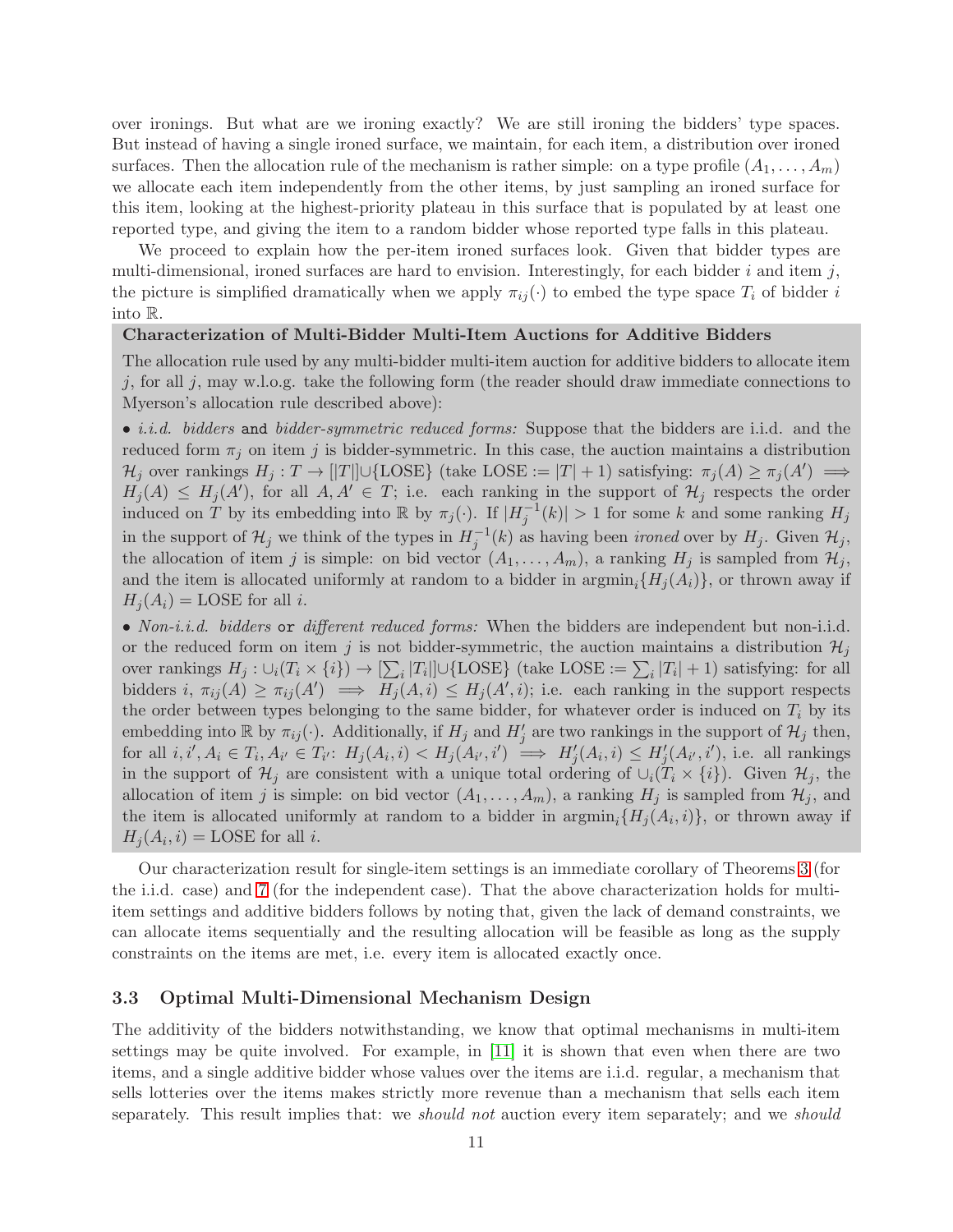use the values of bidders on item  $j$  to decide how to allocate item  $j'$ . So if bidder  $i$  reports higher value on item  $j'$  than bidder i', we should not necessarily expect item  $j'$  to go to bidder i more often than bidder  $i'$ , even if the bidders are i.i.d.. To rephrase, for allocating item  $j'$ , we cannot just rank the bidders according to their bids on that particular item. We need to instead take into account their bids on all the other items.

Despite such complications, it is possible to use Theorems [2](#page-7-0) and [6](#page-9-0) to solve the following problem:

The BIC many-many problem. Given as input  $m$  arbitrarily correlated distributions  $\mathcal{F}_1, \ldots, \mathcal{F}_m$  over valuation vectors for *n* items, output a BIC mechanism M whose expected revenue is optimal relative to any other, possibly randomized, BIC mechanism, when played by  $m$  additive bidders whose valuation vectors are sampled independently from  $\mathcal{F}_1, \ldots, \mathcal{F}_m$ .

Our approach to solving this problem is to use the separation oracle of Theorems [2](#page-7-0) and [6](#page-9-0) inside the LPs of [\[14\]](#page-14-3). Doing so we obtain the following:

<span id="page-12-2"></span>**Theorem 8.** There is a solution to the BIC many-many problem with runtime polynomial in n,  $m, \text{ and } \max_{i \in [m]} |\text{supp}(\mathcal{F}_i)|.$ 

<span id="page-12-3"></span>**Theorem 9.** If, for all i,  $\mathcal{F}_i$  is item-symmetric (i.e. invariant under permutations of the item names), there exists a solution to the BIC many-many problem with runtime polynomial in m and  $n^c$ , where  $c = \max_{i,j} |supp(\mathcal{F}_{ij})|$ , where  $\mathcal{F}_{ij}$  is the marginal of  $\mathcal{F}_i$  on item j.

<span id="page-12-4"></span>**Theorem 10.** If, for all i,  $\mathcal{F}_i$  is item-symmetric and supported on  $[0,1]^n$  there is an additive PTAS for the BIC many-many problem whose running time is polynomial in m and n (and doesn't depend on the size of the support of  $\mathcal{F}_1, \ldots, \mathcal{F}_m$ ). For all  $\epsilon > 0$ , the PTAS computes a BIC mechanism whose revenue is within an additive  $\epsilon \cdot n$  of the optimal revenue achieved by any BIC mechanism.

<span id="page-12-5"></span>**Theorem 11.** If, for all i,  $\mathcal{F}_i$  is item-symmetric and its n marginals satisfy the MHR condition, there is a multiplicative PTAS for the BIC many-many problem whose running time is polynomial in m and n (and doesn't depend on the size of the support of  $\mathcal{F}_1, \ldots, \mathcal{F}_m$ ). For all  $\epsilon > 0$ , the PTAS computes a BIC mechanism whose revenue is at least a  $(1 - \epsilon)$ -fraction of the optimal revenue achieved by any BIC mechanism.

Further details are provided in Appendix [E.](#page-31-0)

## <span id="page-12-0"></span>3.4 Non-negative Linear Feasibility Constraints

Aside from the independent results of [\[2\]](#page-14-10), it is unknown whether Border's theorem applies to other settings, or what the proper statement of Border's Theorem might even be as we depart from the single-item setting. On this front, we prove a generalization of Border's Theorem to settings with Non-negative Linear Feasibility Constraints. Throughout this section, P denotes a type profile, and  $\phi(P)$  denotes an *allocation* in terms of the marginal probability of giving bidder i item j,  $\phi_{ij}(P)$ , when the reported type profile is P. We are interested in the form of the region F where  $\phi(P)$  needs to lie for there to exist a distribution over feasible allocations of items to bidders consistent with the marginal allocation probabilities specified by  $\phi(P)$ . In the following definition, we represent an inequality h as a vector of coefficients  $\vec{c}(h)$ , and a right-hand bound  $d(h)$ . We say that h is non-negative if every coefficient  $c_{ij}(h)$  and  $d(h)$  are non-negative.

**Definition 5.** A set of feasible allocations  $F \subseteq [0,1]^{m \times n}$  has **Non-negative Linear Feasibility Constraints** if there exists a set H of non-negative inequalities such that  $\vec{\phi}(P) \in F \Leftrightarrow \vec{c}(h) \cdot \vec{\phi}(P) \leq$  $d(h)$ , for all  $h \in H$ , and  $\vec{\phi}(P) \geq \vec{0}$ ). <sup>[5](#page-12-1)</sup>

<span id="page-12-1"></span><sup>&</sup>lt;sup>5</sup>Here, we talk about feasible allocations, not feasible mechanisms (or allocation rules). A feasible mechanism for F maps every profile P to a feasible allocation  $\vec{\phi}(P) \in F$ .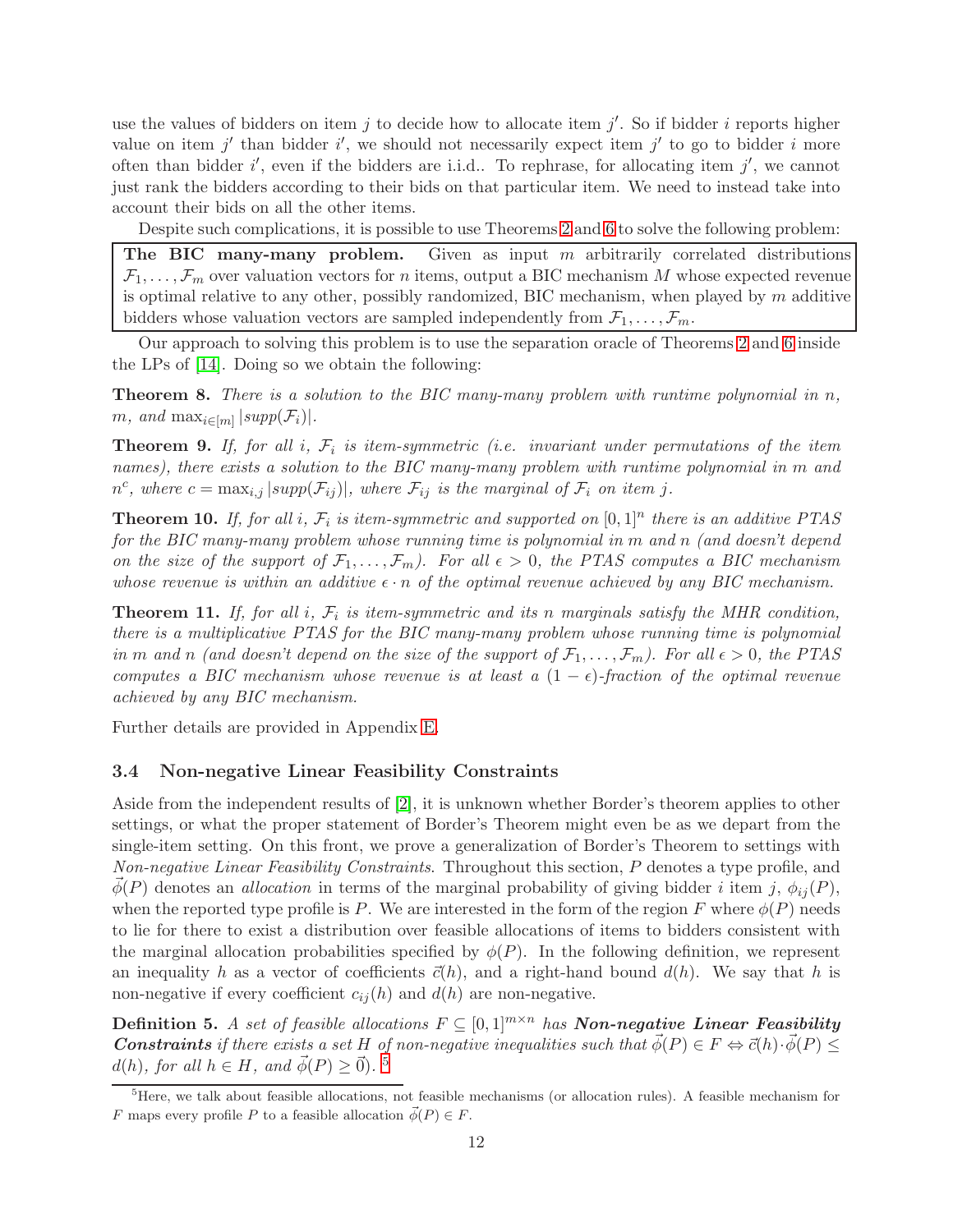In a setting where no bidder i should be given more than  $C_i$  items and no item j should be given out more than once, an application of the Birkhoff-Von Neumann Theorem implies that F has non-negative linear feasibility constraints [\[15,](#page-14-4) [14\]](#page-14-3). <sup>[6](#page-13-1)</sup> In fact, it is shown in [\[24\]](#page-15-3) that a much broader range of settings have non-negative linear feasibility constraints, including settings where the constraint on the feasible allocations of items to bidders  $S \subseteq [m] \times [n]$  can be specified as the intersection of two arbitrary matroids. [7](#page-13-2)

Below is our generalization of Border's Theorem to this setting, whose proof can be found in Appendix [F.](#page-32-0) In the statement of the theorem,  $i$  ranges over all bidders,  $j$  ranges over all items, and P ranges over all possible type-profiles, with  $Pr[P]$  denoting the probability that profile P is sampled from  $D$  and  $P_i$  denoting the type of bidder i in  $P$ .

<span id="page-13-0"></span>Theorem 12. Let F be any set of allocations with non-negative linear feasibility constraints, and D be any (possibly correlated) distribution over types. Then a reduced form  $\vec{\pi}$  is feasible if and only if for all weights  $\{W_{ij}(A)\}_{i,j,A} \in [0,1]^{n \times \sum_i |T_i|}$ .

$$
\sum_{i}\sum_{j}\sum_{A\in T_i}W_{ij}(A)\cdot\pi_{ij}(A)\cdot\Pr[t_i=A]\leq\sum_{P}\Pr[P]\max_{\vec{\phi}(P)\in F}\left\{\sum_{i}\sum_{j}W_{ij}(P_i)\cdot\phi_{ij}(P)\right\}.
$$

In other words, for fixed weights  $\overrightarrow{W} = \{W_{ij}(A)\}_{i,j,A}$ , consider the allocation rule  $M(\overrightarrow{W})$  that on profile P picks the max-weight allocation (where the weight of giving item j to bidder i is  $W_{ij}(P_i)$ ). Then a reduced form  $\vec{\pi}$  is feasible if and only if for all weights  $\overrightarrow{W}$ , the LHS is at most the expected weight of items awarded by  $M(\overline{W})$ .

Like in the single-item setting, it is clear that this is a necessary condition. The expected weight of items awarded by any mechanism that implements  $\vec{\pi}$  is exactly the LHS, and this value clearly must be less than the expected weight of items awarded by  $M(\overrightarrow{W})$ , as M maximizes this value over all feasible mechanisms. The content of the theorem is that these conditions are indeed sufficient.

In addition to a proof of Theorem [12,](#page-13-0) we provide in Appendix [F](#page-32-0) two false generalizations of Border's Theorem that fail even for unit-demand i.i.d. bidders in order to motivate the statement of Theorem [12.](#page-13-0)

#### <span id="page-13-3"></span>3.4.1 Correlated Bidders, Demand Constraints

As mentioned previously, without demand constraints and without correlation among bidders' valuations, the multi-item allocation problem is no more difficult than the single-item allocation problem, as each item can just be allocated separately and independently from the other items. However, either demand constraints or correlation among bidders negates all known results (including those of Section [3.1\)](#page-6-0) about feasible allocations. On this front, we give a multi-commodity flow interpretation of the problem for arbitrarily correlated bidders with demand constraints, which is similar to the network flow interpretation of  $[12]$ . Simply put, the commodities/goods in our multicommodity flow problem are denoted  $G_{ij}(A)$ , for all items j, bidders i, and types  $A \in T_i$ . We have a source node for every item, an intermediate node for every possible profile, and a sink node for every type. We put edges from every item node to every intermediate node and every intermediate node to every sink node. The capacities on the source-intermediate edges are chosen to ensure

<span id="page-13-2"></span><span id="page-13-1"></span>

<sup>&</sup>lt;sup>6</sup>In particular, the constraints are: a)  $\forall i$ ,  $\sum_{j} \phi_{ij}(P) \leq C_i$ , b)  $\forall j$ ,  $\sum_{i} \phi_{ij}(P) \leq 1$ , and c)  $\forall i$ , j,  $\phi_{ij}(P) \geq 0$ .<br><sup>7</sup>In this case, let  $rk_i(S)$  denote the rank of set S in matroid  $i = 1, 2$ . Then the con  $\sum_{(i,j)\in S} \phi_{ij}(P) \leq rk_1(S)$ , b)  $\forall S \subseteq [m] \times [n]$ ,  $\sum_{(i,j)\in S} \phi_{ij}(P) \leq rk_2(S)$ , and c)  $\forall i, j, \phi_{ij}(P) \geq 0$ .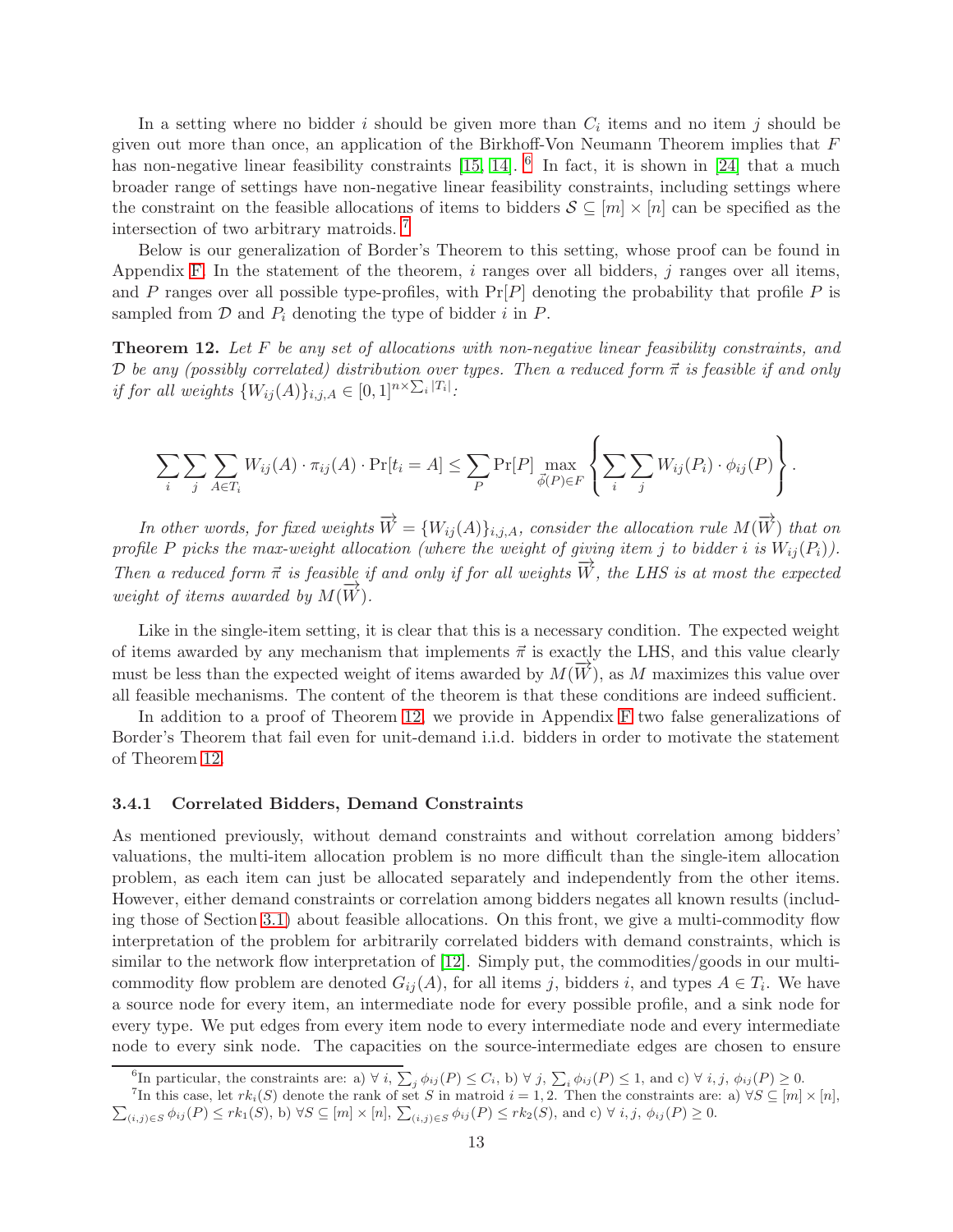that each item is only given out once. The capacities on the intermediate-sink edges are chosen to ensure that no bidder violates his demand constraint. We then demand that a  $\pi_{ii}(A) \cdot \Pr[t_i = A]$ amount of commodity  $G_{ij}(A)$  is sent from source node j to sink node  $(i, A)$ . We give the details of our flow network and the values of the capacities on its edges in Appendix [F,](#page-32-0) and also explain how to view any solution to the multi-commodity flow problem as a mechanism that implements the reduced form and vice versa.

# <span id="page-14-7"></span>References

- <span id="page-14-10"></span>[1] S. Alaei. Bayesian Combinatorial Auctions: Expanding Single Buyer Mechanisms to Many Buyers. Proceedings of FOCS 2010.
- <span id="page-14-13"></span>[2] S. Alaei, H. Fu, N. Haghpanah, J. Hartline, A. Malekian. Personal Communication 2011.
- <span id="page-14-8"></span>[3] X. Bei, Z. Huang. Bayesian Incentive Compatibility via Fractional Assignments. Proceedings of SODA 2011.
- <span id="page-14-0"></span>[4] S. Bhattacharya, G. Goel, S. Gollapudi and K. Munagala. Budget Constrained Auctions with Heterogeneous Items. Proceedings of STOC 2010.
- <span id="page-14-1"></span>[5] K. C. Border. Implementation of Reduced Form Auctions: A Geometric Approach. Econometrica, 59(4): 1175–1187, 1991.
- <span id="page-14-12"></span>[6] K. C. Border. Reduced form Auctions Revisited. Economic Theory, 31:167–181, 2007.
- <span id="page-14-11"></span>[7] Y. Cai and C. Daskalakis. Extreme-Value Theorems for Optimal Multidimensional Pricing. Proceedings of FOCS 2011.
- [8] Y. Cai and Z. Huang. Simple and Nearly Optimal Multi-Item Auction. Manuscript, 2011.
- <span id="page-14-9"></span>[9] S. Chawla, J. D. Hartline and R. D. Kleinberg. Algorithmic Pricing via Virtual Valuations. Proceedings of EC 2007.
- <span id="page-14-14"></span>[10] S. Chawla, J. D. Hartline, D. Malec and B. Sivan. Multi-Parameter Mechanism Design and Sequential Posted Pricing. Proceedings of STOC 2010.
- <span id="page-14-2"></span>[11] S. Chawla, D. Malec and B. Sivan. The Power of Randomness in Bayesian Optimal Mechanism Design. Proceedings of EC 2010.
- <span id="page-14-5"></span>[12] Y. Che, J. Kim and K. Mierendorff. Generalized Reduced-Form Auctions: A Network-Flow Approach. University of Zürich, ECON-Working Papers, 2011.
- <span id="page-14-3"></span>[13] E. Clarke. Multipart Pricing of Public Goods. Public Choice, 18:19–33, 1971.
- [14] C. Daskalakis and S. M. Weinberg. On Optimal Multi-Dimensional Mechanism Design. arXiv Report, 2011.
- <span id="page-14-4"></span>[15] S. Dobzinski, H. Fu and R. D. Kleinberg. Optimal Auctions with Correlated Bidders are Easy. Proceedings of STOC 2011.
- <span id="page-14-6"></span>[16] T. Groves. Incentives in Teams. Econometrica, 41:617–631, 1973.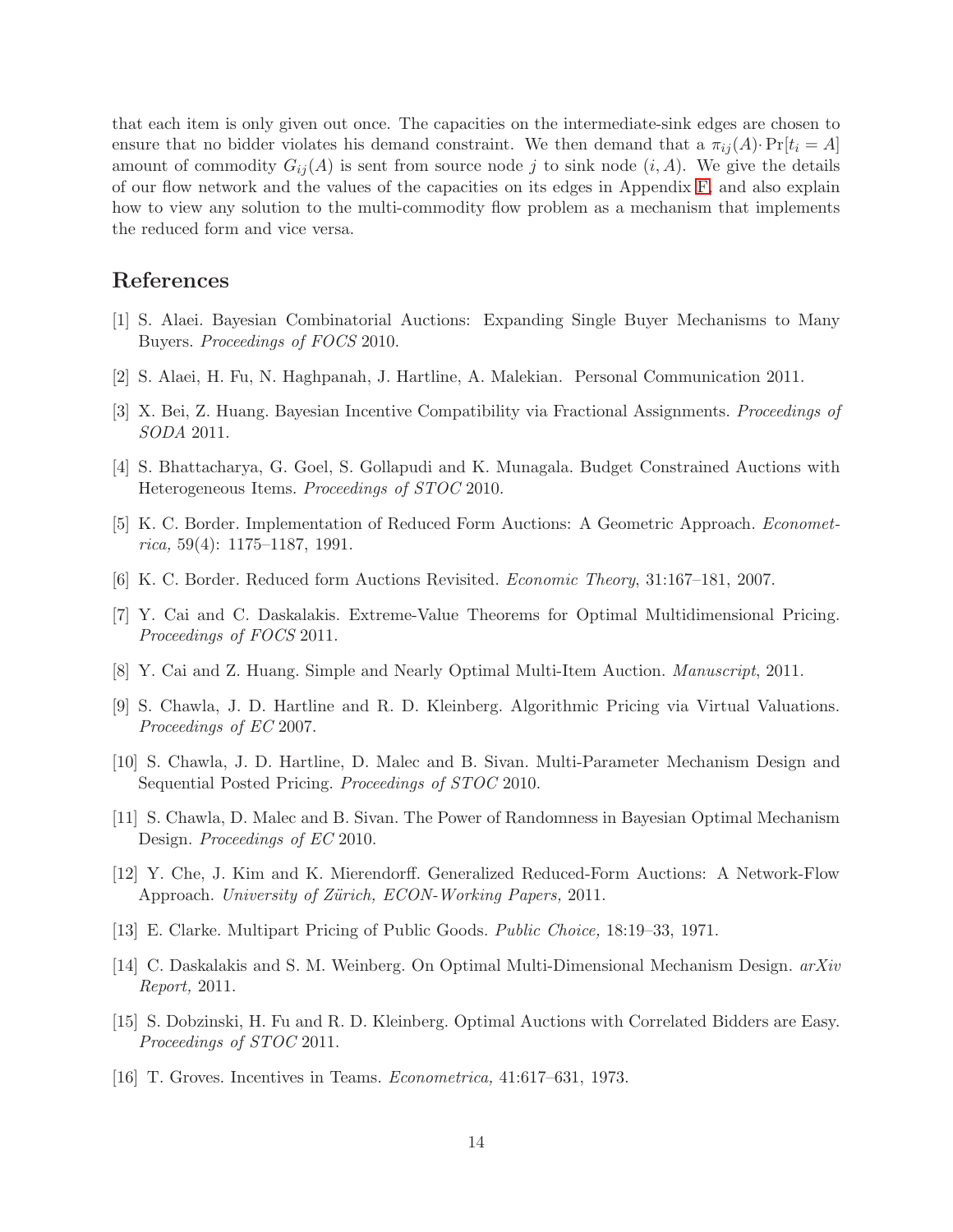- <span id="page-15-7"></span><span id="page-15-6"></span>[17] J. Hartline, R. Kleinberg, A. Malekian. Multi-Parameter Bayesian Algorithmic Mechanism Design. Proceedings of SODA 2011.
- <span id="page-15-2"></span>[18] J. D. Hartline and B. Lucier. Bayesian Algorithmic Mechanism Design. Proceedings of STOC 2010.
- <span id="page-15-4"></span>[19] A. M. Manelli and D. R. Vincent. Multidimensional Mechanism Design: Revenue Maximization and the Multiple-Good Monopoly. Journal of Economic Theory, 137(1):153–185, 2007.
- <span id="page-15-5"></span>[20] E. Maskin and J. Riley. Optimal Auctions with Risk Averse Buyers. Econometrica, 52(6): 1473–1518, 1984.
- <span id="page-15-0"></span>[21] S. A. Matthews. On the Implementability of Reduced Form Auctions. Econometrica, 52(6):1519–1522, 1984.
- [22] R. B. Myerson. Optimal Auction Design. Mathematics of Operations Research, 1981.
- <span id="page-15-3"></span>[23] N. Nisan, T. Roughgarden, E. Tardos and V. V. Vazirani (eds.). Algorithmic Game Theory. Cambridge University Press, 2007.
- <span id="page-15-1"></span>[24] A. Schrijver. Combinatorial Optimization - Polyhedra and Efficiency. Springer, 2003.
- [25] W. Vickrey. Counterspeculations, Auctions, and Competitive Sealed Tenders. J. Finance, 16:15–27, 1961.

# <span id="page-15-8"></span>A A Geometric Algorithm

Carathéodory's theorem states that every point  $\vec{x}$  inside an *n*-dimensional polytope P can be written as a convex combination of at most  $n + 1$  corners of P. In this section, we provide an efficient algorithm for coming up with such a combination. We will consider polytopes that are described as an intersection of half-spaces. Each half-space is defined by a hyperplane h together with a choice of a side. We use  $B(P)$  to denote the set of half-spaces, but overload notation using  $B(P)$  to also denote the set of boundary hyperplanes of the polytope P. We reserve the symbol h to denote hyperplanes. In addition, we consider cases where  $|B(P)|$  may be exponentially large, and we only have an implicit description of  $B(P)$ . That is, we have access to a *boundary oracle BO* that outputs yes on input h if  $h \in B(P)$ , and no otherwise. We also have access to a separation oracle, SO, that outputs yes on input  $\vec{x}$  if  $\vec{x} \in P$ , and outputs some  $h \in B(P)$  if  $\vec{x}$  is on the wrong side of h (and therefore not in P). We will talk about one more algorithm related to P:

Definition 6. CO is a corner oracle for P if it has the following behavior. Given as input a set of hyperplanes B, CO outputs no if  $B \not\subseteq B(P)$ , or  $(\bigcap_{h \in B} h) \bigcap P = \emptyset$  (i.e. the hyperplanes are not boundary hyperplanes of P, or they are boundary hyperplanes, but do not intersect inside P). Otherwise, CO outputs a corner of P inside  $\bigcap_{h\in B} h$ .

It is clear that CO has well-defined behavior on all inputs. If B contains only boundary hyperplanes of  $P$ , and the intersection of these hyperplanes with  $P$  is non-empty, this region must contain a corner of P. Now we describe our algorithmic problem in terms of these algorithms:

<span id="page-15-9"></span>Question 1. Given as input a boundary oracle, BO, separation oracle SO, and corner oracle CO for some n-dimensional polytope P, and a point  $\vec{x}$ , output no if  $\vec{x} \notin P$ . Otherwise, output  $c_1, \ldots, c_{n+1}, \, \vec{a}_1, \ldots, \vec{a}_{n+1}$  such that  $\vec{a}_i$  is a corner of P for all i,  $\sum_i c_i = 1$ , and  $\sum_i c_i \vec{a}_i = \vec{x}$ .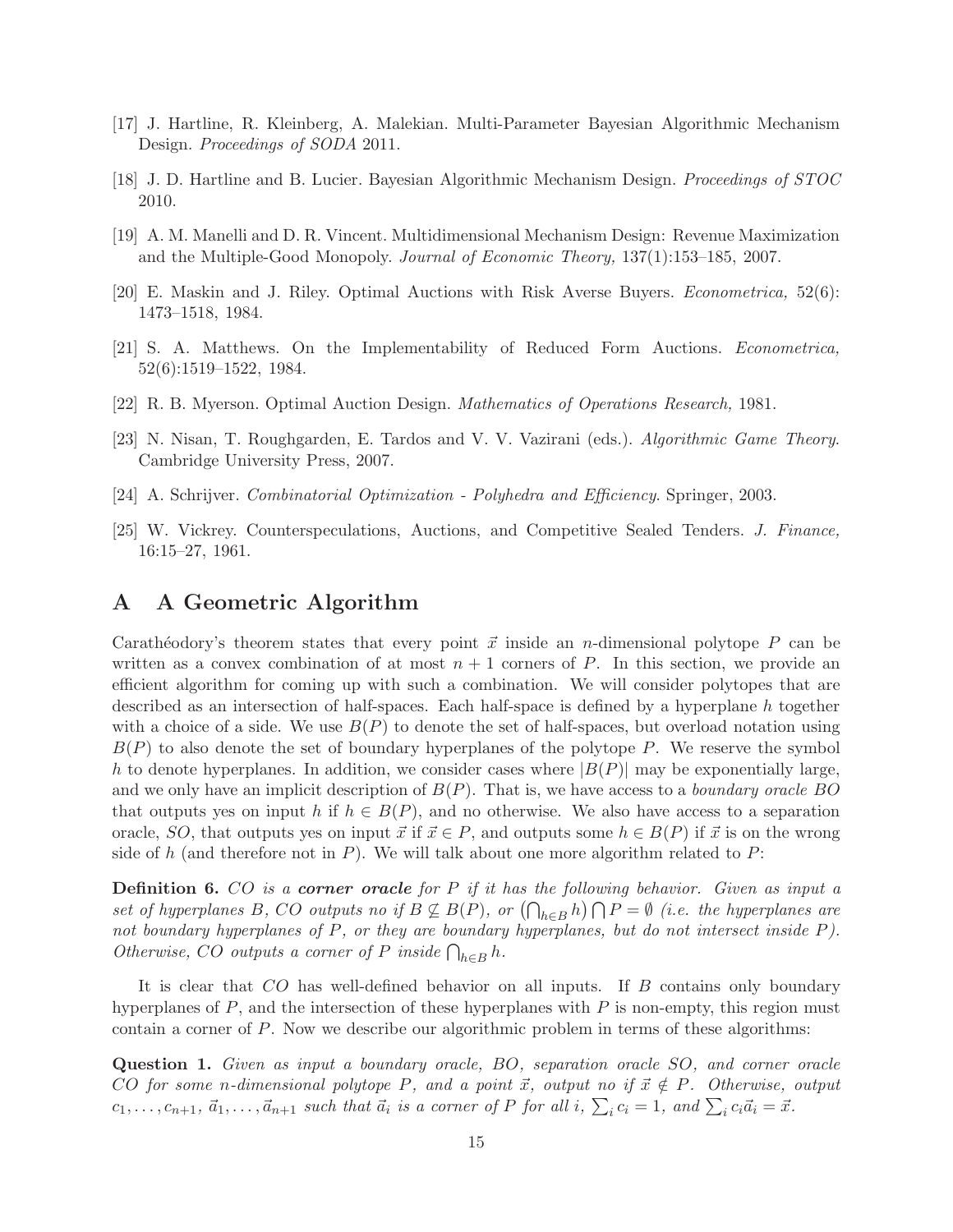It follows from Carathéodory's theoremthat such  $c_i, \vec{a}_i$  exist whenever  $\vec{x} \in P$ . We provide an algorithm to find such a solution whenever it exists. At a high level, we begin with the input  $\vec{x}$ and maintain at all times two points  $\vec{y} \in P$ ,  $\vec{z} \in P$ , such that  $\vec{x} = c\vec{y} + (1 - c)\vec{z}$ , for some  $c \in [0, 1]$ . After step t of the algorithm is completed,  $\vec{y}$  is the convex combination of at most t corners of P, and  $\vec{z}$  lies in the  $(n - t)$ -dimensional intersection of t hyperplanes of  $B(P)$ . Hence, after at most  $n$  steps,  $\vec{z}$  will lie in a 0-dimensional space, and therefore must be a corner, so the algorithm will terminate after at most  $n+1$  steps.

To go from step t to step  $t + 1$ , we pick an arbitrary corner,  $\vec{a}_t$ , that lies in the intersection of the t hyperplanes where  $\vec{z}$  lies. Then, we let  $c_t$  be as large as possible without pushing the point  $\frac{(1-\sum_{j$  $\frac{\sum_{j \leq t} c_j \bar{z} - c_t \cdot \bar{a}_t}{1 - c_t - \sum_{j \leq t} c_j}$  outside of P. We update  $\bar{z}$  to  $\bar{z}_{\text{new}} = \frac{(1 - \sum_{j \leq t} c_j) \bar{z}_{\text{old}} - c_t \cdot \bar{a}_t}{1 - c_t - \sum_{j \leq t} c_j}$  $1-c_t-\sum_{j$ and update  $\vec{y}$ appropriately to include  $\vec{a}_t$  in its convex combination of corners. The new  $\vec{z}$  must lie at the intersection of the original t hyperplanes where the old  $\vec{z}$  lied, as well as a new  $h \in B(P)$  that stopped us from further increasing  $c_t$ . Below is a formal description of the algorithm. In the description, E denotes the set of hyperplanes whose intersection contains  $\vec{z}$  (the empty intersection is the entire space).

<span id="page-16-1"></span>**Algorithm 1** Algorithm for writing  $\vec{x}$  as a convex combination of at most  $n + 1$  corners

<span id="page-16-4"></span>1: Initialize:  $i := 1, \, \vec{y} := \vec{0}, \, \vec{z} := \vec{x}, \, E := \emptyset, \, c_i := 0, \vec{a}_i := \vec{0} \, \forall i \in [n+1].$ 2: Invariants:  $c := \sum_i c_i, \, \vec{y} := \frac{1}{c} \sum_i c_i \vec{a}_i$ , or  $\vec{0}$  if  $c = 0, \, c\vec{y} + (1 - c)\vec{z} = \vec{x}$ . 3: if  $SO(\vec{x}) \neq$  yes then 4: Output no. 5: end if 6: while  $c < 1$  do 7: Set  $\vec{a}_i := CO(E)$ . 8: if  $\vec{a}_i = \vec{z}$  then 9: Set  $c_i := 1 - c$ . 10: Output  $c_1, \ldots, c_{n+1}, \vec{a}_1, \ldots, \vec{a}_{n+1}.$ 11: else 12: Set  $D := \max\{d \mid (1+d)\vec{z} - d\vec{a}_i \in P\}.$ 13: Set  $E_i = SO((1 + D + \epsilon)\vec{z} - (D + \epsilon)\vec{a}_i)$  for sufficiently small  $\epsilon > 0$ . /\* the appropriate choice of  $\epsilon$  is explained in the proof of Theorem 13<sup>\*</sup>/ 14: Update:  $c_i := (1 - \frac{1}{1 + \cdots})$  $\frac{1}{1+D}(1-c), \ \vec{z} := \frac{1-c}{1-c-c_i}\vec{z} - \frac{c_i}{1-c}$  $\frac{c_i}{1-c-c_i}\vec{a}_i, \ \vec{y} := \frac{c}{c+c_i}\vec{y} + \frac{c_i}{c+c_i}$  $\frac{c_i}{c+c_i}\vec{a}_i, c := c+c_i,$  $E := E \cup E_i, i := i + 1.$ 15: end if 16: end while

<span id="page-16-5"></span><span id="page-16-3"></span><span id="page-16-2"></span><span id="page-16-0"></span>**Theorem [1](#page-16-1)3.** Algorithm 1 correctly answers Question [1.](#page-15-9) Furthermore, if b is the maximum number of bits used in the description of any coefficient of any hyperplane  $h \in B(P)$  and any coordinate of  $\vec{x}$ , then the runtime of Algorithm [1](#page-16-1) is polynomial in n, b and the runtimes of SO and CO.

Proof. First, we describe how to execute Steps [12](#page-16-2) and [13](#page-16-3) of the algorithm, as it is clear how to execute every other step. Step [12](#page-16-2) can be done by solving a linear program using SO. Explicitly, maximize d subject to  $(1 + d)\vec{z} - d\vec{a}_i \in P$ . For Step [13,](#page-16-3) we will explain later in the proof how to choose an  $\epsilon$  small enough so that the following property is satisfied:

(P): for all  $h \in B(P)$  and for whatever D is computed in Step [12](#page-16-2) of the algorithm, if  $(1+D)\vec{z}-D\vec{a}_i$ is not contained in h, then  $(1+D+\epsilon)\vec{z} - (D+\epsilon)\vec{a}_i$  is on the same side of h as  $(1+D)\vec{z} - D\vec{a}_i$ .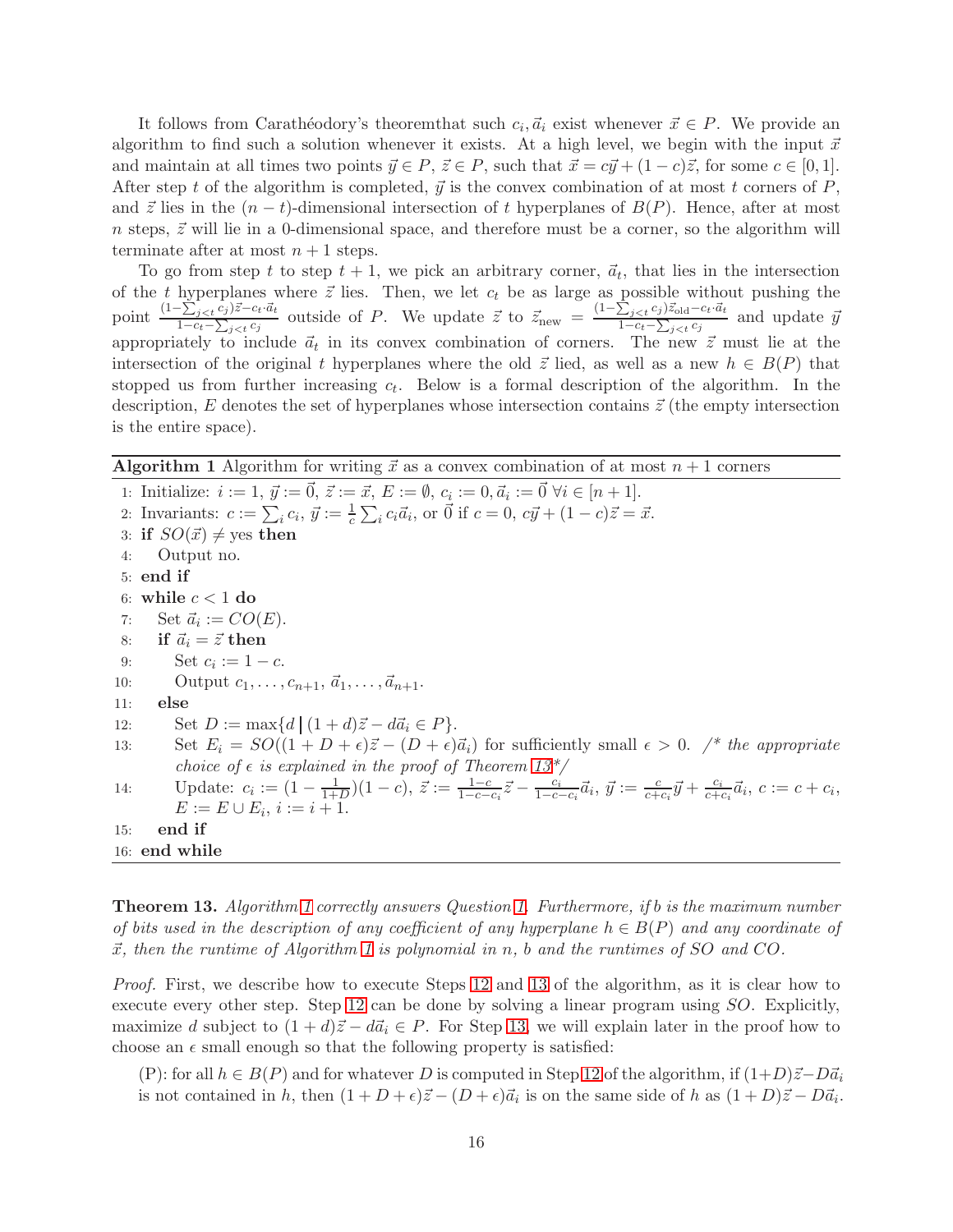We will explain later why (P) suffices for the correctness of the algorithm, how to choose an  $\epsilon$  so that  $(P)$  holds, and why its description complexity is polynomial in n and b.

We start with justifying the algorithm's correctness, assuming that  $\epsilon$  is chosen so that  $(P)$  holds. We observe first that  $\sum_i c_i \leq 1$  always. If the algorithm ever increases c, it is because  $\vec{z} \neq \vec{a}_i$ . If this is the case, then D from Step [12](#page-16-2) will have some finite positive value. So  $(1 - \frac{1}{1 + \epsilon})$  $\frac{1}{1+D}$  $(1-c) < 1-c$ , and adding  $c_i$  to c will not increase c past 1. We also observe that all the invariants declared in Step [2](#page-16-4) hold throughout the course of the algorithm. This can be verified by simply checking each update rule in Step [14.](#page-16-5) Finally, we argue that every time the algorithm updates  $E$ , the dimension of  $\bigcap_{h\in E}h$  decreases by 1, and  $(\bigcap_{h\in E}h)\bigcap P\neq\emptyset$  is maintained. Because  $\vec{a}_i$  and  $\vec{z}$  both lie in  $\bigcap_{h\in E}$ when Step [13](#page-16-3) is executed, none of the hyperplanes in this intersection can possibly be violated at  $(1+D+\epsilon)\vec{z}-(D+\epsilon)\vec{a}_i$ . Therefore, the hyperplane output by  $SO((1+D+\epsilon)\vec{z}-(D+\epsilon)\vec{a}_i)$ must reduce the dimension of  $\bigcap_{h\in E} h$  by 1 when added to E at Step [14.](#page-16-5) Furthermore, because  $E_i$  is violated at  $(1+D+\epsilon)\vec{z}-(D+\epsilon)\vec{a}_i$ , but not at  $(1+D)\vec{z}-D\vec{a}_i$ , it must be the case that  $(1+D)\vec{z} - D\vec{a}_i$  lies in the hyperplane  $E_i$ . (This holds because we will guarantee that our  $\epsilon$  satisfies Property (P), described above.) Because this point is clearly in  $P$ , in the hyperplane  $E_i$ , and in all of the hyperplanes in E, it bears witness that we maintain  $(\bigcap_{h\in E} h)\bigcap P\neq\emptyset$  always. Hence after at most  $n$  iterations of the while loop, the dimension of the remaining space is  $0$ , and we must enter the case where  $\vec{a}_i = \vec{z}$ . The algorithm then exits outputting a convex combination of corners equaling  $\vec{x}$ .

It remains to argue that a choice of  $\epsilon$  satisfying Property (P) is possible. Assuming the correctness of our algorithm, we show first that all the coefficients  $c_i$  computed by the algorithm have low bit complexity. Indeed, let  $\vec{b}_i = (\vec{a}_i, 1)$  for all i. Once we know the algorithm is correct, the  $c_i$ 's satisfy

$$
\sum_i c_i \vec{b}_i = (\vec{x}, 1),
$$

where  $c_i$  and  $\vec{a}_i$  are outputs of our algorithm. We will argue that, for these  $\vec{a}_i$ s, the above system of linear equations has a unique solution. If not, let  $\vec{c}$  and  $\vec{c}'$  be two different solutions, and  $d_i = c_i - c'_i$ . We will show by induction on i that  $d_i = 0$  for all i. In the base case, consider the hyperplane in  $E_1$ . We can write a corresponding  $(n+1)$  dimensional vector  $\vec{t}_1$ , such that for all  $\vec{x'} \in P$ ,  $(\vec{x'}, 1) \cdot \vec{t}_1 \leq 0$ , and for all  $i > 1$ ,  $\vec{b}_i \cdot \vec{t}_1 = 0$ . But  $\vec{b}_1 \cdot \vec{t}_1 \neq 0$ , otherwise, for any  $D$ ,  $(1+D)\vec{z} - D\vec{a}_1$  does not violate the constraint in  $E_1$ . On the other hand,  $\sum_{i} d_i \vec{b}_i \cdot \vec{t}_1 = 0$ , therefore  $d_1 = 0$ . Now assume when  $i < k, d_i = 0$ , we will argue that  $d_k = 0$ . Let  $\vec{t}_k$  be the corresponding vector for the hyperplane in  $E_k$ . For any  $j > k$ ,  $\vec{b}_k \cdot \vec{t}_k = 0$ , and by the Inductive Hypothesis, for any  $i < k$ ,  $d_i = 0$ , therefore  $d_k \vec{b}_k \cdot \vec{t}_k = 0$ . But we know  $\vec{b}_k \cdot \vec{t}_k \neq 0$ , otherwise, for any  $D$ ,  $(1+D)\vec{z} - D\vec{a}_k$  does not violate the constraint in  $E_k$ . So  $d_k = 0$ . Thus,  $d_i = 0$  for all i.

So we have argued that the  $c_i$ s are in fact the unique solution to the above linear system. We also know that the corners  $\vec{a}_i$  (in fact all corners of the polytope) have poly $(n, b)$  bit complexity. Applying the theory of Gaussian elimination, we deduce that each  $c_i$  can be described using no more than  $\text{poly}(n, b)$  bits, so the coefficients output by our algorithm have low bit complexity. Hence the  $\vec{z}$  maintained by the algorithm has poly $(n, b)$  bit complexity. So the intersections  $d_h$  of the ray  $R(d) = \{(1+d)\vec{z} - d\vec{a}_i\}$  with the hyperplanes  $h \in B(P)$  that do not contain both  $\vec{z}$  and  $\vec{a}_i$ (and hence the whole ray) also have  $poly(n, b)$  bit complexity. This guarantees that we can chose  $\epsilon$  to be  $2^{-poly(n,b)}$  to satisfy Property (P).

The above reasoning justifies the correctness of the algorithm. It is also now clear that every step runs in time polynomial in  $b, n$ , the runtime of  $SO$  and the runtime of  $CO$ , and each step is executed at most  $n + 1$  times. So the entire algorithm runs in polynomial time.  $\Box$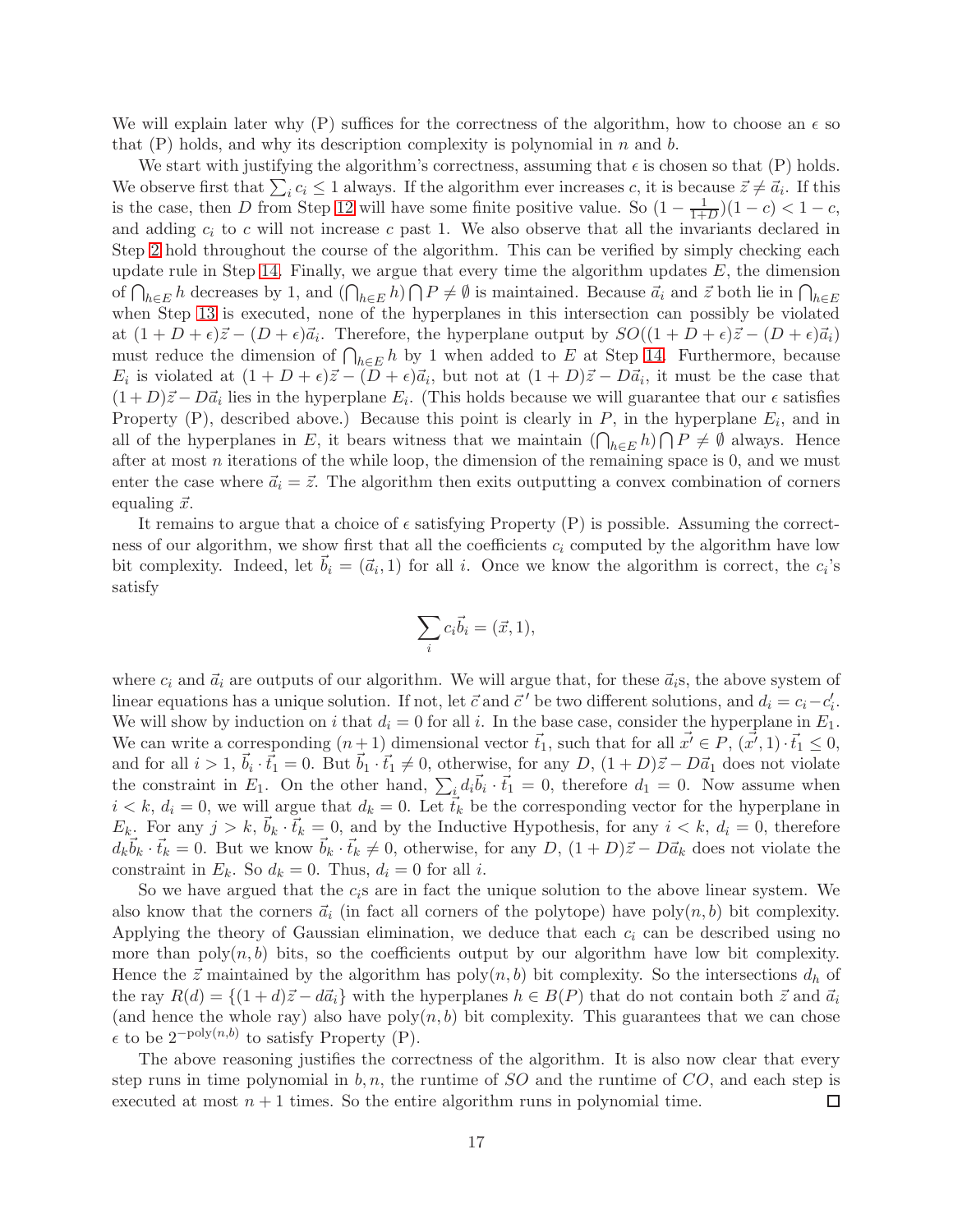# <span id="page-18-0"></span>B Single Item, I.I.D. Bidders, Bidder-Symmetric Reduced Forms

We provide the details and proofs of the techniques discussed in Section [3.1.1,](#page-6-3) beginning with some technical lemmas.

<span id="page-18-1"></span>**Lemma 1.** Every feasible bidder-symmetric reduced form auction  $\pi$  for i.i.d. bidders and a single item can be implemented (not necessarily exactly implemented) as a distribution over well-ordered  $w.r.t.$  π hierarchical mechanisms.

*Proof.* Our proof is by induction on the number of distinct non-zero values in  $\{\pi(A)\}_A \in T$ .

*Base Case:* There is a single non-zero value in this set, equal to some  $x \leq 1$ . The mechanism that gives the item uniformly at random to a bidder whose reported type A satisfies  $\pi(A) = x$  (if such bidder shows up) implements this reduced form as long as it is feasible.

Inductive Hypothesis: For all  $0 < k < \theta$ , every feasible reduced form with k distinct non-zero values in  $\{\pi(A)\}_{A\in\mathcal{T}}$  can be implemented as a distribution over well-ordered w.r.t.  $\pi$  hierarchical mechanisms.

Inductive Step: We show that the inductive hypothesis extends to the case where there are exactly  $\theta$  distinct non-zero values in  $\{\pi(A)\}_A \in T$ . Let X denote the set of all distributions over well-ordered w.r.t.  $\pi$  hierarchical mechanisms. Then X can be interpreted as a closed, bounded subset of  $\mathbb{R}^{2^{\theta}}$ , where each coordinate denotes the probability of using one of the  $2^{\theta}$  well-ordered w.r.t.  $\pi$  hierarchical mechanisms. Therefore, X is compact. For a distribution over hierarchical mechanisms  $M \in X$ , denote by  $M(A)$  the probability that a bidder reporting type A receives the item under M. Define the function  $F: X \to \mathbb{R}$  as:

$$
F(M) = \max_A \{\pi(A) - M(A)\}.
$$

Let us use the Euclidean distance in X as a subset of  $\mathbb{R}^{2^{\theta}}$ . As X is a compact space, and F is a continuous function, F attains its minimum in X. Let M denote one such minimizer of F. Then if  $F(M) \leq 0$ , M implements the reduced form. If  $F(M) > 0$ , we will show a contradiction. Let S denote the subset of types  $\arg \max_A {\{\pi(A) - M(A)\}}$ , i.e. the subset of types who are the most unsatisfied by M.

We show first that, if S contains every non-zero type, then the reduced form is infeasible. We may, w.l.o.g., assume that  $M$  always awards the item to a non-zero type if one shows up, as this will not decrease  $M(A)$  for any non-zero A. Therefore, we know that

$$
\sum_{A:\pi(A)\neq 0} \Pr[A]M(A) = \Pr[\text{see a non-zero type}].
$$

However, if  $\pi(A) - M(A) > 0$  for all non-zero types, then we must have  $\sum_{A: \pi(A) \neq 0} \Pr[A] \pi(A) > 0$ Pr[see a non-zero type] and the reduced form is infeasible. So if the reduced form is feasible, S must be missing at least one non-zero type.

Now let  $s = |\{\pi(A)\}_A \in S|$  be the number of distinct non-zero values assigned by  $\pi$  to types in S. We argue that  $s < \theta$ . To see this, it suffices to observe the following: for all types B and B',  $\pi(B) = \pi(B')$  implies that  $M(B) = M(B')$  (this is because, by definition, all hierarchical mechanisms H in the support of M satisfy  $H(B) = H(B')$ ). So in particular either  $B, B' \in S$  or  $B, B' \notin S$ , but it cannot be that one of  $B, B'$  is in S and the other is not. And because S is missing at least one non-zero type,  $s < \theta$ .

To show a contradiction to  $F(M) > 0$ , let us define a new reduced form  $\pi'$  as follows. For all  $A \in S$ , set  $\pi'(A) = \pi(A)$ . For all  $A \notin S$ , set  $\pi'(A) = \max_{B \in S | \pi(B) < \pi(A)} {\pi(B)}$ , unless  $\{B \mid B \in S \}$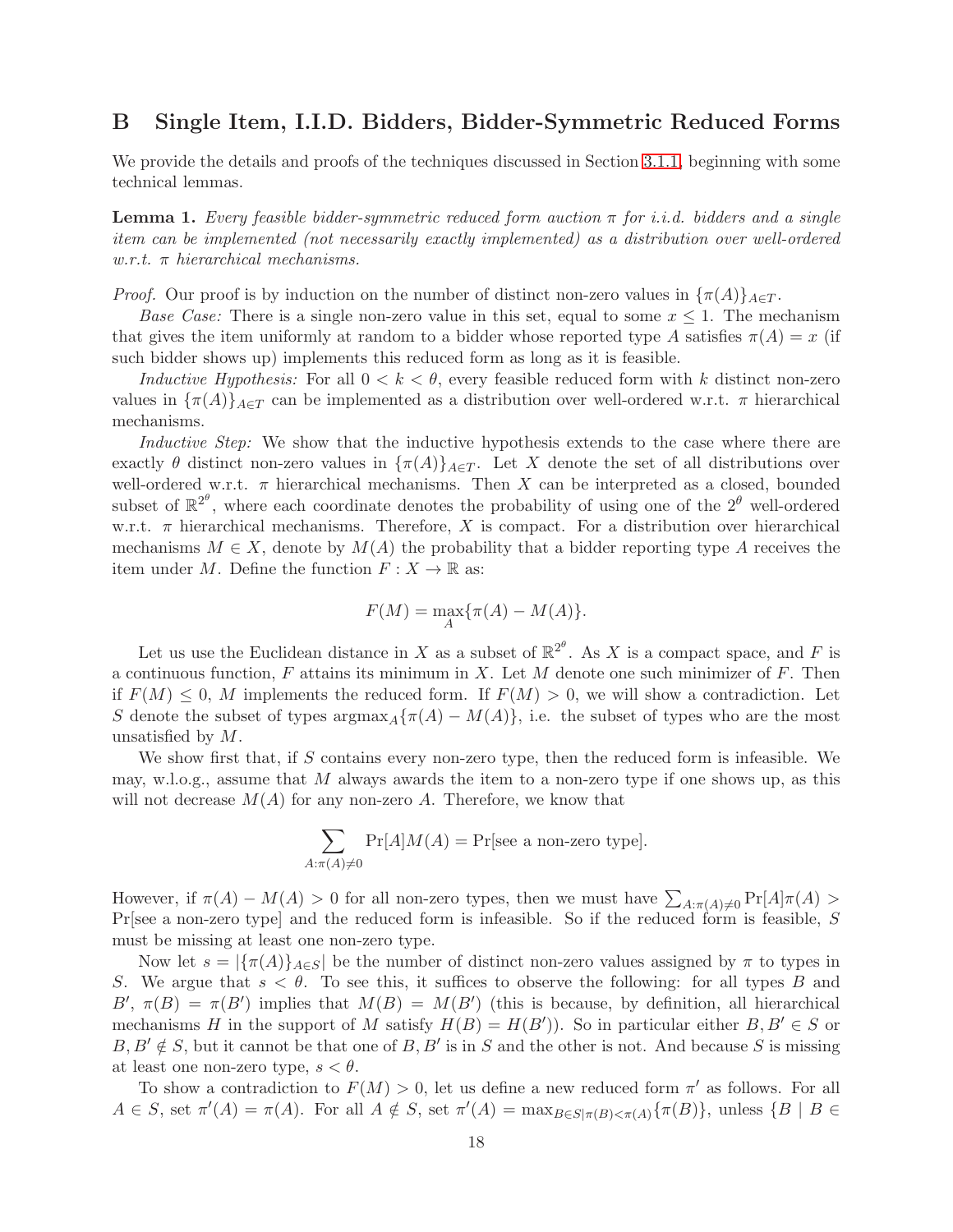$S \wedge \pi(B) < \pi(A)$  is empty in which case we set  $\pi'(A) = 0$ . Observe that the number of distinct non-zero values in  $\{\pi'(A)\}_{A\in\mathcal{T}}$  is exactly  $s < \theta$ . So it follows by our inductive hypothesis that  $\pi'$  can be implemented by a distribution over well-ordered (with respect to  $\pi'$ ) hierarchical mechanisms. In fact, as  $\pi(A) \geq \pi(A') \Rightarrow \pi'(A) \geq \pi'(A')$ , every hierarchical mechanism that is well-ordered with respect to  $\pi'$  is also well-ordered with respect to  $\pi$ . Call M' the distribution over well-ordered hierarchical mechanisms implementing  $\pi'$ . Now, set  $\epsilon = (F(M) - \text{argmax}_{A \notin S} {\{\pi(A) - M(A)\}})/2$ , and consider the distribution  $M'' = (1 - \epsilon)M + \epsilon M'$  (with probability  $(1 - \epsilon)$  sample from M, with probability  $\epsilon$  sample from  $M'$ ).

What is  $M''(A)$ ? If  $A \in S$ , then  $M'(A) = \pi(A)$ , so  $M''(A) = (1 - \epsilon)M(A) + \epsilon \pi(A)$ . So for all  $A \in S$ ,  $M''(A) > M(A)$ , hence  $\pi(A) - M''(A) < F(M)$ .

If  $A \notin S$ , then  $M'(A) \geq 0$ , so  $M''(A) \geq (1 - \epsilon)M(A) \geq M(A) - \epsilon$ , so we get  $\pi(A) - M''(A) \leq$  $\pi(A) - M(A) + \epsilon \leq F(M)$ . Putting both observations together, we see that  $F(M'') \leq F(M)$ , a contradiction.

So we must have  $F(M) \leq 0$ , meaning M implements the reduced form, completing the inductive step and the proof of the lemma.  $\Box$ 

<span id="page-19-1"></span>**Corollary 1.** Every feasible bidder-symmetric reduced form  $\pi$  can be exactly implemented as a distribution over well-ordered w.r.t.  $\pi$  hierarchical mechanisms.

*Proof.* It follows from Lemma [1](#page-18-1) that  $\pi$  can be implemented as a distribution over well-ordered w.r.t.  $\pi$  hierarchical mechanisms. Let then X denote the set of distributions over well-ordered w.r.t.  $\pi$  hierarchical mechanisms that implement  $\pi$ . As in Lemma [1](#page-18-1) the set X, viewed as a subset of  $\mathbb{R}^{2^{\theta}}$ , where  $\theta$  is the number of distinct non-zero values in  $\pi$ , is compact. We can also define the function  $G: X \to \mathbb{R}$  as:

$$
G(M) = \max_{A} \{ M(A) - \pi(A) \}.
$$

Equipping X with the Euclidean distance of  $\mathbb{R}^{2^{\theta}}$ , G is a continuous function on X. As X is compact and G continuous, G attains its minimum in X.

We show that the minimum of G is exactly 0 (i.e. that a minimizer of G exactly implements  $\pi$ ), following an induction similar to the one used in Lemma [1](#page-18-1) in terms of the number of distinct nonzero values in  $\{\pi(A)\}_A \in T$ . We sketch the steps involved for the inductive step. Take any minimizer M of G. If  $G(M) \leq 0$ , then because M has to implement  $\pi$ , M must exactly implement  $\pi$ . If  $G(M) > 0$ , then let  $S = T - \text{argmax}_A \{ M(A) - \pi(A) \}.$  Then, for all  $A \in S$ , define  $\pi'(A) = \pi(A)$ . For all  $A \notin S$ , define  $\pi'(A) = \max_{B \in S | \pi(B) \leq \pi(A)} {\pi(B)}$ , unless  $\{B : B \in S \wedge \pi(B) \leq \pi(A)\}$ is empty, in which case set  $\pi'(A) = 0$ . As  $\arg \max \{M(A) - \pi(A)\}$  can't possibly be empty the number of distinct non-zero values in  $\{\pi'(A)\}_{A\in\mathcal{I}}$  is smaller than that in  $\{\pi(A)\}_{A\in\mathcal{I}}$ . (We still use the observation that, for all types B and B',  $\pi(B) = \pi(B')$  implies that  $M(B) = M(B')$ . The rest of the inductive step proceeds identically with that in the proof of Lemma [1,](#page-18-1) resulting in a contradiction. Hence, it can't be that the minimizer of G satisfies  $G(M) > 0$ . □

To proceed we need a definition. Let  $\geq: = A_1 > A_2 > \ldots > A_k$  be a total ordering of a set  $T_k := \{A_1, \ldots, A_k\}$  of k types, and consider a setting where we have m bidders whose types are distributed i.i.d. over  $T_k$ . We say that a bidder-symmetric reduced form  $\pi : T_k \to [0,1]$  respects  $>$  iff  $\pi(A_1) \geq \pi(A_2) \geq \ldots \geq \pi(A_k)$ . We also say that an hierarchical mechanism H on  $T_k$  is wellordered with respect to  $>$  iff  $H(A_1) \leq H(A_2) \leq \ldots \leq H(A_k)$ . <sup>[8](#page-19-0)</sup> With respect to these definitions we show the following proposition.

<span id="page-19-0"></span><sup>&</sup>lt;sup>8</sup> Notice that this definition of well-ordered hierarchical mechanism (with respect to  $>$ ) is very similar to its counterpart in the main body (with respect to  $\pi$ ), but different. Being well-ordered with respect to  $\pi$  certainly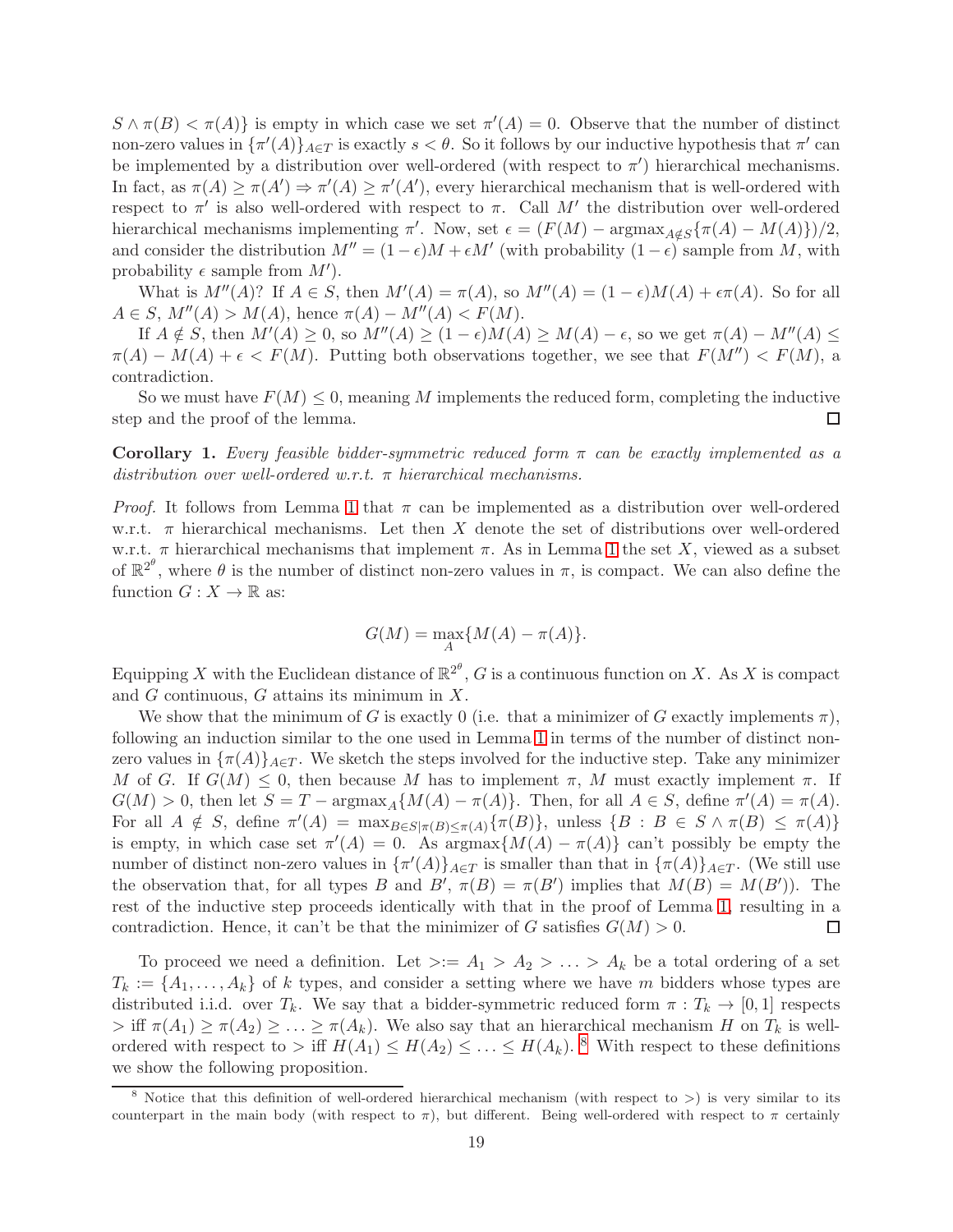<span id="page-20-0"></span>**Proposition 1.** Consider m bidders whose types are distributed i.i.d. over  $T_k := \{A_1, \ldots, A_k\}$  and a total ordering  $\geq:$   $A_1 > A_2 > \ldots > A_k$  of  $T_k$ . The set of feasible bidder-symmetric reduced forms that respect  $>$  is a k-dimensional polytope whose corners are exactly the  $2<sup>k</sup>$  hierarchical mechanisms that are well-ordered with respect to  $>$ .

Proof. As a corollary of Theorem [1,](#page-6-5) a reduced form respects > and is feasible if and only if

$$
\pi(A_i) \ge \pi(A_{i+1}) \qquad \forall i \in [k]; \qquad (4)
$$

$$
\sum_{j\leq i} m \cdot \Pr[A_j] \pi(A_j) \leq 1 - \left(1 - \sum_{j\leq i} \Pr[A_j]\right)^m \qquad \forall i \in [k];\tag{5}
$$

where for notational convenience we denote  $\pi(A_{k+1}) = 0$ . We have hence shown that the set of feasible bidder-symmetric reduced forms that respect  $\geq$  is a k-dimensional polytope.

We proceed to show that each well-ordered w.r.t.  $\geq$  hierarchical mechanism is a corner. Let H be such a mechanism and  $\pi$  be the reduced form that it induces. Then, for all i (including  $i = k$ , denoting  $H(A_{k+1}) = \text{LOSE}$ ) we either have  $H(A_i) = H(A_{i+1})$ , in which case  $\pi(A_i) = \pi(A_{i+1})$ , or  $H(A_i) < H(A_{i+1}),$  in which case  $\sum_{j\leq i} m \cdot \Pr[A_j] \pi(A_j) = 1 - (1 - \sum_{j\leq i} \Pr[A_j])^m$ , because the item is always awarded to one of the top  $i$  types whenever one is present. Therefore, at least  $k$  of the inequalities defining the polytope are tight. And it is easy to see that there is a unique reduced form making these inequalities tight. It is also clear that every well-ordered w.r.t.  $>$  hierarchical mechanism is inside the polytope. So every well-ordered w.r.t. > hierarchical mechanism is a corner of the polytope.

Finally, we show that there are no other corners. Assume for contradiction that there was a corner  $\pi$  of the polytope that is not a well-ordered w.r.t.  $>$  hierarchical mechanism. Then by Corollary [1,](#page-19-1) we know that  $\pi$  can be written as a convex combination of well-ordered w.r.t.  $\pi$ hierarchical mechanisms, and hence as a convex combination of well-ordered w.r.t. > hierarchical mechanisms. (As  $\pi$  respects  $>$  a hierarchical mechanism that is well-ordered w.r.t.  $\pi$  will also be well-ordered w.r.t.  $\geq$ ). As every well-ordered w.r.t.  $\geq$  hierarchical mechanism is a corner of the polytope, and  $\pi$  is not one of them, this means that  $\pi$  can be written as a convex combination of *other* corners of the polytope, which contradicts that  $\pi$  is itself a corner.

Therefore we have shown that every feasible bidder-symmetric reduced form respecting > lies inside the afore-described polytope, every well-ordered w.r.t. > hierarchical mechanism is a corner of this polytope, and there are no other corners. This establishes the proposition.  $\Box$ 

Now we can put everything together to prove Theorems [3](#page-7-1) and [2.](#page-7-0)

*Proof of Theorem [3:](#page-7-1)* Suppose that the bidders' types are sampled i.i.d. from T according to  $\mathcal{D}_1$ , and let  $\pi$  be a feasible bidder-symmetric reduced form. We do the following preprocessing operation on the set of types T:

TYPEMERGE: Find a maximal set of types  $A_1, \ldots, A_\ell \in T$  such that  $\pi(A_1) = \ldots = \pi(A_\ell)$ . Then remove types  $A_1, \ldots, A_\ell$  from T and add super-type  $\langle A_1, \ldots, A_\ell \rangle$  into T; change  $\mathcal{D}_1$  $\sum_i \Pr[A_i]$ ; and set  $\pi(\langle A_1, \ldots, A_\ell \rangle) = \pi(A_1)$ . Repeat this procedure until every type in T to never sample any of  $A_1, \ldots, A_\ell$  and sample the super-type  $\langle A_1, \ldots, A_\ell \rangle$  with probability has different  $\pi$  value, i.e. until the set  $\{\pi(A)\}_A \in \mathcal{T}$  has cardinality  $|T|$ .

Let  $T', \pi', \mathcal{D}'_1$  be the type-set, reduced-form, type-distribution resulting from the TYPEMERGE operation on input  $\pi$ . We claim that:

imposes the same constraints as being well ordered with respect to any  $>$  that  $\pi$  respects. The difference is that being well-ordered with respect to  $\pi$  may also impose some equality constraints, if  $\pi(A) = \pi(B)$  for types  $A \neq B$ .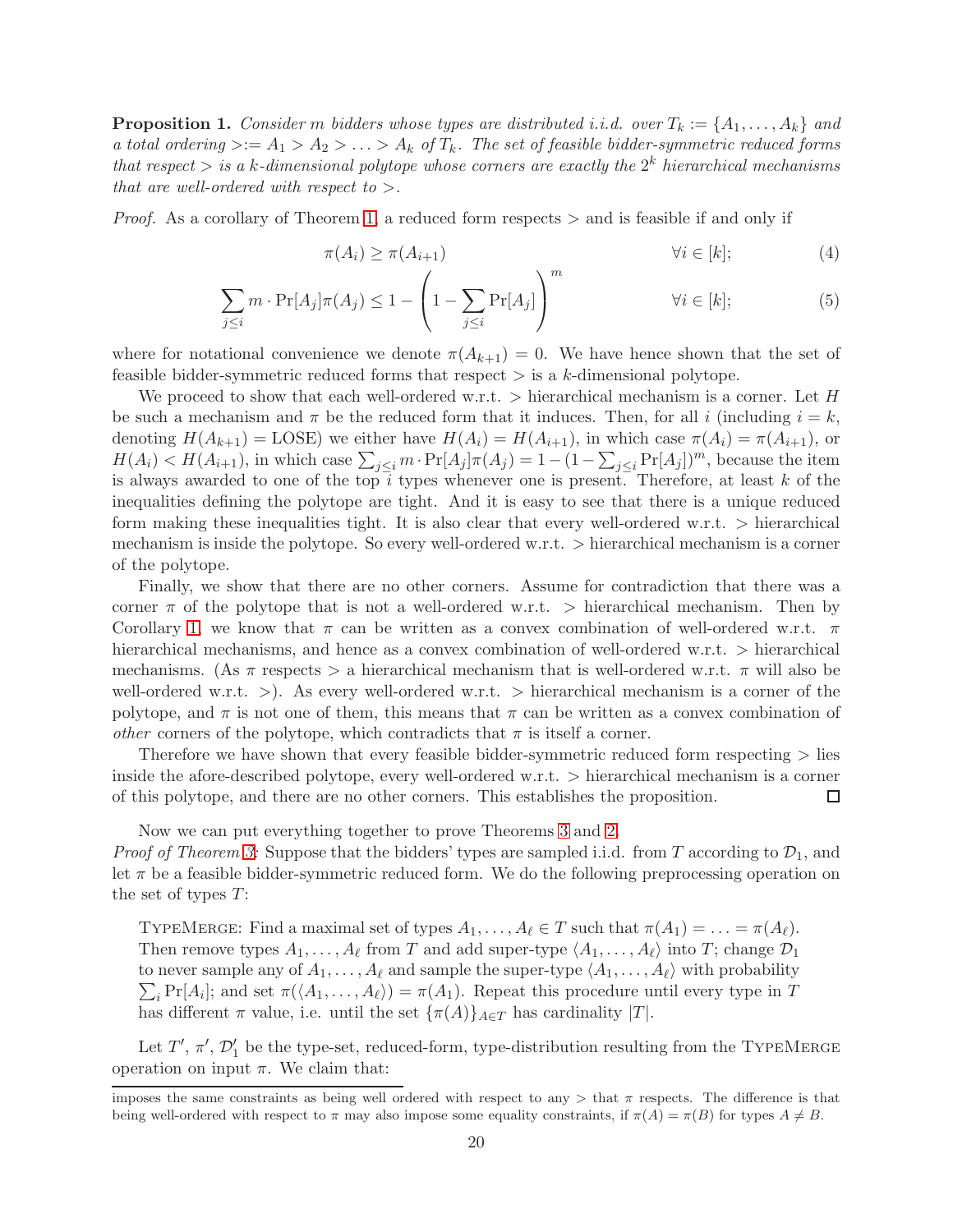- 1.  $\pi'$  is a feasible bidder-symmetric reduced form for bidders sampled i.i.d. from  $\mathcal{D}'_1$ . This follows immediately from the feasibility of  $\pi$ . Indeed it follows from Theorem [1](#page-6-5) and our discussion in Section [3.1.1](#page-6-3) that a sufficient condition for the feasibility of  $\pi'$  is for it to satisfy Eq. [\(1\)](#page-6-4) for all subsets of types of the form  $\{A \mid A \in T' \wedge \pi'(A) \geq x\}$ . On the other hand the feasibility of  $\pi$  implies that  $\pi$  satisfies Eq. [\(1\)](#page-6-4) for all subsets of types of the form  $\{A \mid A \in T \wedge \pi(A) \geq x\}$ . This together with the nature of our TYPEMERGE operation implies that  $\pi'$  satisfies the afore-mentioned sufficient conditions for feasibility.
- 2. A mechanism that exactly implements  $\pi'$  immediately gives a mechanism exactly implementing  $\pi$ . Indeed, to implement  $\pi$  we just run the mechanism implementing  $\pi'$  after replacing in the reported type vector every type  $A$  that was removed from  $T$  by TYPEMERGE by its corresponding super-type.
- <span id="page-21-0"></span>3. A hierarchical mechanism  $H'$  that is well-ordered w.r.t.  $\pi'$  can be *expanded* into a hierarchical mechanism H that is well-ordered w.r.t.  $\pi$ . Indeed, if super-type  $\langle A_1, \ldots, A_\ell \rangle$  replaced types  $A_1, \ldots, A_\ell$  during the TYPEMERGE operation we set  $H(A_i) := H'(\langle A_1, \ldots, A_\ell \rangle)$ , for all  $i = 1, \ldots, \ell$ . On the other hand, if a type A belongs in both T and T', we set  $H(A) :=$  $H'(A)$ . Moreover, if  $\pi_{H'}$ ,  $\pi_H$  are respectively the reduced forms induced by  $H'$  and  $H$ , the following property is satisfied. If super-type  $\langle A_1, \ldots, A_\ell \rangle$  replaced types  $A_1, \ldots, A_\ell$  during the TYPEMERGE operation, then  $\pi_H(A_i) := \pi_{H'}(\langle A_1, \ldots, A_\ell \rangle)$ , for all  $i = 1, \ldots, \ell$ . On the other hand, if a type A belongs in both T and T', then  $\pi_H(A) := \pi_{H'}(A)$ .

Now, suppose that the cardinality of T' is k. Given that  $\pi'$  assigns a distinct probability to every type in T', it induces a total ordering on T'. In particular, suppose that  $T' := \{A_1, \ldots, A_k\},\$ where  $\pi'(A_1) > \pi'(A_2) > \ldots > \pi'(A_k)$ . By Proposition [1,](#page-20-0)  $\pi'$  lies inside a k-dimensional polytope whose corners are exactly the  $2^k$  hierarchical mechanisms that are well-ordered with respect to the order  $\geq: A_1 > \ldots > A_k$ . By Carathéodory's Theorem, every point in the polytope can be written as a convex combination of at most  $k + 1$  corners. As a convex combination of corners is exactly a distribution over well-ordered hierarchical mechanisms w.r.t.  $>$ , we get that  $\pi'$  can be written as a distribution over hierarchical mechanisms that are well-ordered w.r.t. >, and hence also w.r.t.  $\pi'$ . Now we can expand all hierarchical mechanisms in the support of the distribution, according to the procedure described in Step [3](#page-21-0) above, to obtain that  $\pi$  can be written as a distribution over hierarchical mechanisms that are well-ordered w.r.t.  $\pi$ .  $\Box$ 

Proof of Theorem [2:](#page-7-0) It follows from our discussion in Section [3.1.1](#page-6-3) that a bidder-symmetric reduced form  $\tilde{\pi}$  is infeasible if and only if it violates Eq. [\(1\)](#page-6-4) for a subset of types of the form  $\{A \mid A \in$  $T \wedge \tilde{\pi}(A) \geq x$ . Since there are at most  $c \equiv |T|$  such sets we can efficiently determine feasibility of a given reduced from  $\tilde{\pi}$  or provide a hyperplane separating it from the set of feasible reduced forms.

We now need to describe how to efficiently find a mechanism implementing a reduced form  $\tilde{\pi}$  that is feasible. In view of the TYPEMERGE operation defined in the proof of Theorem [3,](#page-7-1) we can w.l.o.g. assume that  $\tilde{\pi}$  assigns a distinct probability to every type in T. (Otherwise we can always run TYPEMERGE to merge types sharing the same  $\tilde{\pi}$ -probability to super-types and apply the procedure outlined below to the output of the TypeMerge operation, and then go back to the original  $\tilde{\pi}$ ). Under the assumption that  $\tilde{\pi}$  assigns distinct probabilities to all types in T, Proposition [1](#page-20-0) implies that  $\tilde{\pi}$  lies inside a c-dimensional polytope, P, whose corners are the well-ordered w.r.t.  $\tilde{\pi}$  hierarchical mechanisms. Therefore we can directly apply Theorem [13](#page-16-0) of Appendix [A](#page-15-8) to write  $\tilde{\pi}$  as a convex combination of such hierarchical mechanisms, as long as we can describe the boundary oracle BO, corner oracle CO and separation oracle SO that are needed for Theorem [13.](#page-16-0) BO is trivial to implement, as we just have to include in the set of halfspaces defining the boundary of P those inequalities described in the proof of Proposition [1.](#page-20-0) For  $CO$ , on input B,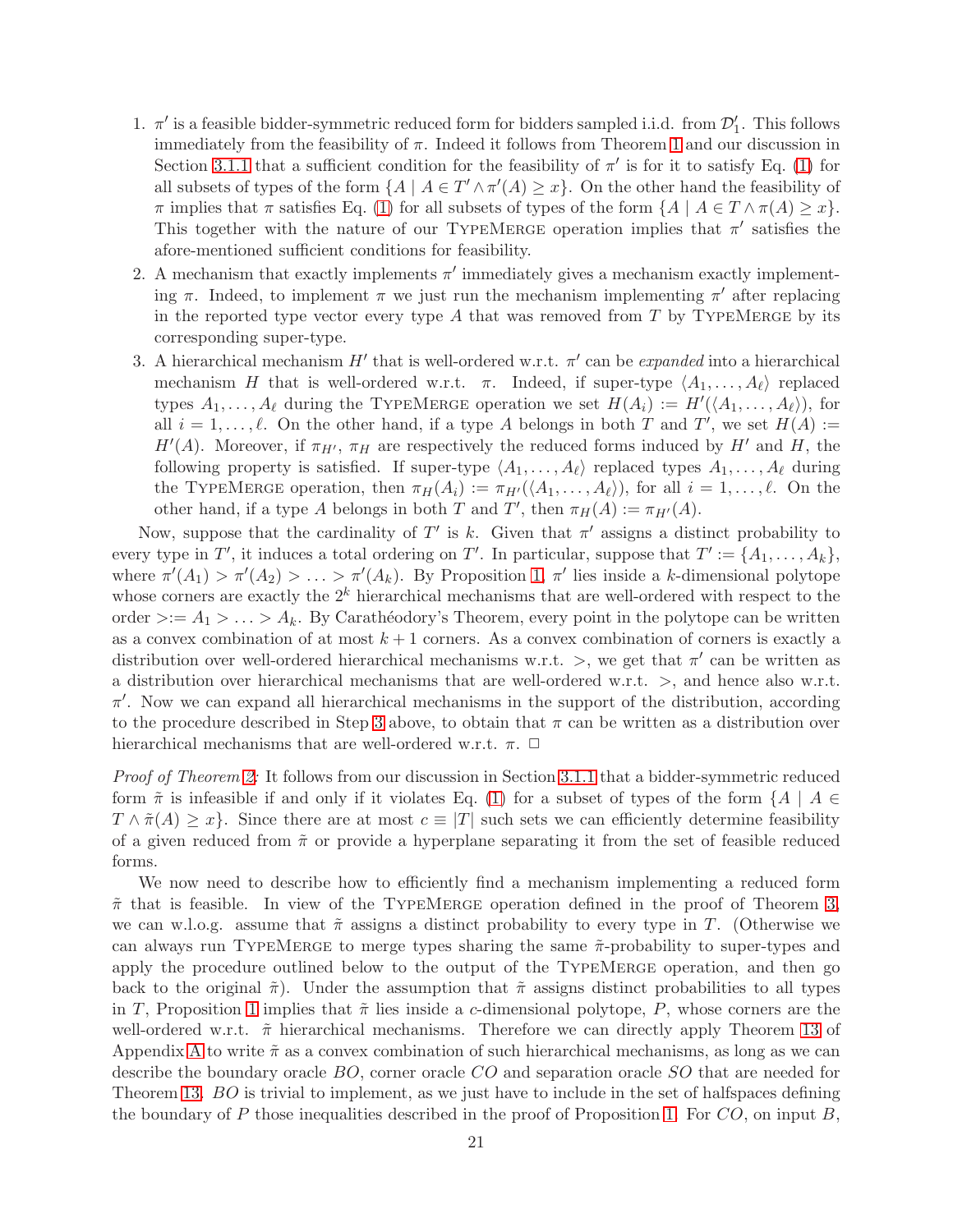we first check that every hyperplane  $h \in B$  satisfies  $BO(h) = \text{yes.}$  If not, output no. Otherwise we need to check if  $\bigcap_{h\in B} h$  contains a corner of P. We know that the corners of P are exactly the well-ordered w.r.t.  $\tilde{\pi}$  hierarchical mechanisms. So none of the corners lies in the intersection of the hyperplanes  $\pi(A_i) = \pi(A_{i+1})$  and  $\sum_{j\leq i} m \cdot \Pr[A_j] \pi(A_j) = 1 - (1 - \sum_{j\leq i} \Pr[A_j])^m$ , for any *i*. (Indeed, for a hierarchical mechanism H and its induced reduced form  $\pi, \pi(A_i) = \pi(A_{i+1})$  implies that  $H(A_i) = H(A_{i+1}),$  yet  $\sum_{j \leq i} m \cdot \Pr[A_j] \pi(A_j) = 1 - (1 - \sum_{j \leq i} \Pr[A_j])^m$  implies  $H(A_i) > H(A_{i+1}).$ So, if  $B$  contains any pair of hyperplanes of this form, output no. Otherwise, for all  $i$  such that  $\pi(A_i) = \pi(A_{i+1}) \in B$ , set  $H(A_i) = H(A_{i+1})$ , otherwise set  $H(A_i) = H(A_{i+1}) - 1$ . This defines a well-ordered w.r.t.  $\tilde{\pi}$  hierarchical mechanism that is in  $\bigcap_{h\in B} h$ , so have CO output H. Finally, SO is easy to implement as we can just check each of the  $2 \cdot c$  inequalities written in the proof of Proposition [1](#page-20-0) one by one.

So because we can implement  $BO, CO, SO$  in polynomial time, we can apply Theorem [13](#page-16-0) to write  $\tilde{\pi}$  as a convex combination of at most  $c + 1$  corners, which is exactly a distribution over at most  $c + 1$  well-ordered w.r.t.  $\tilde{\pi}$  hierarchical mechanisms in polynomial time.  $\Box$ 

# <span id="page-22-0"></span>C Single Item, Independent Bidders

Here we provide the details of Section [3.1.2,](#page-8-0) and the proofs of Theorems [4,](#page-9-1) [5](#page-9-2) and [6,](#page-9-0) postponing the proof of Theorem [7](#page-10-1) to Appendix [D.](#page-28-0) Before proving our theorems, we show that the concept of virtual  $\pi$ s is necessary. As in, Theorem [4](#page-9-1) would be false if we tried to replace  $\hat{\pi}$  with  $\pi$ .

<span id="page-22-1"></span>**Proposition 2.** There exist reduced forms that are infeasible, yet for all  $S_x^i$  of the form  $S_x^i$  =  ${A \mid \pi_i(A) > x, \forall i}$ :

$$
\sum_{i} \sum_{A \in S_x^i} \pi_i(A) \Pr[t_i = A] \le 1 - \prod_{i=1}^m (1 - \sum_{A \in S_x^i} \Pr[t_i = A]).
$$

*Proof.* Consider the case with two bidders. Bidder 1 has two types, with  $Pr[t_1 = A] = 1/8$ ,  $Pr[t_1 = B] = 7/8, \ \pi_1(A) = 5/8, \ \pi_1(B) = 0.$  Bidder 2 has two types, with  $Pr[t_2 = C] = 1/2,$  $Pr[t_2 = D] = 1/2, \pi_2(C) = 1, \pi_2(D) = 3/4.$ 

Then this reduced form is infeasible. Indeed, observe that C must always receive the item whenever  $t_2 = C$ , which happens with probability 1/2. So if se have  $\pi_2(C) = 1$ , we cannot also have  $\pi_1(A) > 1/2$ . So the set  $\{A, C\}$  forms a constricting set. However, the sets of the form  $S_x^i$  are  $\{C\}, \{C, D\}, \{C, D, A\}, \{C, D, A, B\}, \text{ and they all satisfy the above inequality.}$  $\Box$ 

Proposition [2](#page-22-1) shows us that ordering the types of all bidders by decreasing  $\pi$  doesn't allow us to correctly determine the feasibility of a reduced form. Similarly, a partial ordering of the types that only orders a single bidder's types by decreasing  $\pi$  doesn't give enough structure to efficiently determine the feasibility of the reduced form. What we need is a correct total ordering of the types of all bidders, and we can obtain it using virtual πs. Here is a quick observation about the virtual  $\pi s$ , followed by a proof of Theorem [4.](#page-9-1)

<span id="page-22-2"></span>**Observation 1.** For two types  $A, B \in T_i$ ,  $\hat{\pi}_i(A) \geq \hat{\pi}_i(B) \Leftrightarrow \pi_i(A) \geq \pi_i(B)$ .

Proof. If  $\pi_i(A) \geq \pi_i(B)$ , then  $\Pr[\pi_i(t_i) \leq \pi_i(A)] \geq \Pr[\pi_i(t_i) \leq \pi_i(B)]$ . Therefore,  $\hat{\pi}_i(A) \geq \hat{\pi}_i(B)$ . The other direction is identical.  $\Box$ 

*Proof of Theorem [4:](#page-9-1)* We know from  $[6, 12]$  $[6, 12]$ , that if a reduced form mechanism is infeasible, then there is some constricting set of the form  $S = \bigcup_{i=1}^{m} S_{x_i}$ , where  $S_{x_i} = \{A \mid \pi_i(A) \geq x_i, A \in T_i\}$ .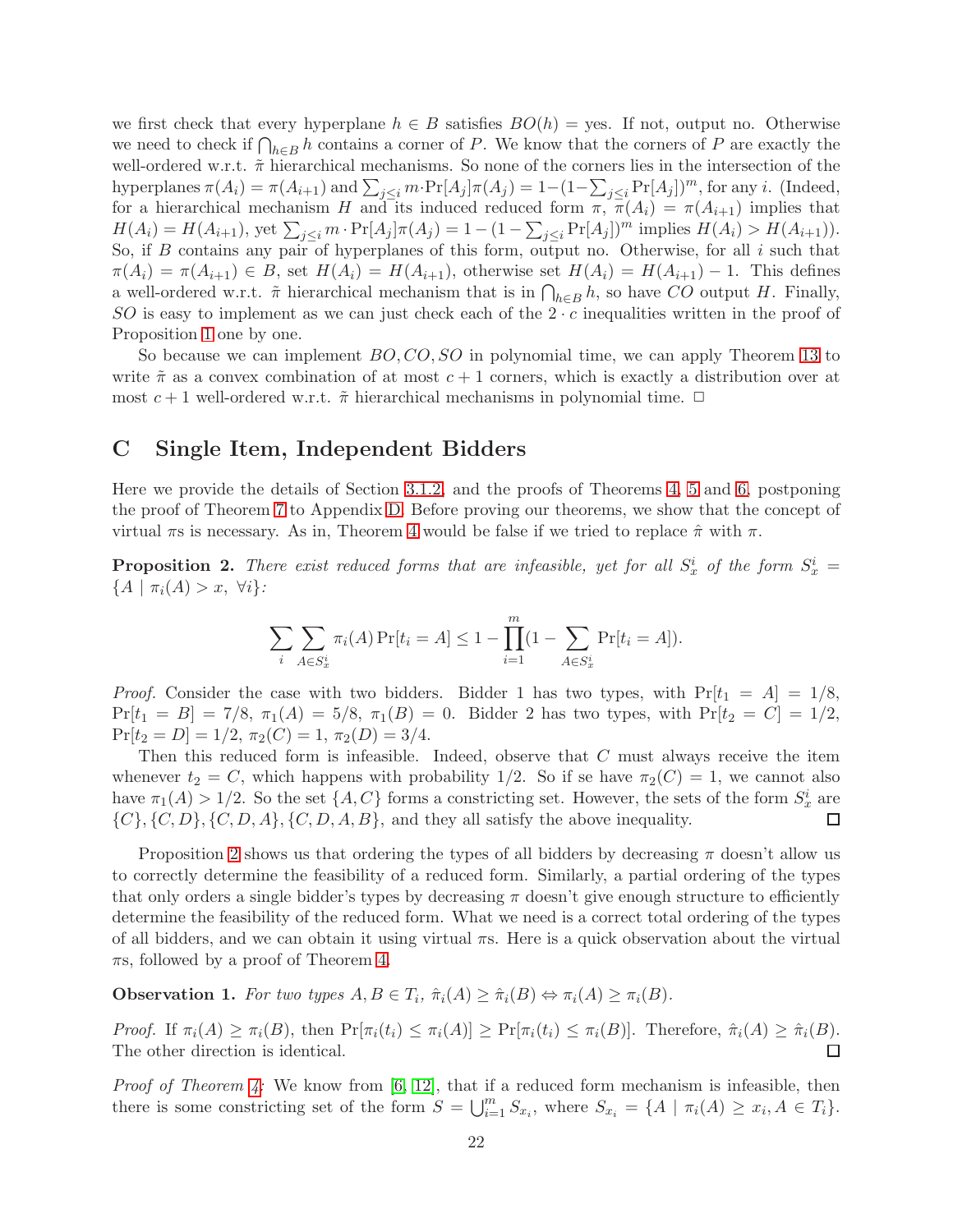(Forgive the abuse of notation here. Formally,  $S$  is a collection of  $m$  sets of types, one for each bidder. To avoid cumbersome notation and take union casually in this proof, let us assume that a type  $A \in T_i$  carries the name of bidder i, for all i.) Now consider any minimal constricting set of this form, i.e. a choice of  $x_1, \ldots, x_m$  such that replacing  $S_{x_i}$  with  $S_{x_i} - \{A\}$   $(A \in S_{x_i})$  results in S no longer being a constricting set. <sup>[9](#page-23-0)</sup> Now let  $(i, A) \in \operatorname{argmin}_{i, A \in S_{x_i}} \hat{\pi}_i(A)$ . Then by Observation [1](#page-22-2) and by our choice of S,  $S - \{A\}$  is not a constricting set. Therefore, adding A to  $S - \{A\}$  must increase the left-hand bound by more than it increases the right-hand bound:

$$
\Pr[t_i = A] \pi_i(A) > \Pr[t_i = A] \prod_{j \neq i} \Pr[\pi_j(t_j) < x_j]
$$
\n
$$
\implies \frac{\pi_i(A)}{\prod_{j \neq i} \Pr[\pi_j(t_j) < x_j]} > 1.
$$

Now consider any other  $A' \in T_k$ ,  $A' \notin S$  and  $\hat{\pi}_k(A') \geq \hat{\pi}_i(A)$ . Observe first that we must have A' from some bidder  $k \neq i$ , as every  $A'' \in T_i$  with  $\hat{\pi}_i(A'') \geq \hat{\pi}_i(A)$  has  $\pi_i(A'') \geq \pi_i(A) \geq x_i$ , so we would have  $A'' \in S$ . So for this  $A'$ , we have:

$$
\pi_k(A') \Pr[\pi_k(t_k) \leq \pi_k(A')] \geq \pi_i(A) \Pr[\pi_i(t_i) \leq \pi_i(A)]
$$
  
\n
$$
\implies \pi_k(A') \Pr[\pi_k(t_k) < x_k] \geq \pi_i(A) \Pr[\pi_i(t_i) < \pi_i(A)]
$$
  
\n
$$
\implies \pi_k(A') \Pr[\pi_k(t_k) < x_k] \geq \pi_i(A) \Pr[\pi_i(t_i) < x_i]
$$
  
\n
$$
\implies \pi_k(A') \prod_{\substack{j \neq i}} \Pr[\pi_j(t_j) < x_j] \geq \pi_i(A) \prod_{\substack{j \neq k}} \Pr[\pi_j(t_j) < x_j]
$$
  
\n
$$
\implies \frac{\pi_k(A')}{\prod_{j \neq k} \Pr[\pi_j(t_j) < x_j]} \geq \frac{\pi_i(A)}{\prod_{j \neq i} \Pr[\pi_j(t_j) < x_j]}.
$$

And by our choice of A and the work above, we obtain:

$$
\frac{\pi_k(A')}{\prod_{j\neq k} \Pr[\pi_j(t_j) < x_j]} > 1
$$
\n
$$
\implies \Pr[t_k = A'] \pi_k(A') > \Pr[t_k = A'] \prod_{j\neq k} \Pr[\pi_j(t_j) < x_j].
$$

This equation tells us directly that we could add  $A'$  to  $S$  and still get a constricting set. In fact, it tells us something stronger. If  $S' = \bigcup_j S'_j$ , where  $S'_j \subseteq T_j$ , is any constricting set containing S, then we could add  $A'$  to S' and still have a constricting set. This is because the change to the left-hand side of the inequality is the same, no matter what set we are adding  $A'$  to. It is always  $Pr[t_k = A']\pi_k(A')$ . And the change to the right-hand side is exactly  $Pr[t_k = A']$  times the probability that none of the types in  $\cup_{j\neq k} S'_j$  show up. As we add more types to S, the probability that none of the types in  $\cup_{j\neq k} S'_j$  show up will never increase. So for any constricting set S' containing S, we can add  $A'$  to  $S'_{k}$  and still get a constricting set.

So starting from a constricting set S and a type  $A \in T_i$  as above we can add every  $B \in T_j$  with  $\hat{\pi}_i(B) \geq \hat{\pi}_i(A)$  to S in order to obtain a constricting set of the form  $S_x = \{B | B \in T_i \wedge \hat{\pi}_i(B) \geq x\},$ where  $x = \hat{\pi}_i(A)$ . So every infeasible reduced form has a constricting set of this form. Taking the contrapositive proves the theorem.  $\Box$ 

We say that a hierarchical mechanism H is virtually-ordered if  $\hat{\pi}_i(A) \geq \hat{\pi}_j(A') \Rightarrow H(A, i) \leq$  $H(A', j)$ . While the virtual  $\pi s$  give us a nice structural theorem about feasible reduced forms and a

<span id="page-23-0"></span><sup>&</sup>lt;sup>9</sup>For a minimal set S, there could be many possible choices of  $x_1, \ldots, x_m$ . We simply use any of them.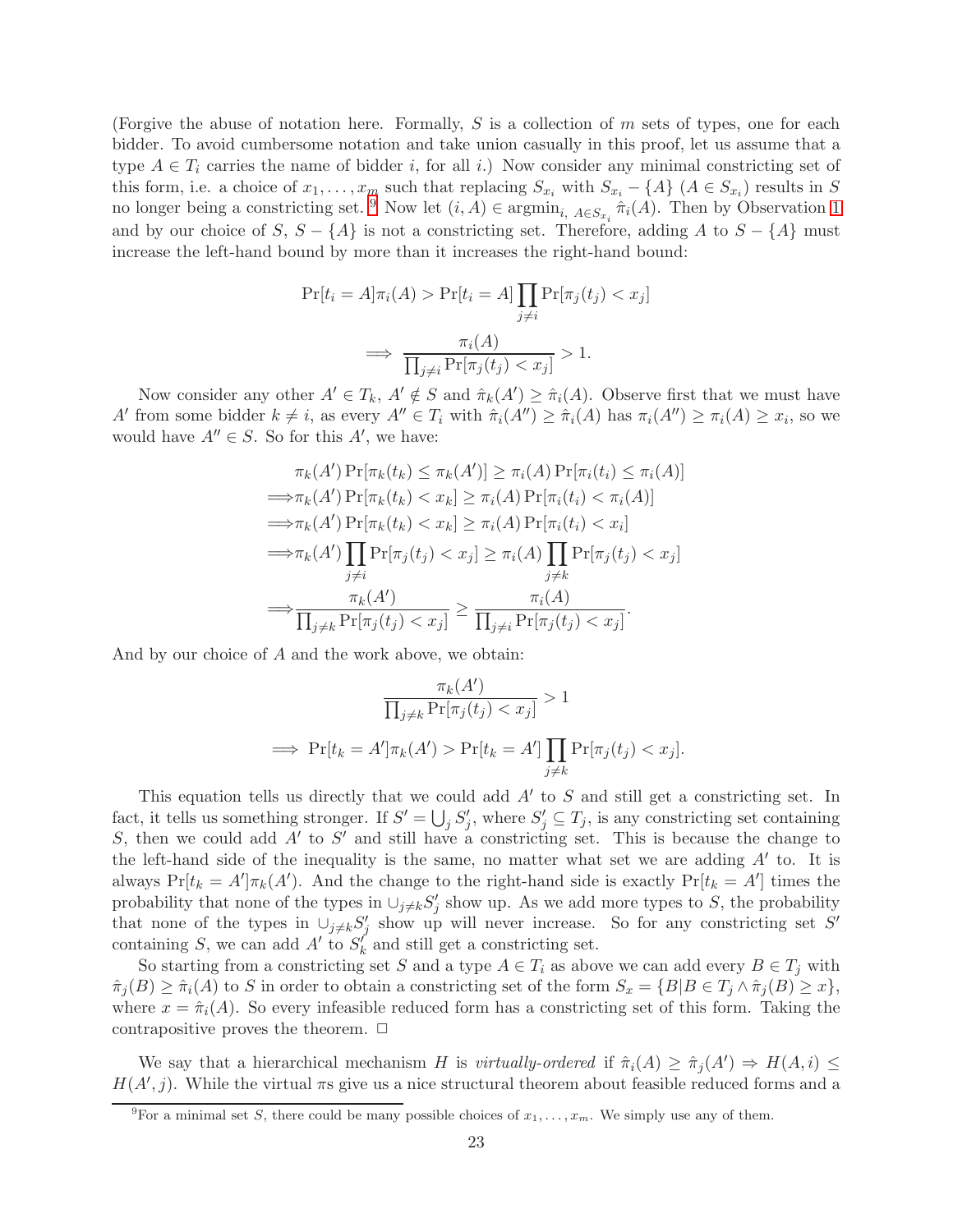linear time separation oracle for determining feasibility (see proof of Theorem [6\)](#page-9-0), the following observation shows that distributions over virtually-ordered hierarchical mechanisms are not sufficient to implement every feasible reduced form when the bidders are non-i.i.d.

**Observation 2.** There exist feasible reduced forms that are not implementable as distributions over virtually-ordered hierarchical mechanisms.

Proof. Consider the following example with two bidders. Bidder one has a single type, A. Bidder two has two types, B and C and is each with probability  $1/2$ . Then  $\pi_1(A) = 1/3$ ,  $\pi_2(B) = 2/3 + \epsilon$ ,  $\pi_2(C) = 2/3 - \epsilon$  is a feasible reduced form. However,  $\hat{\pi}_1(A) > \hat{\pi}_2(C)$ , so no distribution over virtually-ordered hierarchical mechanisms can possibly have  $\pi_2(C) > 1/2$ .  $\Box$ 

Now that we have motivated Theorems [5](#page-9-2) and [6,](#page-9-0) we proceed to prove them, after providing the key steps as technical lemmas.

<span id="page-24-0"></span>**Lemma 2.** Every feasible reduced form  $\pi$  for independent bidders and a single item can be implemented (not necessarily exactly implemented) as a distribution over strict, partially-ordered w.r.t.  $\pi$  hierarchical mechanisms.

Proof. The proof is almost identical to that of Lemma [1.](#page-18-1) Here are the main differences: We do induction on  $\sum_i d_i$ , where  $d_i$  is the number of distinct non-zero values in  $\{\pi_i(A)\}_{A \in \mathcal{T}_i}$ . For the inductive step,  $X$  is now taken to be the set of distributions over strict, partially-ordered hierarchical mechanisms, and it is still compact, viewed as a subset of the Euclidean space. The function  $F: X \to \mathbb{R}$  is now defined as

$$
F(M) = \max_{i, A \in T_i} \{ \pi_i(A) - M_i(A) \}.
$$

Again, if we use the Euclidean distance on  $X$ , as a subset of the Euclidean space,  $F$  is continuous. Since F is continuous and X is compact, F achieves its minimum inside X. Let M be a minimizer. For all *i*, we define  $S_i = \{A \in T_i | \pi_i(A) - M_i(A) = F(M)\}\.$  In terms of the sets  $\{S_i\}_i$  we can define an alternative reduced form  $\pi'$  as follows. For all  $i, A \in T_i$ : if  $A \in S_i$ , then set  $\pi'_i(A) = \pi_i(A)$ ; otherwise, set  $\pi'_i(A) = \max_{B \in S_i | \pi_i(A) \geq \pi_i(B)} {\pi(B)}$ , unless  $\{B \in S_i | \pi_i(A) \geq \pi_i(B)\}$  is empty in which case set  $\pi'_i(A)$  equal to 0. With these changes, the proof is truly identical to that of Lemma [1,](#page-18-1) and we avoid repeating the steps for brevity.  $\Box$ 

<span id="page-24-2"></span>**Corollary 2.** Every feasible reduced form  $\pi$  for independent bidders and a single item can be exactly implemented as a distribution over strict, partially-ordered w.r.t.  $\pi$  hierarchical mechanisms.

Proof. The proof is identical to that of Corollary [1](#page-19-1) after making the same modifications going from Lemma [1](#page-18-1) to Lemma [2.](#page-24-0) □

We proceed to prove an analog of Proposition [1](#page-20-0) in this setting. We need a definition. For all i, let  $\geq i:= A_{i,1} > i \ A_{i,2} > i \ \ldots \ > i \ A_{i,k_i}$  be a total ordering of the set  $T_i := \{A_{i,1}, \ldots, A_{i,k_i}\}\$ of bidder i's types. We say that a reduced form  $\pi$  respects  $\geq^i$  iff  $\pi_i(A_{i,1}) \geq \pi_i(A_{i,2}) \geq \ldots \geq$  $\pi_i(A_{i,k_i})$ . We also say that an hierarchical mechanism H is partially-ordered with respect to  $>^i$ iff  $H(A_{i,1}, i) \leq H(A_{i,2}, i) \leq \ldots \leq H(A_{i,k_i}, i)$ . <sup>[10](#page-24-1)</sup> With respect to these definitions we show the following proposition.

<span id="page-24-1"></span><sup>&</sup>lt;sup>10</sup>Notice that this definition of partially-ordered hierarchical mechanism (with respect to  $\{>\v i\}_i$ ) is similar to its counterpart in the main body (with respect to  $\pi$ ), but different. Being partially-ordered with respect to  $\pi$  certainly imposes the same constraints as being partially-ordered with respect to any  $\{>\^i\}_i$  that  $\pi$  respects. The difference is that being partially-ordered with respect to  $\pi$  may also impose some equality constraints, if  $\pi_i(A) = \pi_i(B)$  for types  $A \neq B$ .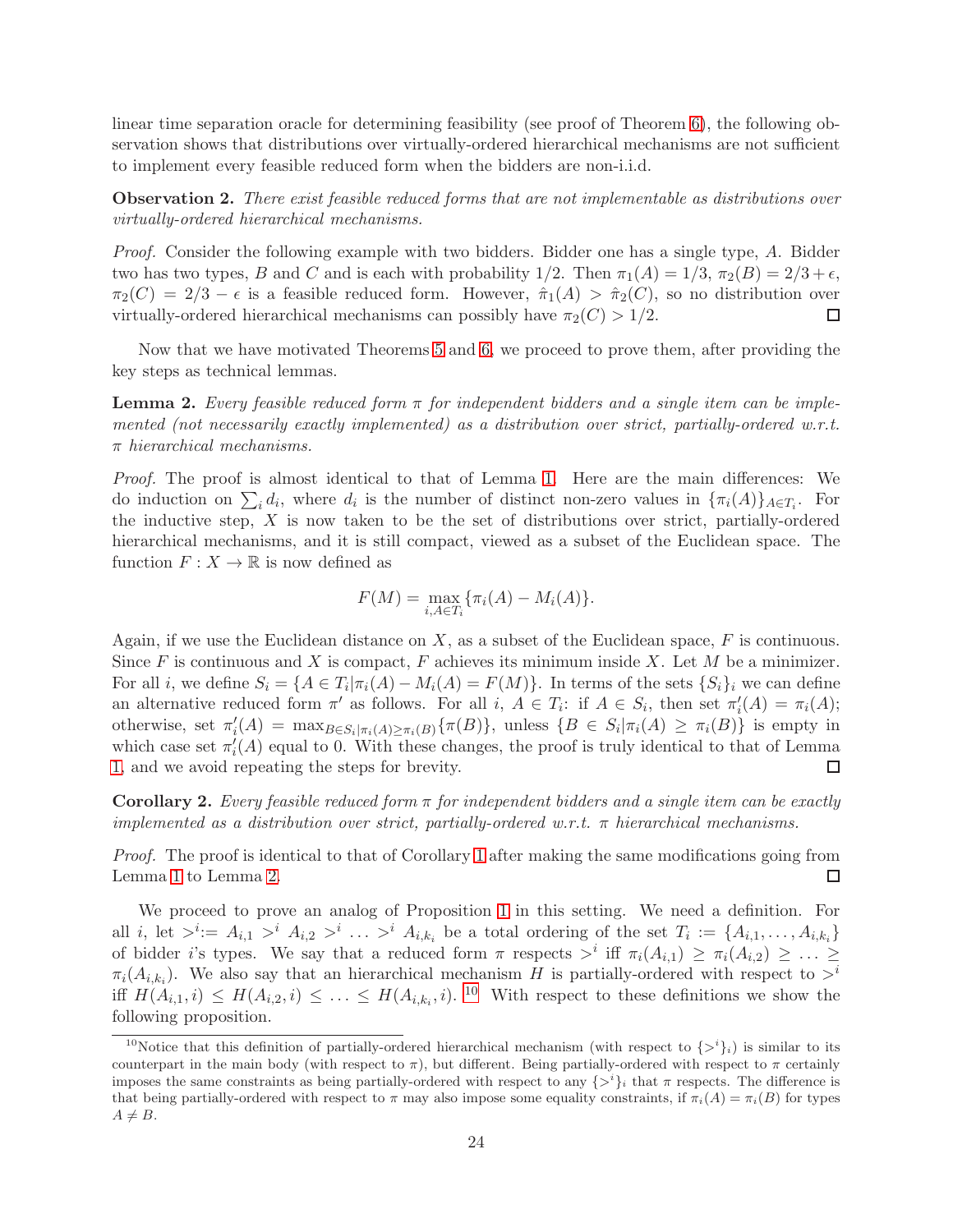<span id="page-25-3"></span>**Proposition 3.** For all i, let  $\geq$ <sup>i</sup>:=  $A_{i,1} >$ <sup>i</sup>  $A_{i,2} >$ <sup>i</sup> ...  $\geq$ <sup>i</sup>  $A_{i,k_i}$  be a total ordering of the set  $T_i := \{A_{i,1}, \ldots, A_{i,k_i}\}\$  of bidder i's types. The set of feasible reduced forms that respect  $>^1, \ldots, >^m$ is a  $(\sum_i k_i)$ -dimensional polytope whose corners are exactly the strict, partially-ordered w.r.t.  $>^1$  $, \ldots, >^m$  hierarchical mechanisms.

*Proof.* We know from [\[6,](#page-14-1) [12\]](#page-14-2) that a reduced form  $\pi$  respects  $>^1, \ldots, >^m$  and is feasible iff

<span id="page-25-4"></span><span id="page-25-2"></span><span id="page-25-1"></span><span id="page-25-0"></span>
$$
\pi_i(A_{i,j}) \ge \pi_i(A_{i,j+1}) \qquad \forall i \in [m], j \in [k_i] \quad (6)
$$

$$
\sum_{i} \sum_{j \leq x_i} \Pr[t_i = A_{i,j}] \pi_i(A_{i,j}) \leq 1 - \prod_{i} \left( 1 - \sum_{j \leq x_i} \Pr[t_i = A_{i,j}] \right) \quad \forall x_1 \in [k_1], \dots, x_m \in [k_m]
$$
 (7)

where for notational convenience we denote  $\pi_i(A_{i,k_i+1}) = 0$ . In fact, to make our lives easier in a later proof, we will actually replace [\(7\)](#page-25-0) with:

$$
\sum_{i} \sum_{j \leq x_i} \Pr[t_i = A_{i,j}] \pi_i(A_{i,j}) \leq 1 - \prod_{i} \left( 1 - \sum_{j \leq x_i} \Pr[t_i = A_{i,j}] \right) \forall x_1 \in [k_1 - 1], \dots, x_m \in [k_m - 1]
$$
\n(8)

$$
\sum_{i} \sum_{j \le k_i} \Pr[t_i = A_{i,j}] \pi_i(A_{i,j}) \le 1 \tag{9}
$$

In the above above replacement, we are basically observing that if [\(9\)](#page-25-1) holds, then so does [\(7\)](#page-25-0) for any case where at least one *i* has  $x_i = k_i$ . In addition, [\(8\)](#page-25-2) covers all other cases. We have hence shown that the set of feasible reduced forms that respect  $>^1, \ldots, >^m$  is a  $\sum_i k_i$ -dimensional polytope.

We proceed to show that any strict, partially-ordered w.r.t.  $>^1, \ldots, >^m$  hierarchical mechanism H whose reduced-form is  $\pi$  is a corner. For convenience in the proof assume that  $T_i \cap T_k = \emptyset$ , for all  $i \neq k$ . This is easy to achieve by having every type of bidder i carry the name of bidder i, for all *i*. Let now  $y = \min_x \Pr[\exists i, H(t_i, i) \leq x] = 1$ , i.e. the minimum y so that with probability 1 some bidder i will report a type  $A_{i,j}$  such that  $H(A_{i,j}, i) \leq y$ . In terms of this y we define  $y^*$ as follows:  $y^* := y$ , if  $y \neq \text{LOSE}$  (case 1), and  $y^* := y - 1$ , if  $y = \text{LOSE}$  (case 2). We observe then that a type  $A_{i,j} \in T_i$  with  $H(A_{i,j}, i) > y^*$  cannot possibly win the item, as we are either guaranteed to see some bidder whose type lies on a higher level of the hierarchy (case 1) or the type is mapped to LOSE and is hence given no item (case 2). For all such  $i, A_{i,j} \in T_i$ , we therefore have  $\pi_i(A_{i,j}) = \pi_i(A_{i,j+1}) = \cdots = \pi_i(A_{i,k_i+1}) = 0.$ 

We say that a set of types  $S = \bigcup_i \{A_{i,1}, \ldots, A_{i,x_i}\}$  for some  $x_1, \ldots, x_m$  is near-constricting, if the corresponding Inequality [\(7\)](#page-25-0) is tight for  $x_1, \ldots, x_m$ . Then, for any  $i, A_{i,j} \in T_i$  with  $H(A_{i,j}, i) \leq y^*$ , we know that  $H^{-1}([H(A_{i,j}, i)])$  is a near-constricting set, because the item is always awarded to a type in  $H^{-1}([H(A_{i,j},i)])$  whenever at least one type from this set is reported. Moreover, if  $H(A_{i,j_1}, i) = \ldots = H(A_{i,j_\ell}, i)$ , for some types  $A_{i,j_1}, \ldots, A_{i,j_\ell} \in T_i$ , then  $\pi_i(A_{i,j_1}) = \ldots = \pi_i(A_{i,j_\ell})$ . Finally, because H is strict, if some  $i, A_{i,j} \in T_i$  satisfy  $H(A_{i,j}, i) \leq y^*$ , then  $H^{-1}(H(A_{i,j}, i)) \cap T_k = \emptyset$ , for all  $k \neq i$ .

Let us now define the following mapping from types to tight inequalities:

- If a type  $A_{i,j} \in T_i$  satisfies  $H(A_{i,j}, i) > y^*$ , then we map  $A_{i,j}$  to the constraint  $\pi_i(A_{i,j}) =$  $\pi_i(A_{i,j+1}),$  i.e. the tightness of inequality  $\pi_i(A_{i,j}) \geq \pi_i(A_{i,j+1}).$
- If a type  $A_{i,j} \in T_i$  satisfies  $H(A_{i,j}, i) \leq y^*$ , then:
	- if  $H(A_{i,j}, i) = H(A_{i,j+1}, i)$ , we map  $A_{i,j}$  to the constraint  $\pi_i(A_{i,j}) = \pi_i(A_{i,j+1})$ , i.e. the tightness of inequality  $\pi_i(A_{i,j}) \geq \pi_i(A_{i,j+1});$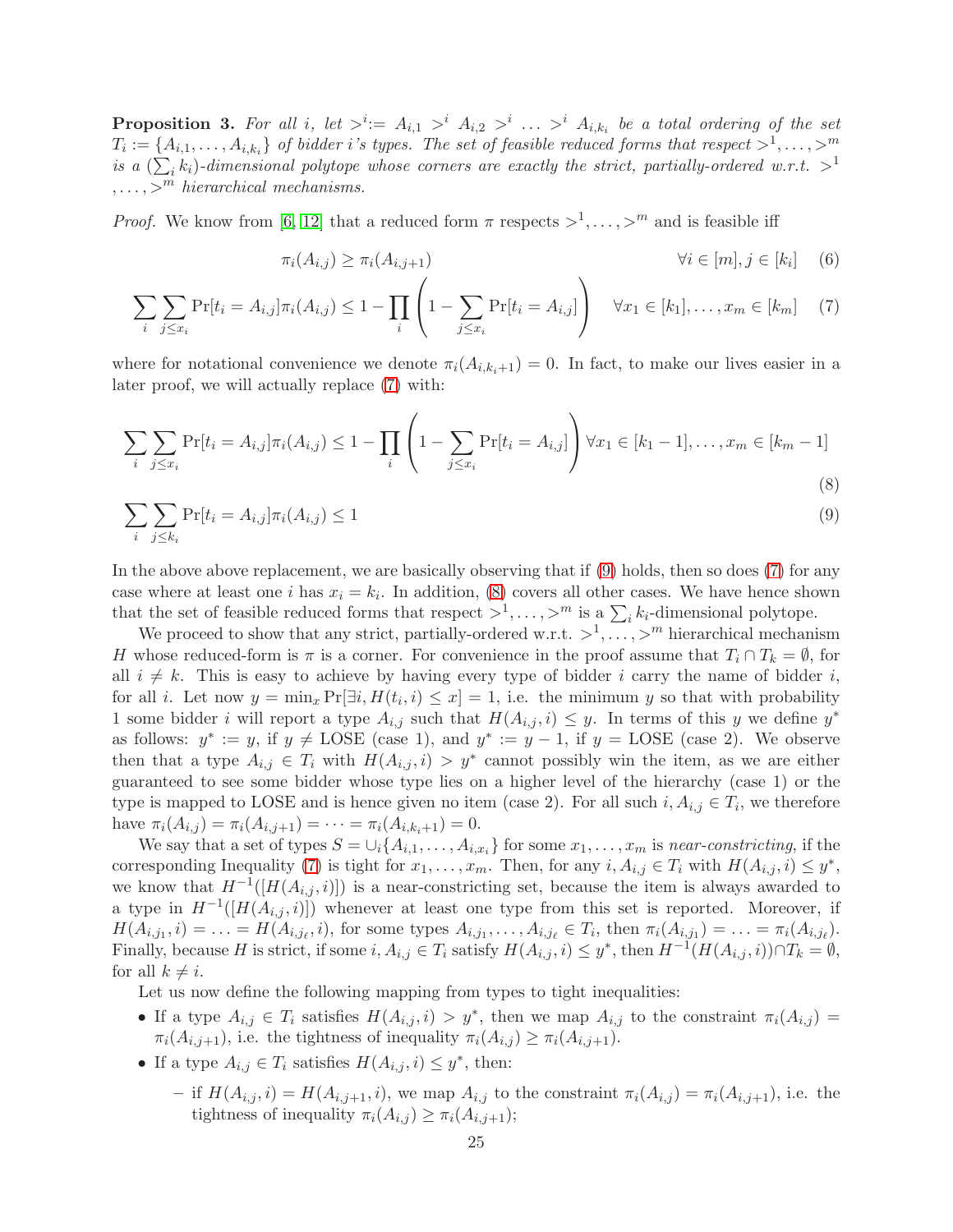– otherwise, we map  $A_{i,j}$  to the tightness of Inequality [\(7\)](#page-25-0) for the set of types  $H^{-1}([H(A_{i,j}, i)]).$ 

The above discussion ensures that our mapping is injective. Hence  $\pi$  makes at least  $\sum_i k_i$  of the inequalities defining our polytope tight. And it is not hard to see that there is a unique feasible reduced form making these inequalities tight. So  $\pi$  is a corner of the polytope. Thus, every strict, partially-ordered w.r.t.  $>^1, \ldots, >^m$  hierarchical mechanism is a corner of the polytope.

We now make the same observation as in Proposition [1](#page-20-0) to argue that there are no other corners. Corollary [2](#page-24-2) implies that every point in the polytope can be written as a convex combination of strict, partially-ordered w.r.t.  $>^1, \ldots, >^m$  hierarchical mechanisms, all of which are corners of the polytope. As no corner of the polytope can be written as a convex combination of other corners of the polytope, there must not be any other corners.  $\Box$ 

And now we are ready to prove Theorems [5](#page-9-2) and [6.](#page-9-0)

Proof of Theorem [5:](#page-9-2) Using a similar argument as in the proof of Theorem [3](#page-7-1) we can assume without loss of generality that, for all  $i, \pi$  assigns a distinct probability to every type in  $T_i$ . (Otherwise we can define a similar TypeMerge operation, like the one defined in the proof of Theorem [3,](#page-7-1) whereby types in  $T_i$  that receive the same  $\pi$  value are merged into super-types.) Under this assumption, Proposition [3](#page-25-3) implies that  $\pi$  lies inside a  $(\sum_i |T_i|)$ -dimensional polytope, P, whose corners are the strict, partially-ordered w.r.t.  $\pi$  hierarchical mechanisms. By Carathéodory's Theorem, every point in the polytope can be written as a convex combination of at most  $(\sum_i |T_i|) + 1$  corners. As a convex combination of corners is exactly a distribution over strict, partially-ordered w.r.t.  $\pi$ hierarchical mechanisms, this proves the theorem.  $\Box$ 

Proof of Theorem [6:](#page-9-0) The first part of the theorem follows immediately as a corollary of Theorem [4.](#page-9-1)

We now need to describe how to efficiently find a mechanism implementing a reduced form  $\tilde{\pi}$ that is feasible. Using a similar argument as in the proof of Theorem [2](#page-7-0) we can assume without loss of generality that, for all i,  $\tilde{\pi}$  assigns a distinct probability to every type in  $T_i$ . (Otherwise we can merge types in  $T_i$  that receive the same  $\tilde{\pi}$  value into super-types, like we did in the proof of Theorem [2,](#page-7-0) then run the procedure outlined below, and finally un-merge types.) Under this assumption, Proposition [3](#page-25-3) implies that  $\tilde{\pi}$  lies inside a  $(\sum_i |T_i|)$ -dimensional polytope, P, whose corners are the strict, partially-ordered w.r.t.  $\tilde{\pi}$  hierarchical mechanisms. Therefore we can directly apply The-orem [13](#page-16-0) of [A](#page-15-8)ppendix A to write  $\tilde{\pi}$  as a convex combination of such hierarchical mechanisms, as long as we can describe the boundary oracle  $BO$ , corner oracle  $CO$  and separation oracle  $SO$  that are needed for Theorem [13.](#page-16-0) BO is trivial to implement, as we just have to include in the set of halfspaces defining the boundary of P those inequalities described in the proof of Proposition [3.](#page-25-3) In particular, for convenience in the remaining of the proof, we include the inequalities of the form [\(6\)](#page-25-4), [\(8\)](#page-25-2) and [\(9\)](#page-25-1). For CO, on input B, we first check that every hyperplane  $h \in B$  satisfies  $BO(h)$  = yes. If not, output no. Otherwise, we need to check if  $\bigcap_{h\in B} h$  contains a corner of P. We know that the corners of P are exactly the strict, partially-ordered w.r.t.  $\tilde{\pi}$  hierarchical mechanisms. To check if there is such a corner in  $\bigcap_{h\in B} h$  we need to do some work.

First, let us use the same notation as in Proposition [3,](#page-25-3) denoting  $T_i = \{A_{i,1}, \ldots, A_{i,k_i}\}\,$  where  $k_i = |T_i|$  and  $\tilde{\pi}_i(A_{i,1}) > \ldots > \tilde{\pi}_i(A_{i,k_i})$ . Also, let us call a set of types S near-constricting if either  $S = \bigcup_i \{A_{i,1}, \ldots, A_{i,x_i}\}$  for some  $x_1 \leq k_1 - 1, \ldots, x_m \leq k_m - 1$  and Inequality [\(8\)](#page-25-2) is tight for  $x_1, \ldots, x_m$ , or if  $S = \bigcup_i T_i$  and Inequality [\(9\)](#page-25-1) is tight.

Now given a set  $B$  of hyperplanes, if  $B$  contains a near-constricting set hyperplane for the sets of types  $S_1, \ldots, S_k$ , we check first whether these sets satisfy  $S_1 \subset S_2 \ldots \subset S_k$  (possibly after renaming). If not, then there are some two near-constricting sets  $S_i$ ,  $S_j$  with  $A \in S_i - S_j$ ,  $B \in S_j - S_i$ for some types  $A \neq B$ . Because  $S_i$  and  $S_j$  are different than  $\cup_i T_i$  and they are near-constricting they must be of the form making Inequality [\(8\)](#page-25-2) tight. Hence, both  $S_i$  and  $S_j$  miss at least one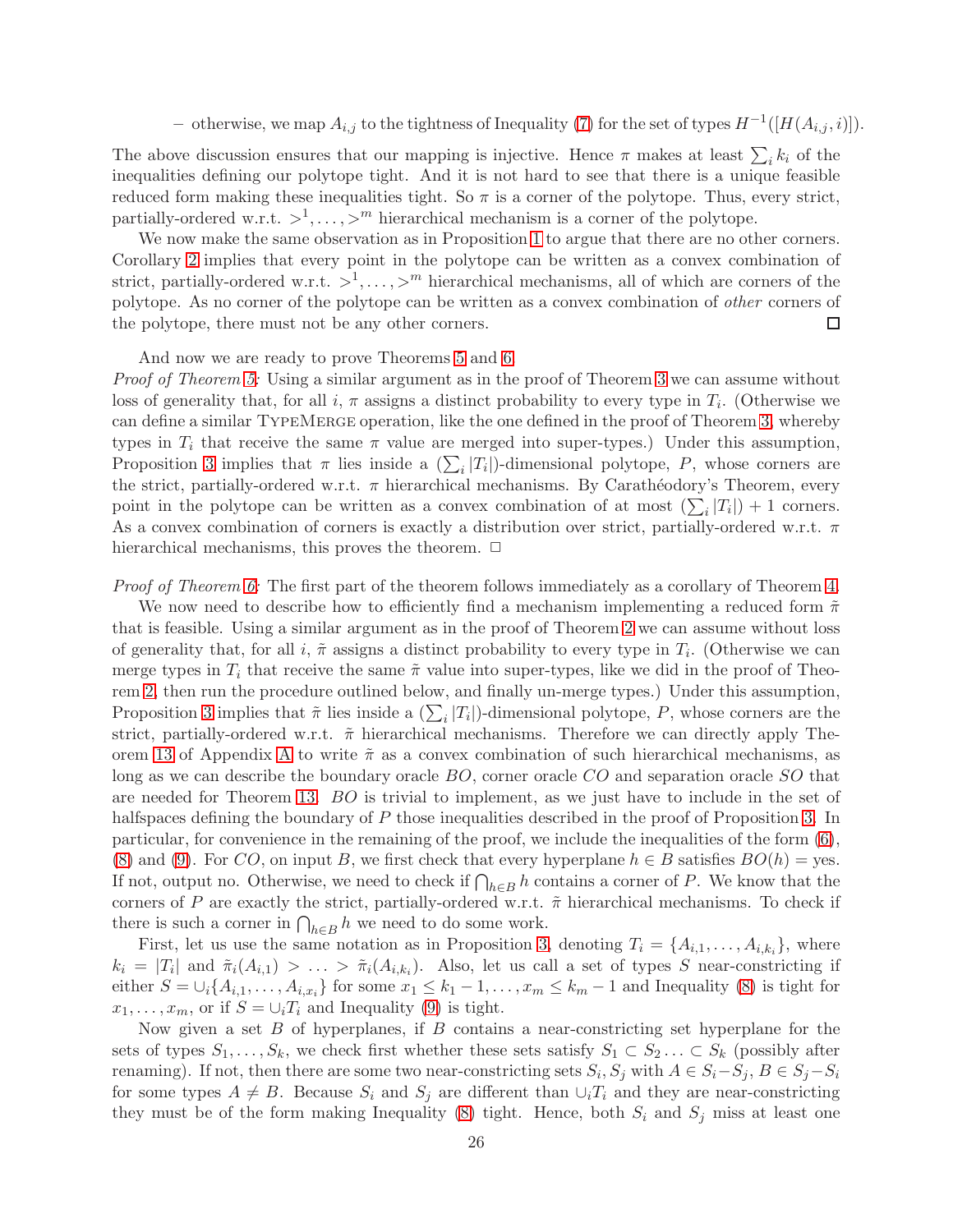type of every bidder, so that the right-hand side of the inequality for  $S_i$  must be  $\lt 1$  and similarly the right-hand side of the inequality for  $S_i$  must be  $\lt 1$ . In addition, we cannot have A and B be types of the same bidder, as we only consider near-constricting sets that respect the partial ordering within every bidder's type-set. Therefore,  $A$  and  $B$  belong to different bidders, and because the probability of seeing a type in  $S_i$  is  $\lt 1$  (and the same holds for  $S_j$ ), there is a non-zero probability that A and B are both present, but no other type of  $S_i$  or  $S_j$  is present. Then the near-constricting set equation for set  $S_i$  requires that we must give the item to  $A$ , <sup>[11](#page-27-0)</sup> and the near-constricting set equation for  $S_j$  requires that we must give the item to B, which is impossible. So if we do not have  $S_1 \subset S_2 \ldots \subset S_k$ , the hyperplanes do not intersect in a feasible mechanism, and therefore CO should output no.

Otherwise, CO looks at the other hyperplanes (of the form  $\pi_i(A_{i,i}) = \pi_i(A_{i,i+1})$ ) that belong to B, and chooses an arbitrary strict, partially-ordered w.r.t.  $\tilde{\pi}$  hierarchical mechanism that satisfies the following constraints:

- 1.  $H(A, i) < H(A', i')$  for all  $(A, i) \in S_j$ ,  $(A', i') \in S_{j+1} S_j$ , for all j.
- 2.  $H(A, i) < H(A', i')$  for all  $(A, i) \in S_k$ ,  $(A', i') \notin S_k$ .
- 3. For all  $i, A_{i,j} \in T_i$ :
	- (a) if the hyperplanes  $\pi_i(A_{i,j}) = \pi_i(A_{i,j+1}), \pi_i(A_{i,j+1}) = \pi_i(A_{i,j+2}), \ldots, \pi_i(A_{i,k_i}) = 0(=$  $\pi_i(A_{i,k_i+1})$  are all in B, then  $H(A_{i,j}, i) = \text{LOSE};$
	- (b) otherwise, if  $\pi_i(A_{i,j}) = \pi_i(A_{i,j+1})$  is in B, then either  $H(A_{i,j}) = H(A_{i,j+1}) = \text{LOSE}$  or  $H(A_{i,j}) \geq H(A_{i,j+1}) - 1.$

We claim that an H satisfying the above constraints exists if and only if  $\bigcap_{h\in B} h\cap P\neq\emptyset$ . By Proposition [3,](#page-25-3) we know that if there is a corner  $\pi$  in  $\bigcap_{h\in B} h\cap P$ , there is a strict, partially-ordered w.r.t.  $\tilde{\pi}$  hierarchical mechanism H that implements it. Without loss of generality we can make two simplifying assumptions about H: (i) For all  $t \neq \text{LOSE}$ ,  $|H^{-1}(t)| \leq 1$ . Indeed, suppose that  $|H^{-1}(t)| > 1$  for some  $t \neq \text{LOSE}$ . Then because H is strict, location t of the hierarchy defined by  $H$  only contains types belonging to the same bidder i. And because  $H$  is partially ordered w.r.t.  $\tilde{\pi}$  these types are consecutive in  $T_i$ . So we can change H to "expand" cell t of the hierarchy into consecutive cells containing a single type each in the right order. This has no effect in the mechanism defined by H. (ii) If H awards the item to bidder i of type  $A_{i,j}$  with probability 0, we can assume that  $H(A_{i,j}, i) = \text{LOSE}$ . Now given (i) and the nature of  $S_1, \ldots, S_k$ , <sup>[12](#page-27-1)</sup> for H to have the sets  $S_1, \ldots, S_k$  near-constricting it must satisfy the first two constraints above. Indeed for these constraints not to be satisfied there must exist  $\ell$ ,  $i, A_{i,j}$ ,  $i', A_{i',j'}$ ,  $i \neq i'$  such that  $H(A_{i,j}, i) < H(A_{i',j'}, i')$  and  $A_{i,j} \notin S_{\ell}$  while  $A_{i',j'} \in S_{\ell}$ . But then it must be  $\pi(A_{i,j}) > 0$ (because of assumption (ii)), so there is a positive probability that bidder i of type  $A_{i,j}$  is the highest in the hierarchy when every bidder except for i' has declared a type. Still, given that  $H(A_{i,j}, i) < H(A_{i',j'}, i')$ , even if i' declares  $A_{i',j'}$ , i will get the item, contradicting that  $S_{\ell}$  is near-constricting. We argue next that  $H$  also needs to satisfy the third constraint above. That constraint  $3(a)$  is satisfied follows immediately from assumption (ii). We argue next that  $3(b)$ needs to be satisfied. Indeed, suppose there exist  $A_{i,j}, A_{i,j+1} \in T_i$  and  $A_{i',j'} \in T_{i'}$  such that  $\pi_i(A_{i,j}) = \pi_i(A_{i,j+1}) > 0$  and  $H(A_{i,j}, i) < H(A_{i',j'}, i') < H(A_{i,j+1}, i)$ . As  $\pi_i(A_{i,j+1}) > 0$ , it follows that  $H(A_{i,j+1}, i)$  < LOSE, so  $H(A_{i',j'}, i')$  < LOSE, which implies that  $\pi_{i'}(A_{i',j'}) > 0$  (otherwise it would be that  $H(A_{i',j'}, i') = \text{LOSE}$  given (ii)). Now, because bidder i' wins the item with non-zero

<span id="page-27-0"></span><sup>&</sup>lt;sup>11</sup>Recall that a way to interpret a near-constricting set equation for set S is the following: whenever at least one bidder reports a type in  $S$  to the mechanism, the mechanism gives the item to a bidder who reported a type in  $S$ , with probability 1.

<span id="page-27-1"></span><sup>&</sup>lt;sup>12</sup>in particular, the fact that the sets  $S_1, \ldots, S_k$  respect the ordering of the type sets as follows: For all  $\ell, A_{i,j} \in S_\ell$ implies  $A_{i,j'} \in S_{\ell}$ , for all  $j' \leq j$ .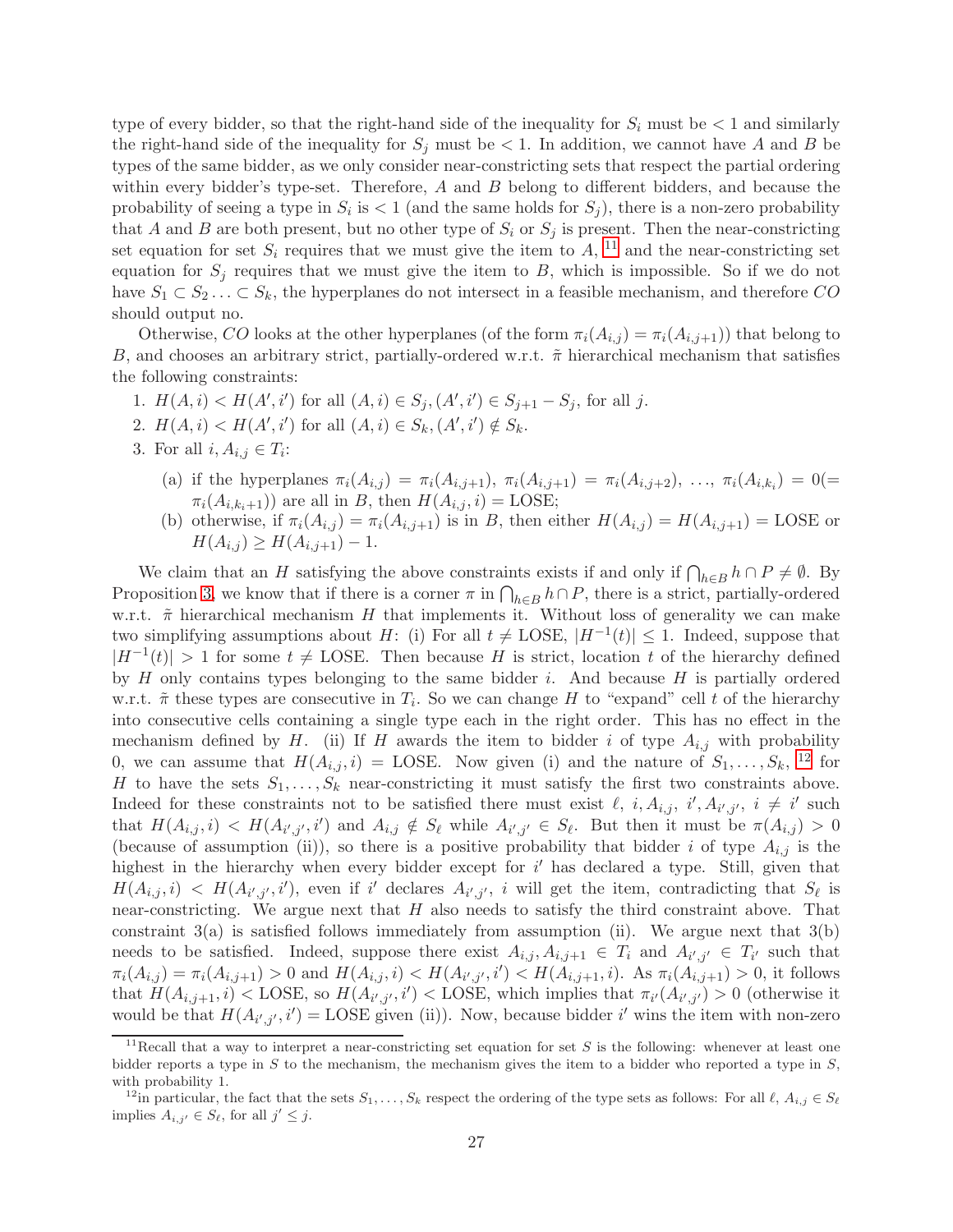probability as type  $A_{i',j'}$ , there is a non-zero probability that  $A_{i',j'}$  is on the highest level of the hierarchy after sampling from all bidders except for  $i$ . In this case,  $i$  will win the item by reporting  $A_{i,j}$ , and lose by reporting  $A_{i,j+1}$ . In all other cases, i is at least as likely to win the item by reporting  $A_{i,j}$  as  $A_{i,j+1}$ , and therefore we see that bidder i gets the item strictly more often when reporting  $A_{i,j}$  than  $A_{i,j+1}$ , violating the constraint  $\pi_i(A_{i,j}) = \pi_i(A_{i,j+1})$ . So if there is a corner  $\pi$ in  $\bigcap_{h\in B}h\cap P$  it can be implemented by a strict, partially-ordered w.r.t.  $\tilde{\pi}$  hierarchical mechanism H satisfying the above constraints. The other direction of our claim is even simpler. If a strict, partially-ordered w.r.t.  $\tilde{\pi}$  hierarchical mechanism H satisfies all constraints above, then its induced reduced-form  $\pi$  will immediately satisfy all equalities in B.

Hence to implement CO one just needs to check if there is a strict, partially-ordered w.r.t.  $\tilde{\pi}$ hierarchical mechanism H satisfying the four constraints above. This task is easy to do efficiently. If a mechanism is found it satisfies all equalities in B and it is a corner of the polytope by Proposition [3.](#page-25-3)

SO is also simple to implement. On input  $\vec{\pi}$ , we first check that Inequalities [\(6\)](#page-25-4) are satisfied (i.e. that  $\vec{\pi}$  respects the total orderings on the bidders' type-spaces induced by  $\tilde{\pi}$ ). Then we use the separation oracle provided by Theorem [4](#page-9-1) to verify that  $\vec{\pi}$  is feasible. As all three oracles  $BO, CO, SO$  run in polynomial time, we can apply Theorem [13](#page-16-0) to write  $\tilde{\pi}$  as a convex combination of at most  $\sum_i |T_i| + 1$  corners, which is exactly a distribution over at most  $\sum_i |T_i| + 1$  strict, partially-ordered hierarchical mechanisms in polynomial time.  $\Box$ 

# <span id="page-28-0"></span>D Implementation of General Reduced Forms via Hierarchical Mechanisms

Here we provide the proof of Theorem [7.](#page-10-1)

Proof of Theorem [7:](#page-10-1) Let  $\sigma$  be a total ordering over all possible types,  $\sigma: \cup_i (T_i \times \{i\}) \to [\sum_i |T_i|].$ Define the unhappiness  $F_{\sigma}(M)$  of a distribution over  $\sigma$ -ordered hierarchical mechanisms, M, as follows:

$$
F_{\sigma}(M) = \max_{i, A \in T_i} (\pi_i(A) - M_i(A)).
$$

As we argued formally in earlier sections  $F_{\sigma}$  can be viewed as a continuous function over a compact set. Hence it achieves its minimum inside the set. Let then  $M^{\sigma} \in \operatorname{argmin}_{M} F_{\sigma}(M)$  (where the minimization is over all distributions over  $\sigma$ -ordered hierarchical mechanisms) and define the set  $S_{\sigma}$ to be the set of maximally unhappy types under  $M^{\sigma}$ ; formally,  $S_{\sigma} = \operatorname{argmax}_{i,A} {\{\pi_i(A) - M_i^{\sigma}(A)\}}$ . If for some  $\sigma$  there are several minimizers  $M^{\sigma}$ , choose one that minimizes  $|S_{\sigma}|$ . Now, let MO be the set of the orderings  $\sigma$  that minimize  $F_{\sigma}(M^{\sigma})$ . Further refine MO to only contain  $\sigma$ 's minimizing  $|S_{\sigma}|$ . Formally, we first set  $MO = \operatorname{argmin}_{\sigma} \{ F_{\sigma}(M^{\sigma}) \}$  and then refine  $MO$  as  $MO_{\text{new}} =$  $\operatorname{argmin}_{\sigma \in MO} \{|S_{\sigma}|\}.$  We drop the subscript "new" for the rest of the proof.

From now on, we call a type  $(A, i)$  happy if  $M_i(A) \geq \pi_i(A)$ , otherwise we call  $(A, i)$  unhappy. Intuitively, here is what we have already done: For every ordering  $\sigma$ , we have found a distribution over  $\sigma$ -ordered hierarchical mechanisms  $M^{\sigma}$  that minimizes the maximal unhappiness and subject to this, the number of maximally unhappy types. We then choose from these  $(\sigma, M^{\sigma})$  pairs those that minimize the maximal unhappiness, and subject to this, the number of maximally unhappy types. We have made these definitions because we want to eventually show that there is an ordering  $\sigma$ , such that  $F_{\sigma}(M^{\sigma}) \leq 0$ , and it is natural to start with the ordering that is "closest" to satisfying this property. We are one step away from completing the proof. What we will show next is that, if  $\tau \in MO$  does not make every type happy, then we can find some other ordering  $\tau'$ , such that  $F_{\tau}(M^{\tau'}) = F_{\tau}(M^{\tau}), |S_{\tau'}| = |S_{\tau}|$ , and  $S_{\tau'} = {\tau^{-1}(1), \ldots, \tau^{-1}(|S_{\tau'}|)}$ . In other words, only the top  $|S_{\tau'}|$  types in  $\tau$  are maximally unhappy. From here, we will show that because  $\tau' \in MO$ , that  $S_{\tau'}$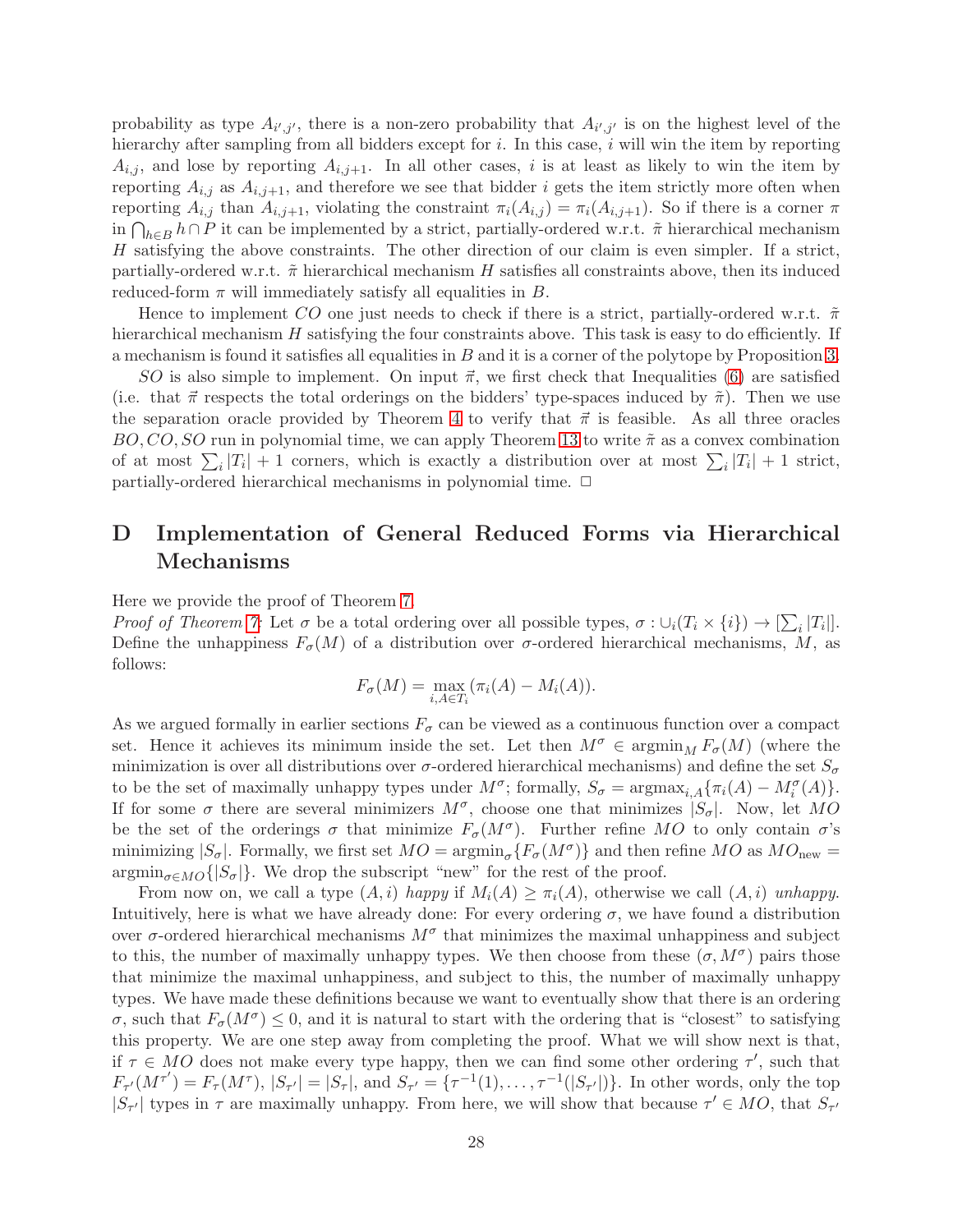is a constricting set and get a contradiction.

First, if the maximally unhappy types in  $S_{\tau}$  are not the top  $|S_{\tau}|$  ones, let i be the smallest i such that  $\tau^{-1}(i+1) \in S_{\tau}$  but  $\tau^{-1}(i) \notin S_{\tau}$ . We proceed to show that by changing either the distribution M or the ordering  $\tau$ , we can always move  $\tau^{-1}(i)$  into  $S_{\tau}$  and  $\tau^{-1}(i+1)$  out without changing  $|S_{\tau}|$ or the value  $F_{\tau}(M)$ . Then by repeating this procedure iteratively, we will get the  $\tau'$  we want.

Before we describe the procedure, we introduce some terminology. We say there is a cut between  $\tau^{-1}(i)$  and  $\tau^{-1}(i+1)$  in a fixed  $\tau$ -ordered hierarchical mechanism H if  $H(\tau^{-1}(i)) < H(\tau^{-1}(i+1)),$ i.e. if  $\tau^{-1}(i)$  and  $\tau^{-1}(i+1)$  are on different levels of the hierarchy. For the remainder of the proof, we will let l be the level of  $\tau^{-1}(i)$   $(H(\tau^{-1}(i)))$ . When we talk about adding or removing a cut below *i*, we mean increasing or decreasing  $H(\tau^{-1}(j))$  by 1 for all  $j > i$ . We now proceed with a case analysis, for fixed  $\tau^{-1}(i) \notin S_{\tau}$ ,  $\tau^{-1}(i+1) \in S_{\tau}$ . We let  $(A, j) = \tau^{-1}(i)$  and  $(B, k) = \tau^{-1}(i+1)$ .

• Case 1:  $j = k$ .

Since  $\tau$  is a linear extension of the bidder's own ordering, then  $\pi_j(A) \geq \pi_j(B)$ , but we know that

$$
\pi_j(A) - M_j^{\tau}(A) < \pi_j(B) - M_j^{\tau}(B),
$$

thus  $M_j^{\tau}(A) > M_j^{\tau}(B) \geq 0$ . Because A and B are types for the same bidder j, when A and B are in the same level, they get the item with equal probability. Therefore, there must exist some  $H \in \text{supp}(M^{\tau})$  with a cut below A, and in which A gets the item with non-zero probability. We modify  $M^{\tau}$  by modifying the mechanisms H in its support as follows.

Let H be a hierarchical mechanism in the support of  $M^{\tau}$ . If there is no cut below A, we do nothing. If all of the types on level l and level  $l + 1$  are from bidder j, we remove the cut below A. This does not affect  $H_q(C)$  (the probability that  $(C, q)$  gets the item under H) for any  $q, C \in T_q$ , because it was impossible for two types in the combined level to show up together anyway. As we have not changed  $H_q(C)$  for any  $q, C$  in the mechanisms we have touched so far, yet none of these mechanisms has a cut between levels l and  $l + 1$ , there must still be some  $H \in \text{supp}(M^{\tau})$  with a cut below A and in which A gets the item with non-zero probability (otherwise it couldn't be that  $M_j^{\tau}(A) > M_j^{\tau}(B) \geq 0$ ). For such an H, there is at least one type not from bidder j in level l or  $l + 1$ . We distinguish two sub-cases:

– Every bidder has at least one type in level  $l + 1$  or larger (in other words, every type in level  $l + 1$  wins the item with non-zero probability). Consider now moving the cut from below i to below  $i - 1$ . Clearly, A will be less happy if we do this. Every type not from bidder j in l will be strictly happier, as now they do not have to share the item with  $A$ . Every type not from bidder j in  $l + 1$  will be strictly happier, as they now get to share the item with A. It is also not hard to see that all types  $\neq A$  from bidder j in level l and  $l + 1$  are not affected by this change, as they never share the item with A in either case. So in particular  $B$  is unaffected. Consider instead moving the cut from below  $i$ to below  $i+1$ . Then B is happier, every type not from bidder j in  $l+1$  is less happy than before (as they now don't get to share with  $B$ ), every type not from bidder j in l is also less happy than before (because now they have to share with B), and all types  $\neq B$ from bidder j in level l and  $l + 1$  are not affected by the change (as they never share the item with  $B$  in either case). To summarize, we have argued that, when we move the cut to below  $i+1$ , B becomes strictly happier, and every type that becomes less happy by this change becomes strictly happier if we move the cut to below  $i - 1$  instead. Also, B is unaffected by moving the cut to  $i-1$ . So with a tiny probability  $\epsilon$ , move the cut from below i to below  $i-1$ , whenever H is sampled from  $M^{\tau}$ . This makes all of the types not from bidder j in level l or  $l + 1$  strictly happier. With a tinier probability  $\delta$ ,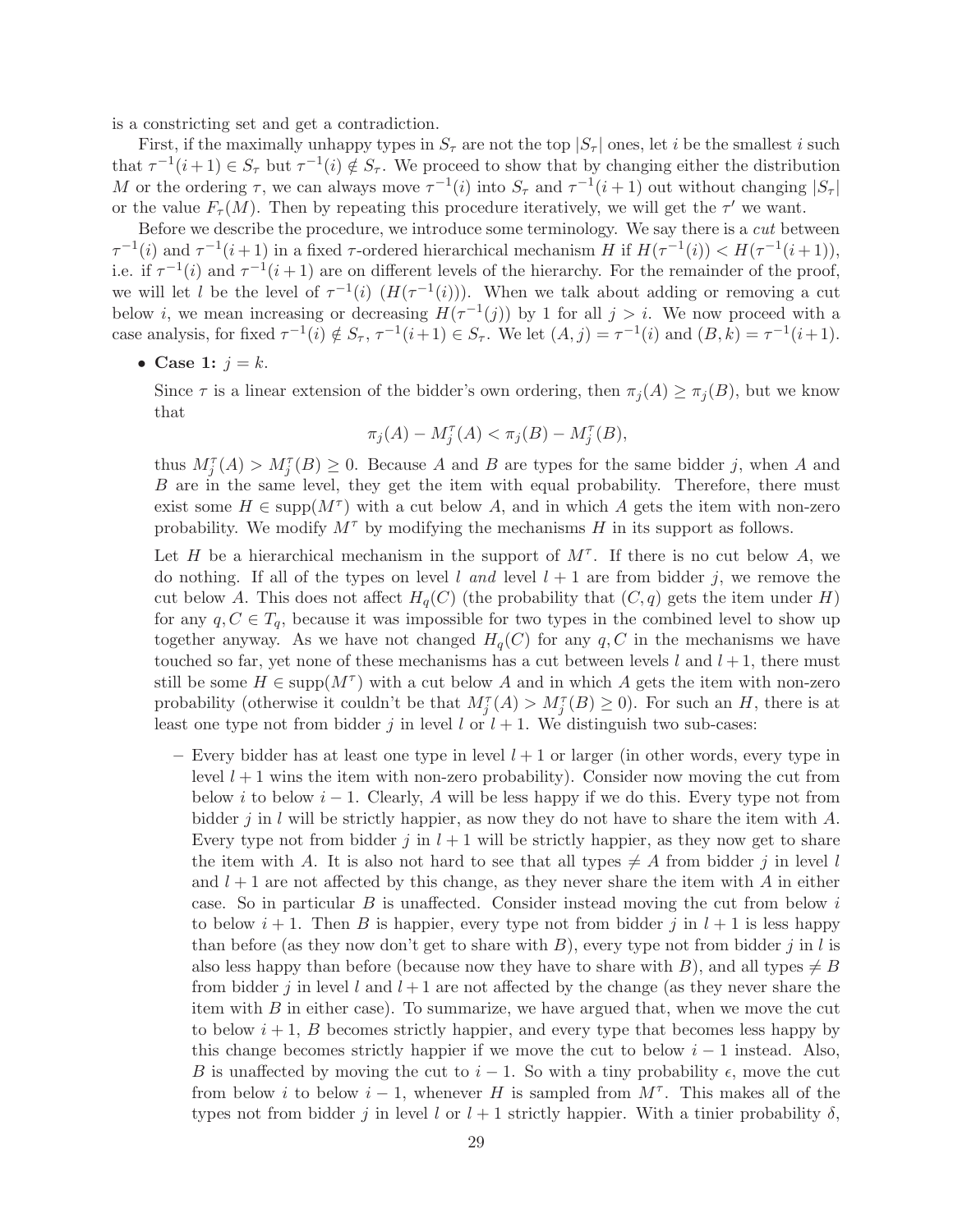move the cut from below i to below  $i + 1$ , whenever H is sampled from  $M^{\tau}$ . Choose  $\epsilon$  to be small enough that we don't make A maximally unhappy, and choose  $\delta$  to be small enough so that we don't make any types besides A less happy than they were in H. Then we have strictly increased the happiness of  $B$  without making  $A$  maximally unhappy, or decreasing the happiness of any other types. Therefore, we have reduced  $|S_\tau|$ , a contradiction.

- If there is a bidder j' whose types are all in levels  $1, \ldots, l$  (call such bidders high), then no type in level  $l + 1$  can possibly win the item. We also know that: every high bidder has at least one type in level l by our choice of  $H$  (otherwise A would get the item with probability 0); and all high bidders are different than j, since B is in level  $l + 1$ . Now we can basically use the same argument as above. The only difference is that when we move the cut to below  $i-1$  or the cut to below  $i+1$ , types in level  $l+1$  that are different than B will remain unaffected (i.e. the affected types different from B are only those in level l). But since every high bidder has a type in level l, B will be unaffected in the first case but strictly happier in the second, and it is still the case that every type who is made unhappier by moving the cut to below  $i + 1$  is made strictly happier by moving the cut to below  $i - 1$ . So we can carry over the same proof as above, and get a contradiction.

Therefore, it can not be the case that  $i = k$ .

• Case 2:  $j \neq k$  and there is never a cut below A.

This case is easy. If we switch  $(A, j)$  and  $(B, k)$  in  $\tau$ , then the set  $S_{\tau}$  is exactly the same, and the distribution  $M^{\tau}$  is exactly the same. However, we have now relabeled the types in  $S_{\tau}$  so that  $\tau^{-1}(i) \in S_{\tau}$  and  $\tau^{-1}(i+1) \notin S_{\tau}$ .

• Case 3:  $j \neq k$  and there is sometimes a cut below A.

Pick a mechanism H in the support of  $M^{\tau}$  that has a cut between A and B and in which A gets the item with positive probability. (If such a mechanism doesn't exist we can remove the cut between i and  $i+1$  in all mechanisms in the support without changing the allocation probabilities and return to Case 2). Let now  $i^* = \max_{i' < i} \{i' | \tau^{-1}(i') \in S_\tau\}$ . By our choice of *i* (specifically, that it is the smallest *i* such that  $\tau^{-1}(i+1) \in S_{\tau}$  but  $\tau^{-1}(i) \notin S_{\tau}$ ), we see that  $\tau^{-1}(i') \in S_{\tau}$  for all  $i' \leq i^*$ , and  $\tau^{-1}(i') \notin S_{\tau}$  for all  $i^* \lt i' \leq i$ . There are again two sub-cases:

- $-H(\tau^{-1}(i^*)) < l$ . By our choice of i<sup>\*</sup>, this means that everyone in level l is not maximally unhappy. By our choice of  $H$ , everyone in level l receives the item with non-zero probability, so there is at least one type from each bidder in level  $l$  or larger. If we pick a tiny  $\epsilon$ , and with probability  $\epsilon$  remove the cut from below i (whenever H is sampled from  $M^{\tau}$ ), then everyone in level  $l + 1$  is happier, everyone in level l is unhappier, and everyone else is unaffected. In particular, B will be strictly happier with this change, as he now gets to share with A (and possibly others). If we choose a sufficiently small  $\epsilon$ , no one in level l will be made maximally unhappy, and  $(B, k)$  will be removed from  $S_{\tau}$ , a contradiction.
- $-H(\tau^{-1}(i^*))=l$ . In this case, introduce a cut below i<sup>\*</sup> with some probability  $\epsilon$  whenever H is sampled from  $M^{\tau}$ . The only types who may become happier by this change are those in level l with  $\tau(C, q) \leq i^*$ . The only types who may become unhappier by this change are those in level l with  $\tau(C,q) > i^*$ . Everyone else is unaffected by this change. But, if we can make any type happier, then we can choose  $\epsilon$  small enough, so that we remove this type from  $S_{\tau}$  (this type must be in  $S_{\tau}$  as all types in level l with  $\tau(C, q) \leq i^*$ are) without making any new type maximally unhappy (as all types that can possibly become unhappier with this change are not in  $S_{\tau}$ ). Again, we obtain a contradiction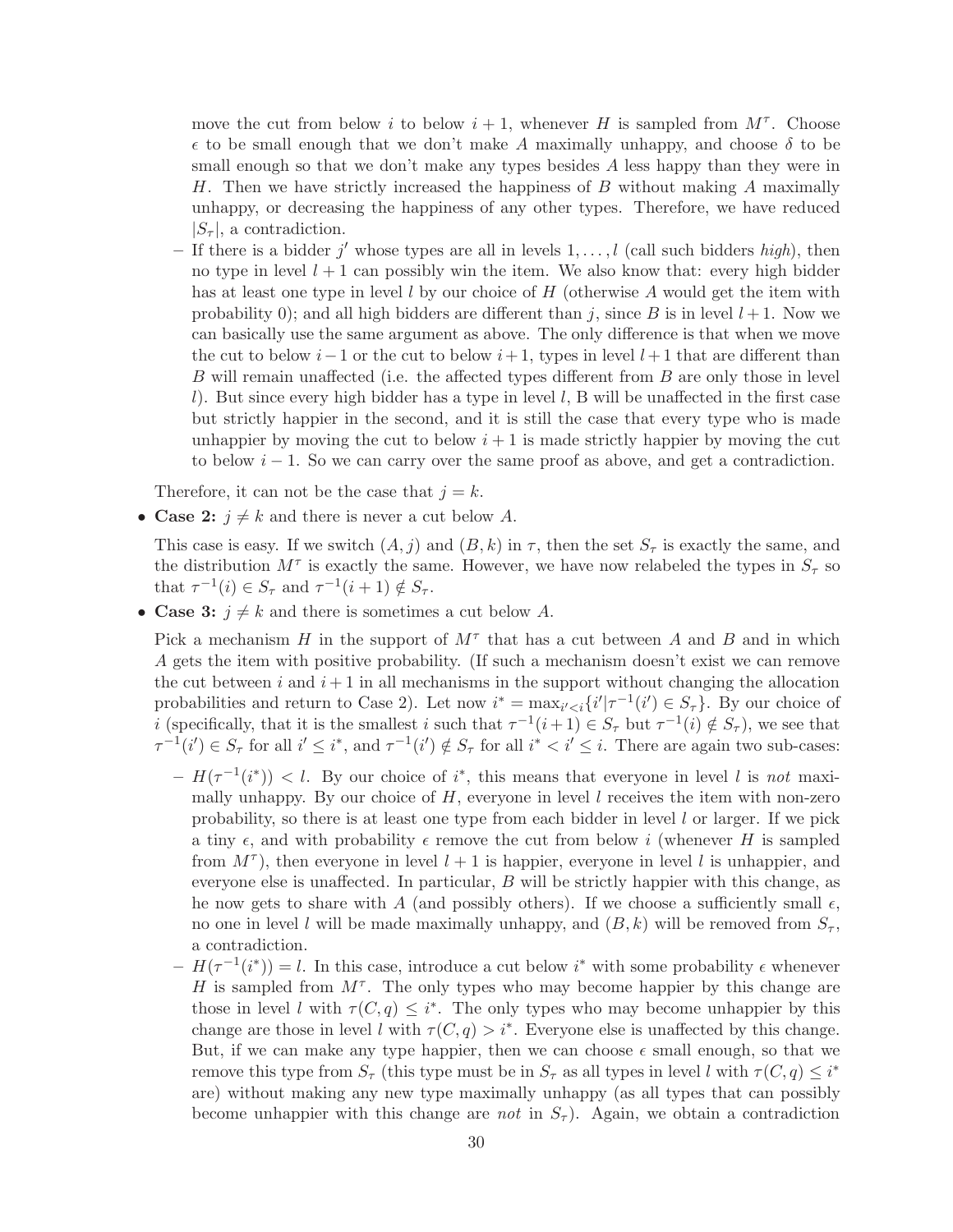because this would decrease  $|S_\tau|$  without increasing  $F_\tau(M^\tau)$ . Thus, this change cannot make anyone happier, and therefore cannot make anyone unhappier. So we may modify  $M^{\sigma}$  by introducing a cut below i<sup>\*</sup> with probability 1 whenever  $M^{\tau}$  samples H, thereby removing H from the support of  $M^{\tau}$  (without making anyone happier or unhappier) and replacing it with H' satisfying:  $H'(\tau^{-1}(i^*)) < H'(\tau^{-1}(i)) < H'(\tau^{-1}(i+1))$  and H' awards the item to  $\tau^{-1}(i)$  with non-zero probability. After this modification, we may return to the previous sub-case to obtain a contradiction.

Hence, it can not be the case that  $j \neq k$  with sometimes a cut below A.

At the end of all three cases, we see that if we ever have  $\tau^{-1}(i) \notin S_{\tau}$  and  $\tau^{-1}(i+1) \in S_{\tau}$ , then these types must belong to different bidders, and no mechanism in the support of  $M^{\tau}$  ever places a cut between these types. Hence, we can simply swap these types in  $\tau$  (as we described in Case 2 above), and we do that repeatedly until we have  $S_{\tau} = {\tau^{-1}(1), \ldots, \tau^{-1}(|S_{\tau}|)}$ . Once such a  $\tau$ has been found, let  $k = |S_\tau|$ . Now consider a mechanism in the support of  $M^\tau$  that has no cut below k, and consider putting a cut there with some tiny probability  $\epsilon$  whenever this mechanism is sampled. The only effect this *might* have is that when the item went to a type outside  $S_{\tau}$ , it now goes with some probability to a type inside  $S_{\tau}$ . Therefore, if anyone gets happier, it is someone in  $S_{\tau}$ . However, if we make anyone in  $S_{\tau}$  happier and choose  $\epsilon$  small enough so that we don't make anyone outside of  $S_{\tau}$  maximally unhappy, we decrease  $|S_{\tau}|$ , getting a contradiction. Therefore, putting a cut below k cannot possibly make anyone happier, and therefore cannot make anyone unhappier. So we may w.l.o.g. assume that there is a cut below  $k$  in all mechanisms in the support of  $M^{\tau}$ . But now we get that the item always goes to someone in  $S_{\tau}$  whenever someone in  $S_{\tau}$  shows up, yet everyone in this set is unhappy. Therefore,  $S_{\tau}$  is a constricting set, certifying that the given  $\pi$  is infeasible.

Putting everything together, we have shown that if there is no  $\sigma$  with  $F_{\sigma}(M^{\sigma}) \leq 0$  then the reduced form is infeasible. So there must be some  $\sigma$  with  $F_{\sigma}(M^{\sigma}) \leq 0$ , and such an  $M^{\sigma}$  implements the reduced form by sampling only  $\sigma$ -ordered hierarchical mechanisms, completing the proof.  $\Box$ 

## <span id="page-31-0"></span>E Optimal multi-dimensional mechanisms

We sketch how to use our results from the previous sections and recent results of [\[14\]](#page-14-3) to obtain the proofs of Theorems [8,](#page-12-2) [9,](#page-12-3) [10](#page-12-4) and [11.](#page-12-5) Simply put, [\[14\]](#page-14-3) provides a LP formulation for the problem of finding the optimal BIC mechanism for value distributions of finite support. In addition, [\[14\]](#page-14-3) exploits any symmetry that may exist in the value distribution to reduce the size of the resulting LPs. However, without a separation oracle to determine the feasibility of the  $\pi s$ , these LP formulations will have size exponential in the number of bidders in the settings we consider, even when the bidders are i.i.d., because the LPs need to maintain variables for the ex-post allocation rule described by the  $\phi$ 's (See Section [2\)](#page-3-0). Using the separation oracles of Theorems [2](#page-7-0) and [6,](#page-9-0) we can eliminate the need for  $\phi$ 's in these LPs, turning the number of variables to polynomial in the number of bidders, and solving them in time polynomial in m, n and  $\max_i |supp(\mathcal{F}_i)|$ , thereby establishing Theorem [8.](#page-12-2) Theorem [9](#page-12-3) follows immediately by combining our separation oracles with the symmetric LPs of Section 5 of [\[14\]](#page-14-3). Theorem [10](#page-12-4) follows by discretizing the value distributions, applying the aforementioned symmetric LPs and the  $\epsilon$ -BIC to BIC reduction of Section 6 of [\[14\]](#page-14-3). Finally, Theorem [11](#page-12-5) is obtained by truncating and discretizing the value distributions, running the symmetric LP on the resulting distributions, and using the  $\epsilon$ -BIC to BIC reduction of Section 6 of [\[14\]](#page-14-3). (This procedure is described in detail in Appendix J of [\[14\]](#page-14-3).)

For completeness, in Figure [3](#page-33-0) we describe how to modify the LP of [\[14\]](#page-14-3) to exploit our separation oracles. We only describe the LP for the item-symmetric case to illustrate some extra work that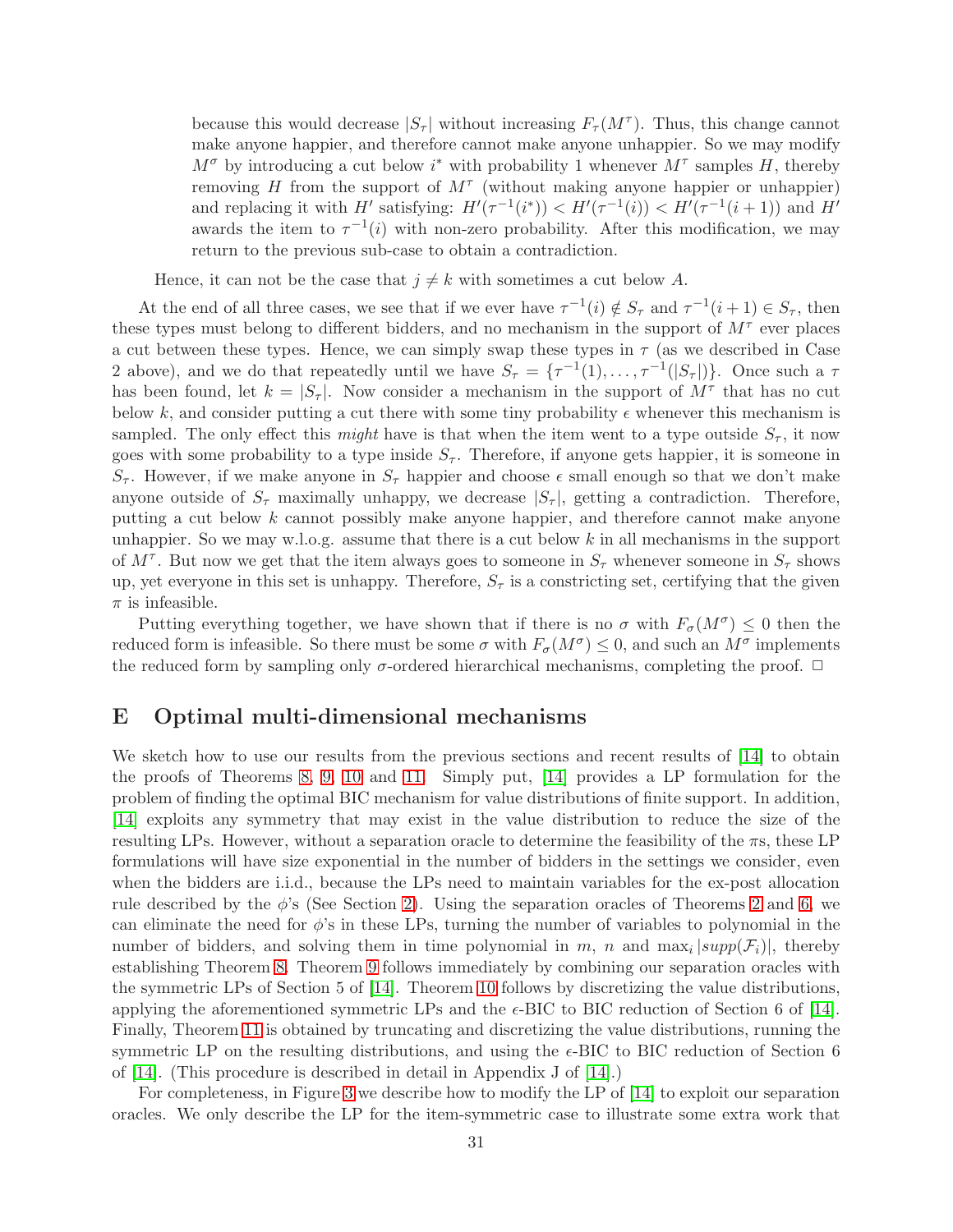is needed to handle symmetries. It is clear how to "un-symmetrize" the LP to treat the nonsymmetric problem. The LP shown in Figure [3](#page-33-0) is identical to the item-symmetric LP of [\[14\]](#page-14-3) except that we have replaced the naïve feasibility constraints for the reduced form used in  $[14]$  (these were explicitly finding consistent  $\phi(P)$ 's for every profile) with a separation oracle SO that takes as input a reduced form and decides whether it is feasible or not, in which case it also provides a separation hyperplane from the feasible set. The reader should refer to [\[14\]](#page-14-3) for the correctness of the unmodified LP. So we only need to justify here that our separation oracle works properly. While this is obvious in the non-symmetric case (as it follows directly from Theorem [6\)](#page-9-0), it is slightly trickier for the symmetric LP of Figure [3,](#page-33-0) as the LP does not explicitly maintain the whole reduced form. In particular, for every bidder  $i$ , we only maintain the reduced form for all types of bidder  $i$ in the set  $E_i = \{\vec{v}_i \mid v_{i1} \geq \ldots \geq v_{in}\}\$ , and it is assumed that (because of symmetries) the reduced form of a type  $\vec{w}_i \notin E_i$  is just  $\{\pi_{ij}(\vec{w}_i) = \pi_{i\sigma^{-1}(j)}(\vec{v}_i)\}_j$  for whatever  $\vec{v}_i \in E_i$  and  $\sigma \in S$  satisfy  $\sigma(\vec{v}_i) = \vec{w}_i$ , where S is the set of all item permutations. (For why it is OK to assume that such symmetries are satisfied by the optimal reduced form, the reader is referred to [\[14\]](#page-14-3).)

We proceed to describe how our separation oracle works in the item-symmetric case. The input to SO is the succinct description  ${\{\pi_{ij}(\vec{v}_i)\}}_{i,j,\vec{v}_i \in E_i}$  of a reduced form and the value distribution  $D$ . If we define  $\Pi := \cup_{i,j,\vec{v}_i \in E_i} \{\hat{\pi}_{ij}(\vec{v}_i)\}\$ , where the  $\hat{\pi}$ 's are as in Definition [3,](#page-8-1) it follows from Theorem [4](#page-9-1) and the symmetries satisfied by the complete reduced form (which is implied by the succinct one provided in the input to  $SO$ ) that, for each item j, we only need to check  $|\Pi|$  constricting sets for feasibility. (In fact, because the mechanism is item-symmetric, it suffices to only check these constraints for a single item.) Checking a particular set can be done in time polynomial in  $|\Pi|$ , i.e. without explicitly listing all types that belong to the set, due to the symmetries. If none of the sets is found constricting, output "yes." Otherwise, output the linear constraint violated by the constricting set. This is a hyperplane certifying that the  $\pi_{ij}(\vec{v}_i)$ 's are infeasible. If SO outputs "yes," this means that it is possible to allocate each item individually and satisfy the  $\pi_{ij}(\vec{v}_i)$ s. Because bidders have no demand constraints, this also means that we can simultaneously satisfy the  $\pi_{ii}(\vec{v}_i)$ 's of all items by simply allocating each item independently. It is now clear that SO acts correctly as a separation oracle determining whether or not the  $\pi_{ij}(\vec{v}_i)$ s are feasible. Moreover, notice that  $|E_i| = \text{poly}(n^c)$ , for all i, where  $c = |supp(\mathcal{F}_{ij})|$ . Hence,  $|\Pi|$  is polynomial in m and  $n^c$ . So our *SO* runs in time polynomial in  $m$  and  $n^c$ .

Our LP has size polynomial in  $m$ ,  $n<sup>c</sup>$  and our separation oracle runs in time polynomial in  $m$ , n<sup>c</sup>. So we can solve the LP to compute the optimal reduced form,  $\{\pi_{ij}(\vec{v}_i)\}_{i,j,\vec{v}_i\in E_i}$ . To execute the mechanism corresponding to the computed reduced form, we use Theorem [6,](#page-9-0) treating each item separately and allocating each item independently of the others.

# <span id="page-32-0"></span>F Generalization of Border's Theorem: Non-Negative Linear Feasibility Constraints

We provide details from Section [3.4](#page-12-0) and prove Theorem [12.](#page-13-0) Throughout the section, we let P denote a type-profile,  $Pr[P]$  the probability of seeing profile P, and  $P_i$  the type of bidder i in P.

Proof of Theorem [12:](#page-13-0) It is clear that this is a necessary condition for a reduced form to be feasible. Indeed, if M implements the reduced form, then we have:

$$
\pi_{ij}(A) \Pr[t_i = A] \le M_{ij}(A) \Pr[t_i = A] \ \forall \ i, j, A \in T_i;
$$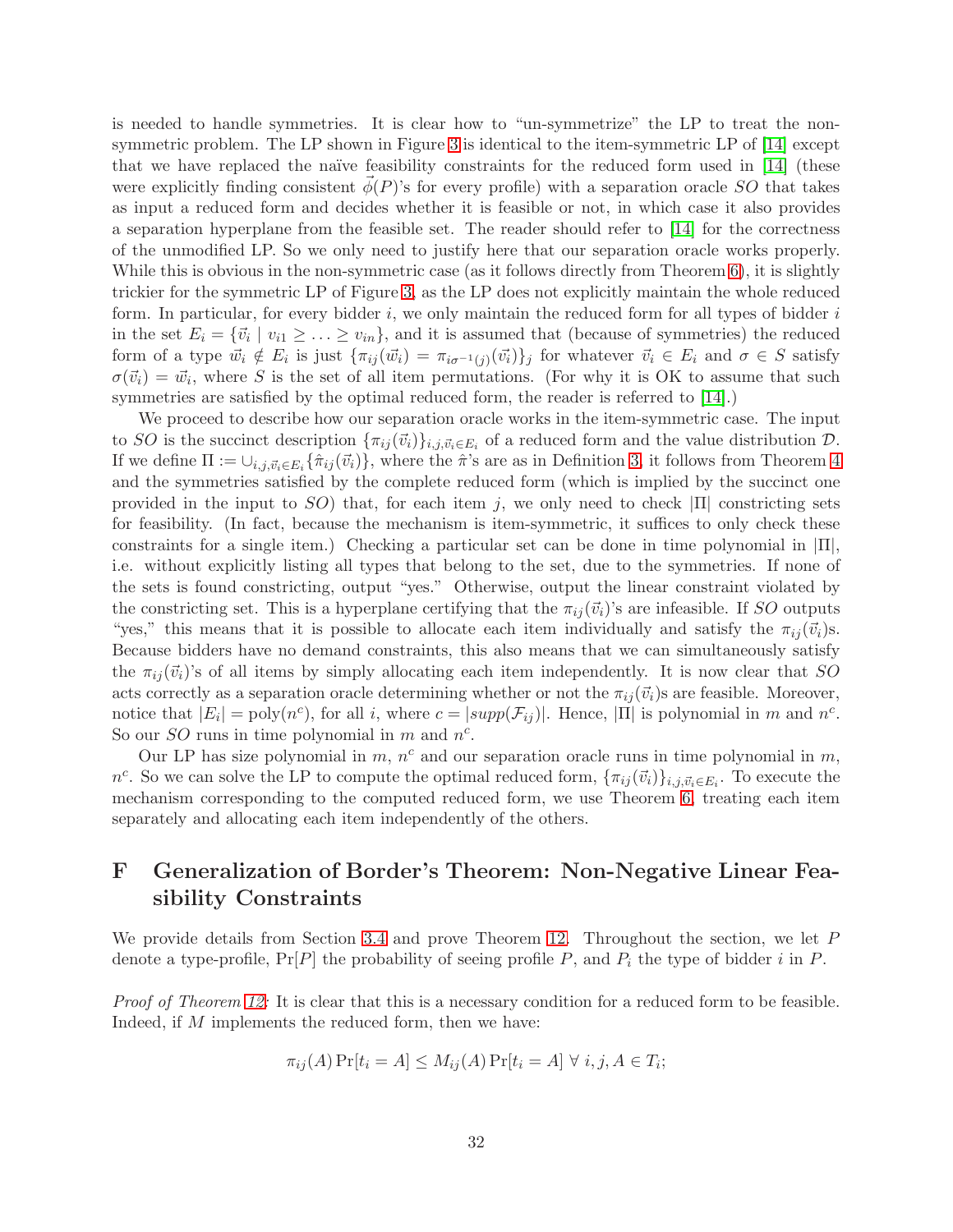### Variables:

- $\pi_{ij}(\vec{v}_i)$ , for all bidders i, items j, and  $\vec{v}_i \in E_i$  (mn|E<sub>i</sub>|), the ex-interim probability that bidder *i* gets item *j* when reporting type  $\vec{v}_i$ .
- $q_i(\vec{v}_i)$ , for all bidders  $i, \vec{v}_i \in E_i$   $(m|E_i|)$ , the ex-interim expected price that bidder i pays when reporting type  $\vec{v}_i$ .

## Constraints:

- $0 \leq \pi_{ij}(\vec{v}_i) \leq 1$ , for all  $i, j, \vec{v}_i \in E_i$ , guaranteeing that each  $\pi_{ij}(\vec{v}_i)$  is a probability  $(mn|E_i|)$ .
- $\sum_j v_{ij} \pi_{ij} (\vec{v}_i) q_i(\vec{v}_i) \geq 0$ , for all  $i, \vec{v}_i \in E_i$ , guaranteeing that the mechanism is ex-interim Individually Rational  $(m|E_i|)$ .
- $\sum_j v_{ij} \pi_{ij} (\vec{v}_i) q_i(\vec{v}_i) \ge \sum_j v_{ij} \pi_{ij} (\vec{v}'_i) q_i(\vec{v}'_i)$ , for all  $i, \vec{v}_i \in E_i, \vec{v}'_i \in E_i$ , guaranteeing that the mechanism is BIC  $(m|E_i|^2)$ .
- $SO(\{\pi_{ij}(\vec{v}_i)\}_{i,j,\vec{v}_i},\mathcal{D})$  = "yes", guaranteeing that there is a feasible mechanism implementing the  $\pi_{ij}(\vec{v}_i)$ s.

#### Maximizing:

$$
\sum_{i,\vec{v}_i \in E_i} q_i(\vec{v}_i) Pr[\vec{w}_i \leftarrow \mathcal{D}_i, \vec{w}_i \in \bigcup_{\sigma \in S} \{\sigma(\vec{v}_i)\}\],
$$
 the expected revenue.

<span id="page-33-0"></span>Figure 3: LP of [\[14\]](#page-14-3) for the item-symmetric setting, where we use a separation oracle to determine feasibility of the reduced form. In parentheses at the end of each line is the number of such variables/constraints .

and therefore for any weights  $W_{ij}(A)$ :

$$
\sum_{i,j} \sum_{A \in T_i} W_{ij}(A) \pi_{ij}(A) \Pr[t_i = A] \le \sum_{i,j} \sum_{A \in T_i} W_{ij}(A) M_{ij}(A) \Pr[t_i = A]
$$
  

$$
\le \sum_P \Pr[P] \cdot \max_{\vec{\phi}(P) \in F} \left\{ \sum_i \sum_j W_{ij}(P_i) \cdot \phi_{ij}(P) \right\},
$$

where the last inequality comes from observing that  $M$  defines a feasible mechanism, and therefore for every profile provides a valid choice of  $\vec{\phi}(P) \in F$  for the maximization.

Now, we argue that if the reduced form is infeasible, we can find constricting weights, i.e. weights making the inequality in the statement of the theorem fail. For any mechanism  $M$ , define the value of M,  $V(M)$  as follows:

$$
V(M) = \sum_{i} \sum_{j} \sum_{A \in T_i} \min\{M_{ij}(A) \Pr[t_i = A], \pi_{ij}(A) \Pr[t_i = A]\}.
$$

We can now say that M implements the reduced form if and only if:

$$
V(M) = \sum_{i} \sum_{j} \sum_{A \in T_i} \pi_{ij}(A) \Pr[t_i = A].
$$

By our assumption on the feasibility constraints, there exist some set of linear constraints  $H$ , with all  $c_{ij}(h) \geq 0$  and  $d(h) \geq 0$ , for all  $h \in H$ , such that a mechanism is feasible if and only if its induced  $\{\phi(P)\}_P$  satisfies the following for all profiles P:

$$
\vec{\phi}(P) \cdot \vec{c}(h) \le d(h) \,\forall h \in H \quad \wedge \quad \vec{\phi}(P) \ge \vec{0}.
$$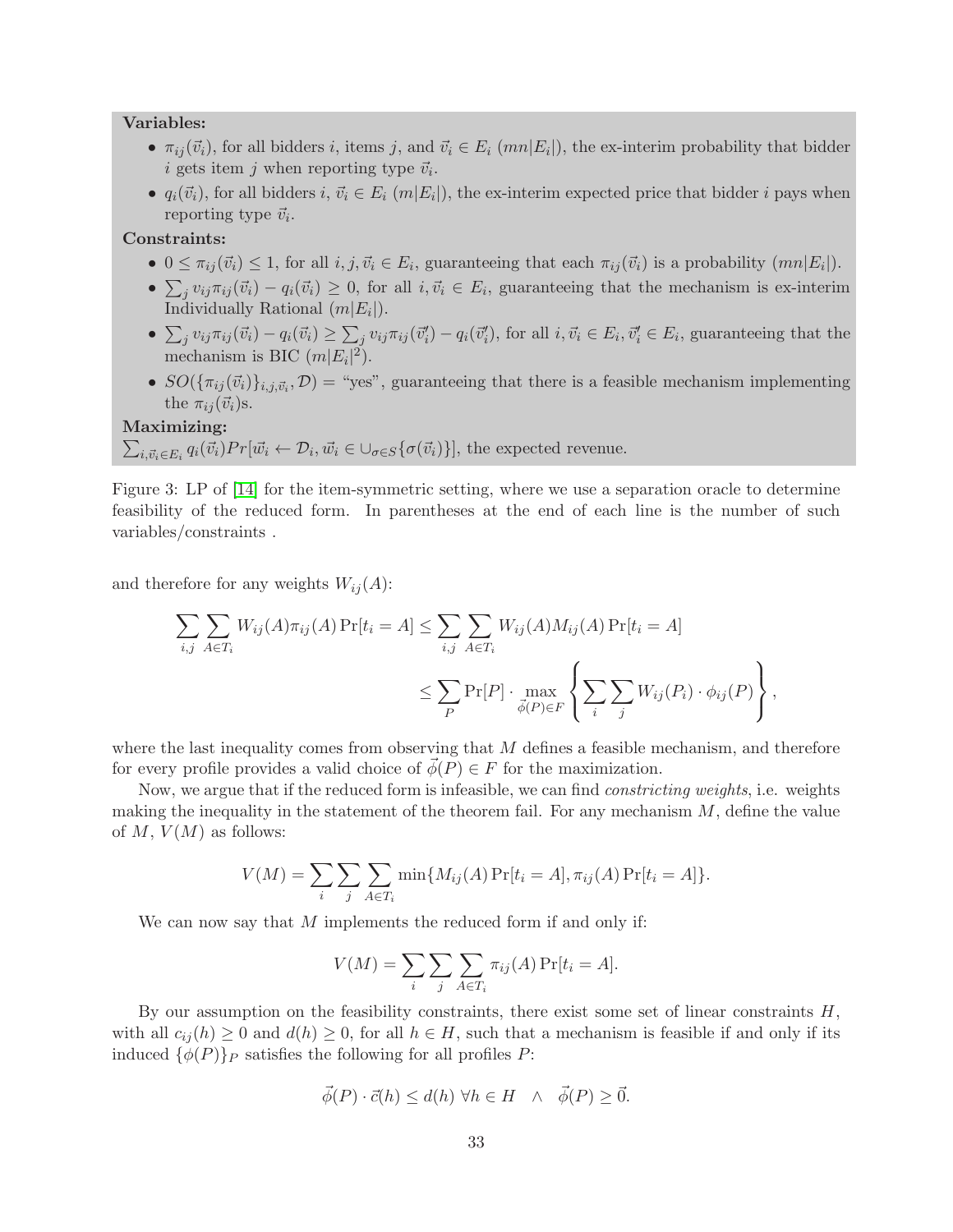Therefore, the mechanism M maximizing  $V(M)$  is a solution to the following LP: Primal LP 1

# Variables:

•  $\phi_{ij}(P)$ , for all bidders *i*, items *j* and profiles *P*.

## Constraints:

•  $\phi(P) \cdot \vec{c}(h) \leq d(h)$  for all  $P, h \in H$ . Rewritten as:

$$
\Pr[P] \cdot \vec{\phi}(P) \cdot \vec{c}(h) \le \Pr[P] \cdot d(h).
$$

•  $\phi_{ii}(P) \geq 0$ , for all *i*, *j*, *P*.

•  $\sum_{P|P_i=A} \phi_{ij}(P) \cdot \Pr[P] \leq \pi_{ij}(A) \cdot \Pr[t_i = A]$ , for all  $i, j, A \in T_i$ .

# Maximizing:

 $\bullet\ \sum_{i,j,P}\phi_{ij}(P)\cdot\Pr[P].$ 

In other words, for any feasible mechanism  $M$ , Primal LP 1 modifies  $M$  to sometimes throw away an item rather than have  $M_{ij}(A) > \pi_{ij}(A)$ , then counts the expected number of items that M awards. Primal LP 1 maximizes the expected number of items awarded by a feasible mechanism subject to these constraints. Consider now the dual to this LP:

# Dual LP 1

#### Variables:

- $x_h(P)$ , for all  $h \in H$ , and profiles P.
- $y_{ij}(A)$ , for all  $i, j$  and  $A \in T_i$ .

Constraints:

•  $\sum_{h\in H} \Pr[P] \cdot c_{ij}(h) \cdot x_h(P) + \Pr[P] \cdot y_{ij}(P_i) \ge \Pr[P]$ , for all  $i, j, P$ . Rewritten as:

$$
\sum_{h \in H} c_{ij}(h) \cdot x_h(P) + y_{ij}(P_i) \ge 1.
$$

•  $x_h(P) \geq 0$ , for all  $P, h \in H$ .

• 
$$
y_{ij}(A) \ge 0
$$
, for all  $i, j$  and  $A \in T_i$ .

### Minimizing:

•  $\sum_{i,j} \sum_{A \in T_i} y_{ij}(A) \pi_{ij}(A) \Pr[t_i = A] + \sum_P \Pr[P] \cdot \sum_{h \in H} d(h) \cdot x_h(P).$ 

By setting all  $\phi_{ii}(P)$  to 0, we know Primal LP 1 is feasible. Also, Dual LP 1 is feasible, as we can set all  $x_h(P)$  to 0 and  $y_{ij}(A)$  to 1. Hence, by strong LP duality, we know the values of the two LPs are the same, so the value of Dual LP 1 is strictly smaller than  $\sum_{i,j} \sum_{A \in T_i} \pi_{ij}(A) \Pr[t_i = A]$ if and only if the reduced form is infeasible. Now let us consider Dual LP 1 and try to find the constricting weights.

Observe first, that there is always an optimal solution to Dual LP 1 with  $y_{ij}(A) \leq 1$  for all i, j, A. This is because each  $y_{ij}(A)$  has a non-negative coefficient in the objective function, each  $c_{ij}(h) \geq 0$ , and each  $x_h(P) \geq 0$ . So decreasing  $y_{ij}(A)$  from above 1 to 1 does not violate any feasibility constraints, or increase the value of the objective function.

Next, we claim that in Dual LP 1 the optimal feasible choice of  $x_h(P)$  to minimize the objective function depends only on the values  $y_{ij}(P_i)$  and  $x_{h'}(P)$  for other  $h' \in H$ , but not on  $x_{h'}(P')$  for any other profile  $P'$ . This is easy to see, as there are no inequalities with non-zero coefficients for both  $x_h(P)$  and  $x_{h'}(P')$  for any inequalities  $h, h'$  and profiles  $P \neq P'$ . Therefore, if we are given a choice of  $y_{ij}(A)$  for all i, j, A, we can find the optimal choices of  $x_h(P)$  for all h, P independently for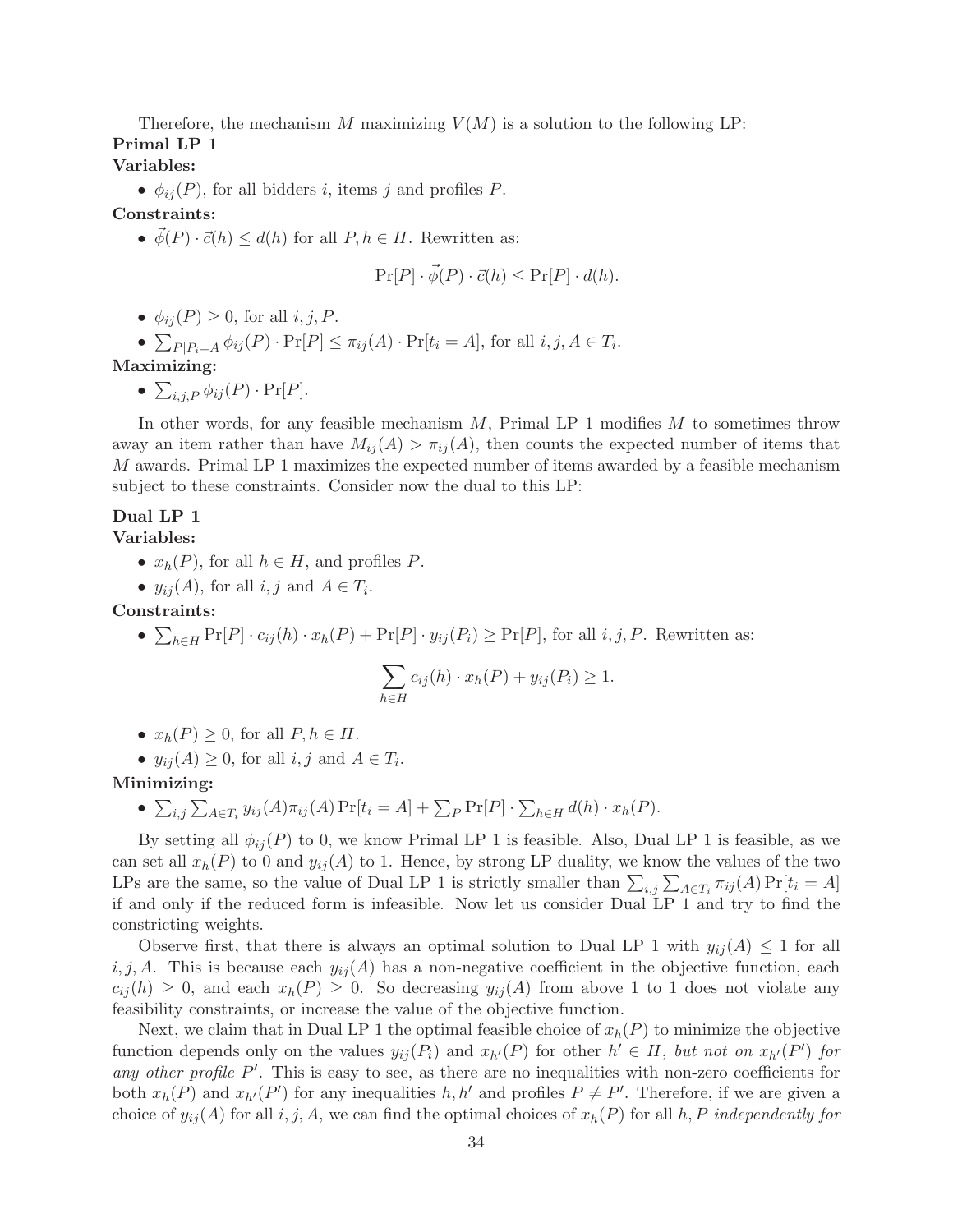each profile P (but still considering all  $h \in H$  at once). In particular, once the  $y_{ij}(A)$ s are fixed, the optimal choice of  $x_h(P)$  for a fixed profile P is just a solution to the following LP:

## Primal LP 2

#### Variables:

•  $x_h(P)$  for all  $h \in H$  (P is fixed for the purposes of this LP).

## Constraints:

- $\sum_{h\in H} c_{ij}(h) \cdot x_h(P) \geq 1 y_{ij}(P_i)$ , for all  $i, j$ .
- $x_h(P) \geq 0$  for all  $h \in H$ .

## Minimizing:

•  $\Pr[P] \cdot \sum_{h \in H} d(h) \cdot x_h(P)$ .

We can now take the dual of Primal LP 2, for a fixed profile  $P$ :

## Dual LP 2

## Variables:

•  $\gamma_{ii}(P)$ , for all *i*, *j*.

•  $\phi_{ij}(P)$ , for all i, j. Extra variables satisfying  $Pr[P] \cdot \phi_{ij}(P) = \gamma_{ij}(P)$ , used for convenience. Constraints:

•  $\sum_{i,j} \gamma_{ij}(P) \cdot c_{ij}(h) \leq \Pr[P] \cdot d(h)$ . Replacing  $\gamma_{ij}(P)$  with  $\Pr[P] \cdot \phi_{ij}(P)$  yields:

$$
\vec{\phi}(P) \cdot \vec{c}(h) \le d(h).
$$

•  $Pr[P] \cdot \phi_{ij}(P) = \gamma_{ij}(P)$  for all  $i, j$ .

• 
$$
\phi_{ij}(P) \geq 0
$$
 for all  $i, j$ .

#### Maximizing:

•  $\sum_{i,j} \gamma_{ij}(P) \cdot (1 - y_{ij}(P_i))$ . Replacing  $\gamma_{ij}(P)$  with  $\Pr[P] \cdot \phi_{ij}(P)$  yields:

$$
\Pr[P] \cdot \sum_{i,j} \phi_{ij}(P) \cdot (1 - y_{ij}(P_i)).
$$

We now make our key observation. For a fixed profile  $P$ , and for a fixed choice of  $y_{ij}(A)$  for all i, j, A, Dual LP 2 is exactly trying to maximize the weighted sum  $\sum_{i,j} (1 - y_{ij}(P_i)) \cdot \phi_{ij}(P)$ , subject to the same constraints guaranteeing that  $\vec{\phi}(P) \in F$ . By the strong LP duality (it is again easy to verify that both Primal LP 2 and Dual LP 2 are feasible), we know that the value of this maximum weighted feasible allocation is exactly the value attained by the optimal solution to Primal LP 2. Therefore, we may now claim that, for any choice of  $y_{ij}(A)$ s in Dual LP 1, the minimum value of Dual LP 1 subject to this choice is exactly:

$$
\sum_{i,j} \sum_{A \in T_i} y_{ij}(A) \cdot \pi_{ij}(A) \cdot \Pr[t_i = A] + \sum_{P} \Pr[P] \cdot \max_{\vec{\phi}(P) \in F} \sum_{i,j} (1 - y_{ij}(P_i)) \cdot \phi_{ij}(P_i).
$$

Finally, as the reduced form is infeasible, there is some optimal solution  $\{x_h^*(P), y_{ij}^*(A)\}\)$ Dual LP 1 with all  $y_{ij}^*(A) \in [0,1]$  whose value is strictly less than  $\sum_{i,j} \sum_{A \in T_i} \pi_{ij}(A) \cdot \Pr[t_i = A].$ Therefore, if we take this choice of  $y_{ij}^*(A)$  and set  $W_{ij}(A) = 1 - y_{ij}^*(A)$  we obtain: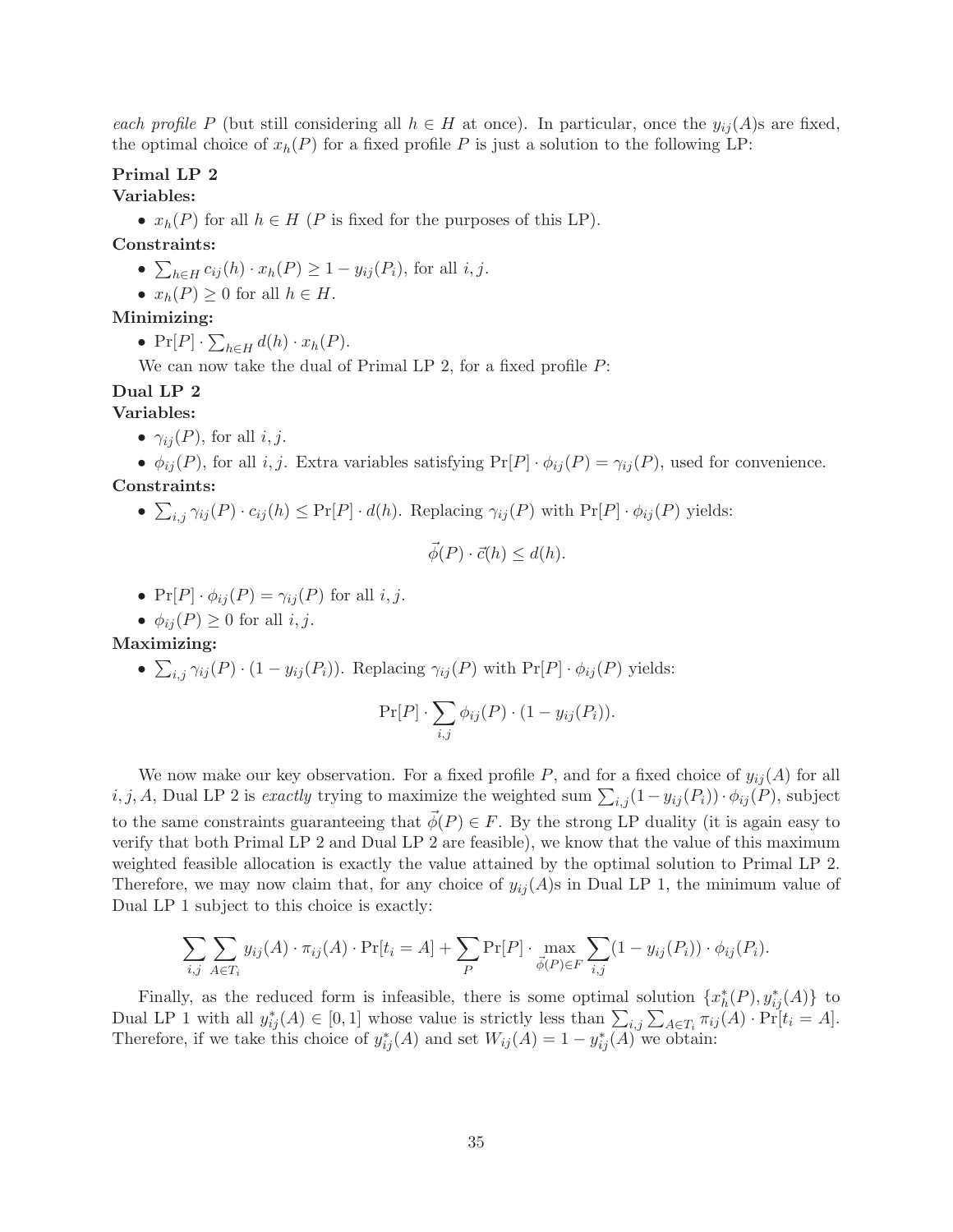$$
\sum_{i,j} \sum_{A \in T_i} y_{ij}^*(A) \cdot \pi_{ij}(A) \cdot \Pr[t_i = A] + \sum_P \Pr[P] \cdot \max_{\vec{\phi}(P) \in F} \sum_{i,j} (1 - y_{ij}^*(P_i)) \cdot \phi_{ij}(P_i)
$$
  
= 
$$
\sum_{i,j} \sum_{A \in T_i} y_{ij}^*(A) \pi_{ij}(A) \Pr[t_i = A] + \sum_P \Pr[P] \cdot \sum_{h \in H} d(h) \cdot x_h^*(P)
$$
  
< 
$$
< \sum_{i,j} \sum_{A \in T_i} \pi_{ij}(A) \cdot \Pr[t_i = A].
$$

By subtracting  $\sum_{i,j}\sum_{A\in T_i}y^*_{ij}(A)\cdot\pi_{ij}(A)\cdot\Pr[t_i=A]$  from both sides, we obtain a proof of the theorem:

$$
\sum_{P} \Pr[P] \cdot \max_{\vec{\phi}(P) \in F} \sum_{i,j} W_{ij}(P_i) \cdot \phi_{ij}(P_i) < \sum_{i,j} \sum_{A \in T_i} W_{ij}(A) \cdot \pi_{ij}(A) \cdot \Pr[t_i = A].
$$

 $\Box$ 

## F.1 A Special Case: Many Items, Demand Constraints, Correlated Bidders

Recall the definition of our multi-commodity flow instance outlined in Section [3.4.1.](#page-13-3) Let us make it more precise:

#### Nodes:

- $S(j)$ , for all items j, these are sources.
- $I(P)$ , for all possible profiles.
- $T(i, A)$  for all i and  $A \in T_i$ , these are sinks.

#### Edges:

- From  $S(j)$  to  $I(P)$  of capacity  $Pr[P]$ , for all items j and profiles P.
- From  $I(P)$  to  $T(i, P_i)$  of capacity  $C_i \Pr[P]$ , where  $C_i$  is bidder i's demand, for all bidders i and profiles P.

## Commodities:

•  $G_{ij}(A)$  for all bidders i, items j and all types  $A \in T_i$  with a demand of  $Pr[t_i = A|\pi_{ij}(A)]$ .

We observe that the feasibility of the above multi-commodity flow instance is equivalent to the feasibility of the reduced form  $\pi$ .

**Proposition 4.** The above multi-commodity flow problem has a feasible solution satisfying every demand if and only if the reduced form  $\vec{\pi}$  is feasible.

*Proof.* Say the reduced form is feasible. Then there exist variables  $\phi_{ij}(P)$  such that:

- 1.  $\sum_j \phi_{ij}(P) \leq C_i$ , for all  $i, P$ .
- 2.  $\sum_i \phi_{ij}(P) \leq 1$ , for all  $j, P$ .
- 3.  $\sum_{P|P_i=A} \phi_{ij}(P) \cdot \Pr[P] = \pi_{ij}(A) \cdot \Pr[t_i = A]$ , for all  $i, j, A$ .

So along the edges from  $S(j)$  to  $I(P)$  and  $I(P)$  to  $T(i, P_i)$ , we will send  $Pr[P] \cdot \phi_{ij}(P)$  of commodity  $G_{ij}(P_i)$ . It is clear that by the conditions on the  $\phi$ s that all of the edge capacities are respected, and that the total amount of commodity  $G_{ij}(A)$  received by node  $T(i, A)$  is exactly  $\pi_{ij}(A) \cdot \Pr[t_i = A],$ i.e. matching its demand.

Taking the inverse of this procedure (by interpreting as  $Pr[P] \cdot \phi_{ij}(P)$  the amount of commodity  $G_{ij}(A)$  that is sent through the edge  $(S(j), I(P))$  shows how to take any feasible flow satisfying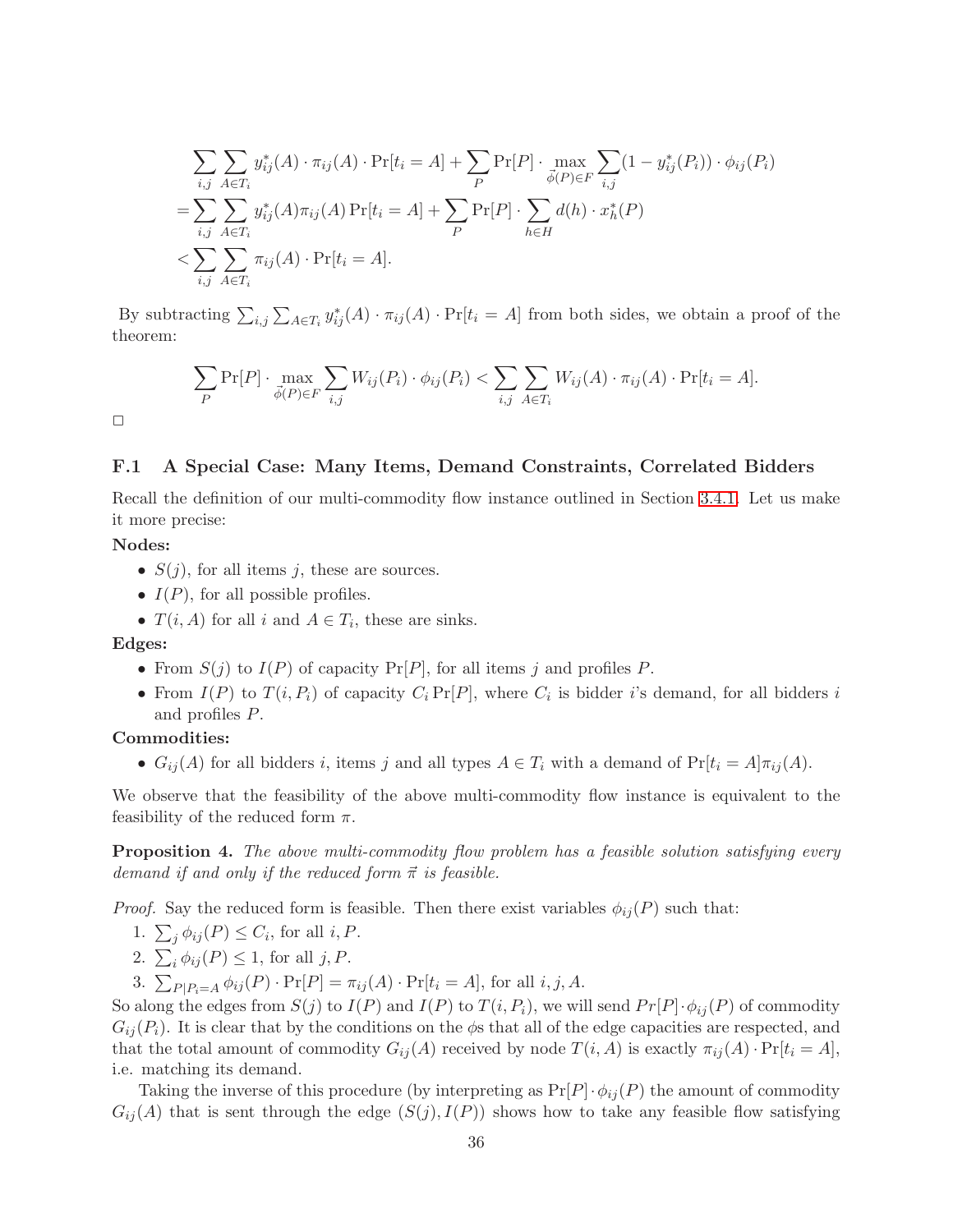every demand and capacity constraint and turn it into a set of  $\phi$ s that implement the reduced form (by just reading out the  $\phi_{ij}(P)$ 's from the edges of the flow network, using the afore-mentioned interpretation).  $\Box$ 

#### F.2 False Extensions

A short discussion is warranted on why this is the right extension of Border's Theorem. There are stronger, more natural extensions that one might hope to be true. For instance, below are two natural extensions that are **not** true, even in the special case that the feasibility constraints are only demand constraints.

1. False Extension 1. If the demand constraints are met for every type in expectation, and it is feasible to allocate each item individually, then the reduced form is feasible. Formally,

$$
\sum_{j} \pi_{ij}(A) \leq C_i \ \forall i, A \in T_i
$$
\n
$$
\sum_{i} \sum_{A \in S_i} \pi_{ij}(A) \leq 1 - \prod_{i} (1 - Pr[t_i \in S_i]) \ \forall j, \forall i, S_i \subseteq T_i
$$

2. False Extension 2. Theorem [12](#page-13-0) holds when we only consider  ${W_{ij}(A)}$  such that  $W_{ij}(A)$  =  $W_{ij}(A)$  for all bidders i, items j, j', and  $A \in T_i$ . I.E. the weights for a type of bidder i does not depend on the item.

**Proposition 5.** Both False Extensions are indeed false, even when all bidders are *i.i.d.* and when the feasibility constraints are just demand constraints.

Proof. First, consider the case with three unit-demand i.i.d. bidders and two items. Every bidder has two possible types  $A, B$ , and  $Pr[A] = \epsilon$ ,  $Pr[B] = 1 - \epsilon$ . We use  $\pi_i(t)$  to denote the probability that a bidder with type t receives item j. Let  $\pi_1(A) = \pi_2(A) = 1/2$ .  $\pi_1(B) = \pi_2(B) = 0$ . Then clearly the hypotheses of False Extension 1 are met. No type receives more than one item in expectation, and it is feasible to allocate each item individually. However, as each bidder is unit-demand, and type  $A$  wants exactly one item in expectation,  $A$  must always leave with an item every time they show up to the auction to possibly satisfy the  $\pi s$ . Clearly this is not possible, as it is possible for all three A's to show up at once, but there are only two items. So we cannot possibly give A an item every time they show up. Therefore, False Extension 1 is indeed false.

To get a counterexample to the second false extension, modify the above example by adding a third item, with  $\pi_3(A) = \pi_3(B) = 0$ . Once we have  $W_i(A) = W_{i1}(A) = W_{i2}(A) = W_{i3}(A)$  for all i, the LHS of the constricting-weights inequality in the statement of Theorem [12](#page-13-0) becomes:

$$
\sum_{i,j} \sum_{t \in T_i} W_i(t) \pi_j(t) \Pr[t_i = t] = \epsilon(W_1(A) + W_2(A) + W_3(A)).
$$

This is because  $\pi_{ij}(B) = 0$  for all  $i, j$ , and  $Pr[t_i = A] = \epsilon$  for all  $i$ .

Now consider setting  $\phi_{ii}(P) = 1$  for all P, and  $\phi_{ij}(P) = 0$  for all P and  $i \neq j$ . For any choice of weights  $W_i(A), W_i(B)$ , the RHS of the inequality (the expected weights induced by the  $\phi$ s) will be:

$$
\epsilon(W_1(A) + W_2(A) + W_3(A)) + (1 - \epsilon)(W_1(B) + W_2(B) + W_3(B)).
$$

This is because we always give exactly one item to each bidder. When the type of bidder i is A, we get weight  $W_i(A)$ , when it is B we get weight  $W_i(B)$ . Because  $t_i = A$  with probability  $\epsilon$ , we get the above calculation.